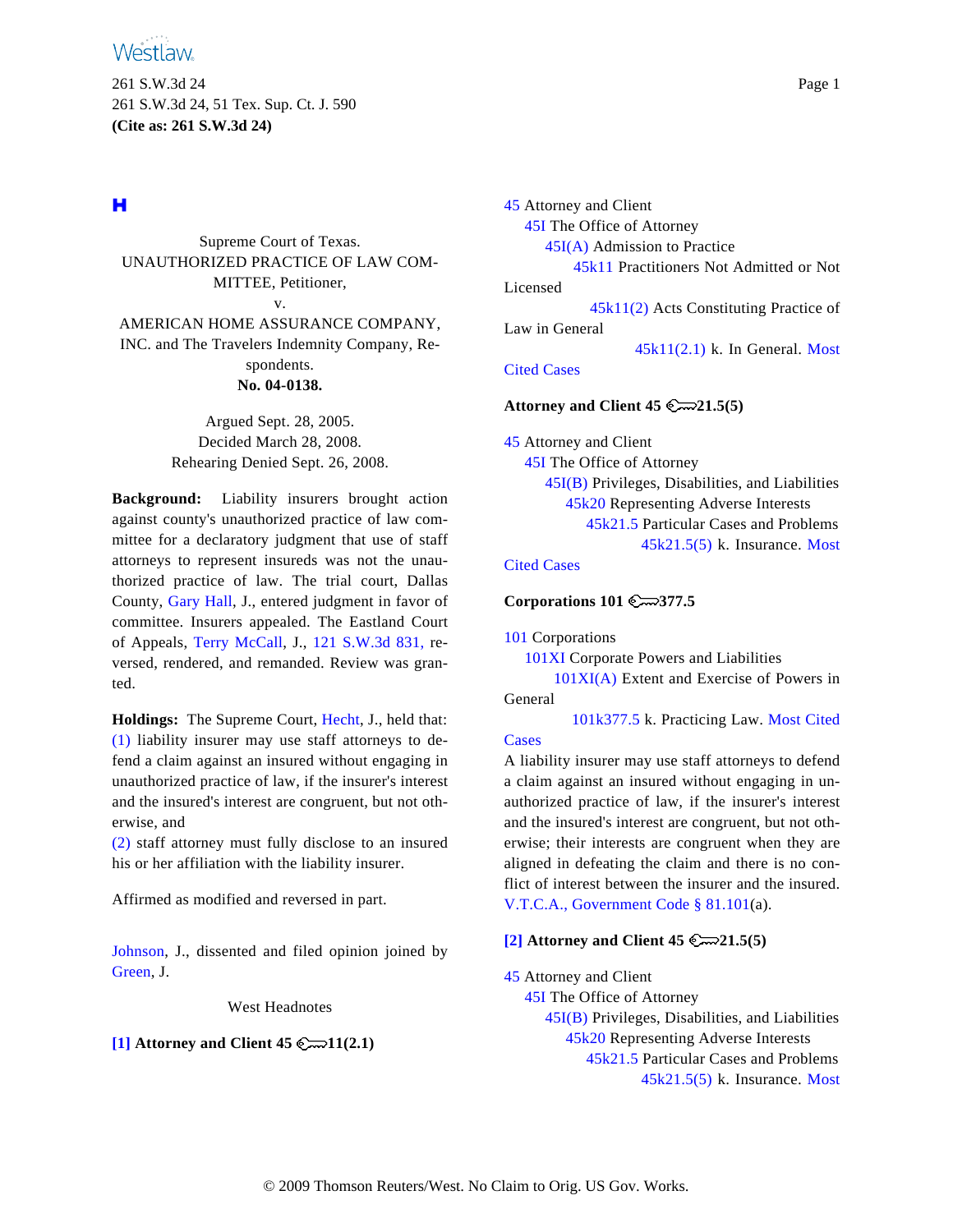### [Cited Cases](http://www.westlaw.com/Digest/Default.wl?rs=dfa1.0&vr=2.0&CMD=MCC&DocName=45k21.5%285%29)

An insurer's staff attorney must fully disclose to an insured his or her affiliation with the liability insurer. State Bar Rules, V.T.C.A., Government Code Title 2, Subtitle G App. A, Art. 10, § 9, Rules of Prof.Conduct, Rule 7.02.

### <span id="page-1-0"></span>**[\[3\]](#page-5-0) Attorney and Client 45 21.5(5)**

[45](http://www.westlaw.com/KeyNumber/Default.wl?rs=dfa1.0&vr=2.0&CMD=KEY&DocName=45) Attorney and Client

[45I](http://www.westlaw.com/KeyNumber/Default.wl?rs=dfa1.0&vr=2.0&CMD=KEY&DocName=45I) The Office of Attorney

[45I\(B\)](http://www.westlaw.com/KeyNumber/Default.wl?rs=dfa1.0&vr=2.0&CMD=KEY&DocName=45I%28B%29) Privileges, Disabilities, and Liabilities [45k20](http://www.westlaw.com/KeyNumber/Default.wl?rs=dfa1.0&vr=2.0&CMD=KEY&DocName=45k20) Representing Adverse Interests [45k21.5](http://www.westlaw.com/KeyNumber/Default.wl?rs=dfa1.0&vr=2.0&CMD=KEY&DocName=45k21.5) Particular Cases and Problems [45k21.5\(5\)](http://www.westlaw.com/KeyNumber/Default.wl?rs=dfa1.0&vr=2.0&CMD=KEY&DocName=45k21.5%285%29) k. Insurance. [Most](http://www.westlaw.com/Digest/Default.wl?rs=dfa1.0&vr=2.0&CMD=MCC&DocName=45k21.5%285%29)

### <span id="page-1-3"></span>[Cited Cases](http://www.westlaw.com/Digest/Default.wl?rs=dfa1.0&vr=2.0&CMD=MCC&DocName=45k21.5%285%29)

The insured's lawyer owes to insured the same type of unqualified loyalty as if he had been originally employed by the insured and must at all times protect the interests of the insured if those interests would be compromised by the liability insurer's instructions.

### <span id="page-1-1"></span>**[\[4\]](#page-11-0) Attorney and Client 45 32(3)**

[45](http://www.westlaw.com/KeyNumber/Default.wl?rs=dfa1.0&vr=2.0&CMD=KEY&DocName=45) Attorney and Client

[45I](http://www.westlaw.com/KeyNumber/Default.wl?rs=dfa1.0&vr=2.0&CMD=KEY&DocName=45I) The Office of Attorney

[45I\(B\)](http://www.westlaw.com/KeyNumber/Default.wl?rs=dfa1.0&vr=2.0&CMD=KEY&DocName=45I%28B%29) Privileges, Disabilities, and Liabilities [45k32](http://www.westlaw.com/KeyNumber/Default.wl?rs=dfa1.0&vr=2.0&CMD=KEY&DocName=45k32) Regulation of Professional Con-

duct, in General

[45k32\(3\)](http://www.westlaw.com/KeyNumber/Default.wl?rs=dfa1.0&vr=2.0&CMD=KEY&DocName=45k32%283%29) k. Power and Duty to Control. [Most Cited Cases](http://www.westlaw.com/Digest/Default.wl?rs=dfa1.0&vr=2.0&CMD=MCC&DocName=45k32%283%29)

The Supreme Court has inherent power to regulate the practice of law for the benefit and protection of the justice system and the people as a whole. [Ver](http://www.westlaw.com/Find/Default.wl?rs=dfa1.0&vr=2.0&DB=1000301&DocName=TXCNART2S1&FindType=L)[non's Ann.Texas Const. Art. 2, § 1](http://www.westlaw.com/Find/Default.wl?rs=dfa1.0&vr=2.0&DB=1000301&DocName=TXCNART2S1&FindType=L).

# <span id="page-1-4"></span><span id="page-1-2"></span>**[\[5\]](#page-11-0) Constitutional Law 92 2450**

[92](http://www.westlaw.com/KeyNumber/Default.wl?rs=dfa1.0&vr=2.0&CMD=KEY&DocName=92) Constitutional Law [92XX](http://www.westlaw.com/KeyNumber/Default.wl?rs=dfa1.0&vr=2.0&CMD=KEY&DocName=92XX) Separation of Powers [92XX\(C\)](http://www.westlaw.com/KeyNumber/Default.wl?rs=dfa1.0&vr=2.0&CMD=KEY&DocName=92XX%28C%29) Judicial Powers and Functions [92XX\(C\)1](http://www.westlaw.com/KeyNumber/Default.wl?rs=dfa1.0&vr=2.0&CMD=KEY&DocName=92XX%28C%291) In General [92k2450](http://www.westlaw.com/KeyNumber/Default.wl?rs=dfa1.0&vr=2.0&CMD=KEY&DocName=92k2450) k. Nature and Scope in General. [Most Cited Cases](http://www.westlaw.com/Digest/Default.wl?rs=dfa1.0&vr=2.0&CMD=MCC&DocName=92k2450)

### **Constitutional Law 92 2459**

[92](http://www.westlaw.com/KeyNumber/Default.wl?rs=dfa1.0&vr=2.0&CMD=KEY&DocName=92) Constitutional Law

[92XX](http://www.westlaw.com/KeyNumber/Default.wl?rs=dfa1.0&vr=2.0&CMD=KEY&DocName=92XX) Separation of Powers [92XX\(C\)](http://www.westlaw.com/KeyNumber/Default.wl?rs=dfa1.0&vr=2.0&CMD=KEY&DocName=92XX%28C%29) Judicial Powers and Functions [92XX\(C\)1](http://www.westlaw.com/KeyNumber/Default.wl?rs=dfa1.0&vr=2.0&CMD=KEY&DocName=92XX%28C%291) In General [92k2459](http://www.westlaw.com/KeyNumber/Default.wl?rs=dfa1.0&vr=2.0&CMD=KEY&DocName=92k2459) k. Regulation of Practice of

# Law. [Most Cited Cases](http://www.westlaw.com/Digest/Default.wl?rs=dfa1.0&vr=2.0&CMD=MCC&DocName=92k2459)

The authority conveyed to the Supreme Court by separation of powers provision includes the regulation of judicial affairs and the direction of the administration of justice in the judicial department; within this authority is the power to govern the practice of law. [Vernon's Ann.Texas Const. Art. 2](http://www.westlaw.com/Find/Default.wl?rs=dfa1.0&vr=2.0&DB=1000301&DocName=TXCNART2S1&FindType=L), [§ 1](http://www.westlaw.com/Find/Default.wl?rs=dfa1.0&vr=2.0&DB=1000301&DocName=TXCNART2S1&FindType=L).

### **[\[6\]](#page-11-0) Attorney and Client 45 11(1)**

[45](http://www.westlaw.com/KeyNumber/Default.wl?rs=dfa1.0&vr=2.0&CMD=KEY&DocName=45) Attorney and Client

[45I](http://www.westlaw.com/KeyNumber/Default.wl?rs=dfa1.0&vr=2.0&CMD=KEY&DocName=45I) The Office of Attorney

[45I\(A\)](http://www.westlaw.com/KeyNumber/Default.wl?rs=dfa1.0&vr=2.0&CMD=KEY&DocName=45I%28A%29) Admission to Practice

[45k11](http://www.westlaw.com/KeyNumber/Default.wl?rs=dfa1.0&vr=2.0&CMD=KEY&DocName=45k11) Practitioners Not Admitted or Not

Licensed

[45k11\(1\)](http://www.westlaw.com/KeyNumber/Default.wl?rs=dfa1.0&vr=2.0&CMD=KEY&DocName=45k11%281%29) k. In General. [Most Cited](http://www.westlaw.com/Digest/Default.wl?rs=dfa1.0&vr=2.0&CMD=MCC&DocName=45k11%281%29)

[Cases](http://www.westlaw.com/Digest/Default.wl?rs=dfa1.0&vr=2.0&CMD=MCC&DocName=45k11%281%29)

### **Corporations 101 377.5**

[101](http://www.westlaw.com/KeyNumber/Default.wl?rs=dfa1.0&vr=2.0&CMD=KEY&DocName=101) Corporations

[101XI](http://www.westlaw.com/KeyNumber/Default.wl?rs=dfa1.0&vr=2.0&CMD=KEY&DocName=101XI) Corporate Powers and Liabilities

[101XI\(A\)](http://www.westlaw.com/KeyNumber/Default.wl?rs=dfa1.0&vr=2.0&CMD=KEY&DocName=101XI%28A%29) Extent and Exercise of Powers in General

[101k377.5](http://www.westlaw.com/KeyNumber/Default.wl?rs=dfa1.0&vr=2.0&CMD=KEY&DocName=101k377.5) k. Practicing Law. [Most Cited](http://www.westlaw.com/Digest/Default.wl?rs=dfa1.0&vr=2.0&CMD=MCC&DocName=101k377.5)

### **[Cases](http://www.westlaw.com/Digest/Default.wl?rs=dfa1.0&vr=2.0&CMD=MCC&DocName=101k377.5)**

Entities, including insurance companies, are excluded from the practice of law. [V.T.C.A., Govern](http://www.westlaw.com/Find/Default.wl?rs=dfa1.0&vr=2.0&DB=1000176&DocName=TXGTS81.102&FindType=L)[ment Code § 81.102](http://www.westlaw.com/Find/Default.wl?rs=dfa1.0&vr=2.0&DB=1000176&DocName=TXGTS81.102&FindType=L).

### **[\[7\]](#page-13-0) Attorney and Client 45**  $\mathbb{C}$  11(2.1)

[45](http://www.westlaw.com/KeyNumber/Default.wl?rs=dfa1.0&vr=2.0&CMD=KEY&DocName=45) Attorney and Client [45I](http://www.westlaw.com/KeyNumber/Default.wl?rs=dfa1.0&vr=2.0&CMD=KEY&DocName=45I) The Office of Attorney [45I\(A\)](http://www.westlaw.com/KeyNumber/Default.wl?rs=dfa1.0&vr=2.0&CMD=KEY&DocName=45I%28A%29) Admission to Practice [45k11](http://www.westlaw.com/KeyNumber/Default.wl?rs=dfa1.0&vr=2.0&CMD=KEY&DocName=45k11) Practitioners Not Admitted or Not Licensed [45k11\(2\)](http://www.westlaw.com/KeyNumber/Default.wl?rs=dfa1.0&vr=2.0&CMD=KEY&DocName=45k11%282%29) Acts Constituting Practice of Law in General

[45k11\(2.1\)](http://www.westlaw.com/KeyNumber/Default.wl?rs=dfa1.0&vr=2.0&CMD=KEY&DocName=45k11%282.1%29) k. In General. Most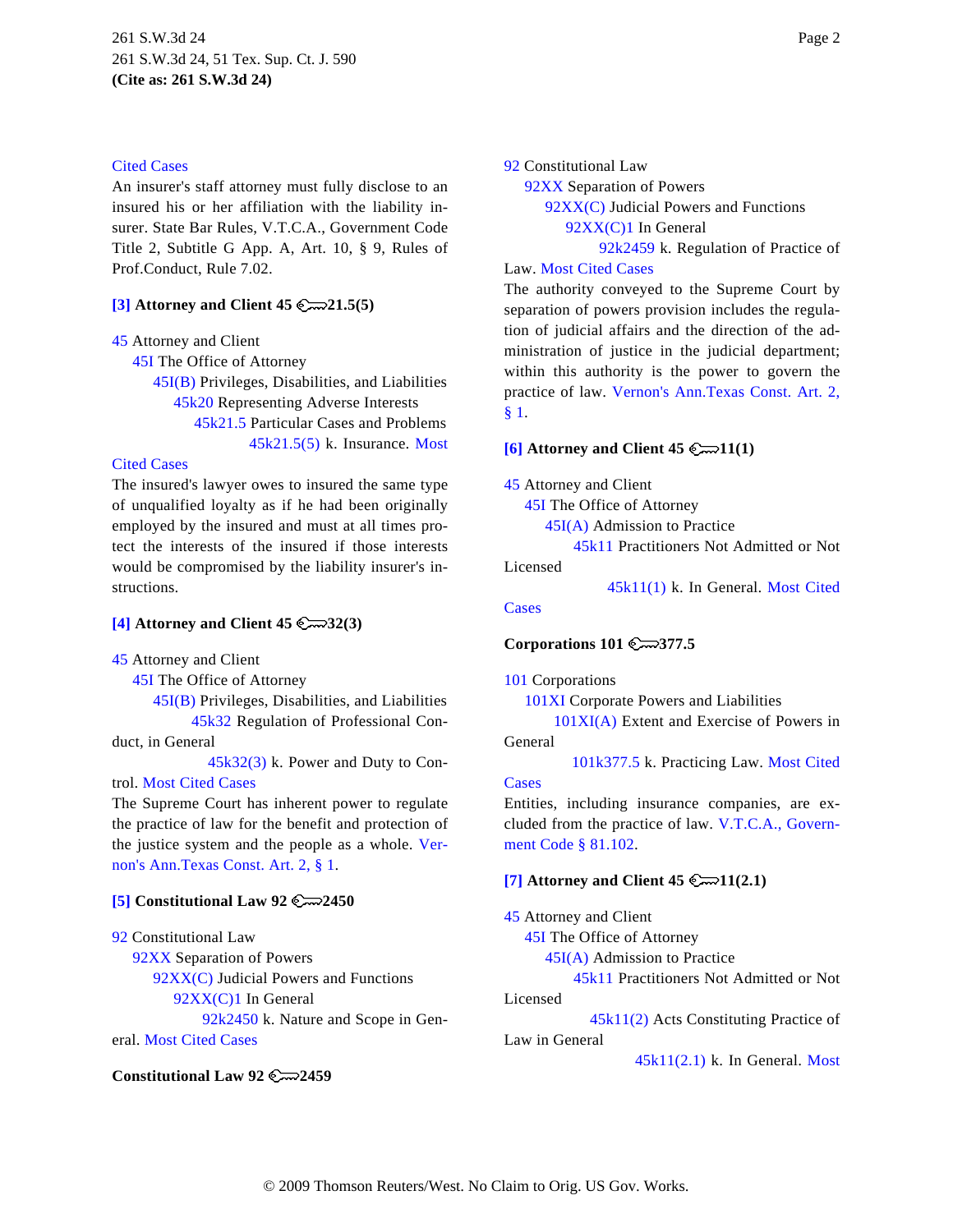### [Cited Cases](http://www.westlaw.com/Digest/Default.wl?rs=dfa1.0&vr=2.0&CMD=MCC&DocName=45k11%282.1%29)

### **Corporations 101 377.5**

### [101](http://www.westlaw.com/KeyNumber/Default.wl?rs=dfa1.0&vr=2.0&CMD=KEY&DocName=101) Corporations

[101XI](http://www.westlaw.com/KeyNumber/Default.wl?rs=dfa1.0&vr=2.0&CMD=KEY&DocName=101XI) Corporate Powers and Liabilities

[101XI\(A\)](http://www.westlaw.com/KeyNumber/Default.wl?rs=dfa1.0&vr=2.0&CMD=KEY&DocName=101XI%28A%29) Extent and Exercise of Powers in

# General

[101k377.5](http://www.westlaw.com/KeyNumber/Default.wl?rs=dfa1.0&vr=2.0&CMD=KEY&DocName=101k377.5) k. Practicing Law. [Most Cited](http://www.westlaw.com/Digest/Default.wl?rs=dfa1.0&vr=2.0&CMD=MCC&DocName=101k377.5)

### [Cases](http://www.westlaw.com/Digest/Default.wl?rs=dfa1.0&vr=2.0&CMD=MCC&DocName=101k377.5)

A company does not engage in the practice of law by employing attorneys on its salaried staff to represent its own interests. [V.T.C.A., Governmen](http://www.westlaw.com/Find/Default.wl?rs=dfa1.0&vr=2.0&DB=1000176&DocName=TXGTS81.101&FindType=L)t [Code § 81.101](http://www.westlaw.com/Find/Default.wl?rs=dfa1.0&vr=2.0&DB=1000176&DocName=TXGTS81.101&FindType=L)(a).

### <span id="page-2-3"></span><span id="page-2-0"></span>**[\[8\]](#page-13-1) Corporations 101 377.5**

[101](http://www.westlaw.com/KeyNumber/Default.wl?rs=dfa1.0&vr=2.0&CMD=KEY&DocName=101) Corporations

[101XI](http://www.westlaw.com/KeyNumber/Default.wl?rs=dfa1.0&vr=2.0&CMD=KEY&DocName=101XI) Corporate Powers and Liabilities

[101XI\(A\)](http://www.westlaw.com/KeyNumber/Default.wl?rs=dfa1.0&vr=2.0&CMD=KEY&DocName=101XI%28A%29) Extent and Exercise of Powers in General

[101k377.5](http://www.westlaw.com/KeyNumber/Default.wl?rs=dfa1.0&vr=2.0&CMD=KEY&DocName=101k377.5) k. Practicing Law. [Most Cited](http://www.westlaw.com/Digest/Default.wl?rs=dfa1.0&vr=2.0&CMD=MCC&DocName=101k377.5)

### **[Cases](http://www.westlaw.com/Digest/Default.wl?rs=dfa1.0&vr=2.0&CMD=MCC&DocName=101k377.5)**

A corporation does not engage in practicing law by employing an attorney to represent itself, together with the common interests of other employees and affiliates. [V.T.C.A., Government Code § 81.101](http://www.westlaw.com/Find/Default.wl?rs=dfa1.0&vr=2.0&DB=1000176&DocName=TXGTS81.101&FindType=L)(a).

### <span id="page-2-1"></span>**[\[9\]](#page-14-0) Attorney and Client 45**  $\mathbb{C}$  **11(2.1)**

[45](http://www.westlaw.com/KeyNumber/Default.wl?rs=dfa1.0&vr=2.0&CMD=KEY&DocName=45) Attorney and Client

[45I](http://www.westlaw.com/KeyNumber/Default.wl?rs=dfa1.0&vr=2.0&CMD=KEY&DocName=45I) The Office of Attorney

[45I\(A\)](http://www.westlaw.com/KeyNumber/Default.wl?rs=dfa1.0&vr=2.0&CMD=KEY&DocName=45I%28A%29) Admission to Practice

[45k11](http://www.westlaw.com/KeyNumber/Default.wl?rs=dfa1.0&vr=2.0&CMD=KEY&DocName=45k11) Practitioners Not Admitted or Not

Licensed

[45k11\(2\)](http://www.westlaw.com/KeyNumber/Default.wl?rs=dfa1.0&vr=2.0&CMD=KEY&DocName=45k11%282%29) Acts Constituting Practice of

Law in General

[45k11\(2.1\)](http://www.westlaw.com/KeyNumber/Default.wl?rs=dfa1.0&vr=2.0&CMD=KEY&DocName=45k11%282.1%29) k. In General. [Most](http://www.westlaw.com/Digest/Default.wl?rs=dfa1.0&vr=2.0&CMD=MCC&DocName=45k11%282.1%29)

# [Cited Cases](http://www.westlaw.com/Digest/Default.wl?rs=dfa1.0&vr=2.0&CMD=MCC&DocName=45k11%282.1%29)

The "practice of law" requires the rendering of legal services for someone else. [V.T.C.A., Govern](http://www.westlaw.com/Find/Default.wl?rs=dfa1.0&vr=2.0&DB=1000176&DocName=TXGTS81.101&FindType=L)[ment Code § 81.101](http://www.westlaw.com/Find/Default.wl?rs=dfa1.0&vr=2.0&DB=1000176&DocName=TXGTS81.101&FindType=L)(a).

# <span id="page-2-2"></span>**[\[10\]](#page-14-0) Corporations 101 377.5**

### [101](http://www.westlaw.com/KeyNumber/Default.wl?rs=dfa1.0&vr=2.0&CMD=KEY&DocName=101) Corporations

[101XI](http://www.westlaw.com/KeyNumber/Default.wl?rs=dfa1.0&vr=2.0&CMD=KEY&DocName=101XI) Corporate Powers and Liabilities

[101XI\(A\)](http://www.westlaw.com/KeyNumber/Default.wl?rs=dfa1.0&vr=2.0&CMD=KEY&DocName=101XI%28A%29) Extent and Exercise of Powers in General

[101k377.5](http://www.westlaw.com/KeyNumber/Default.wl?rs=dfa1.0&vr=2.0&CMD=KEY&DocName=101k377.5) k. Practicing Law. [Most Cited](http://www.westlaw.com/Digest/Default.wl?rs=dfa1.0&vr=2.0&CMD=MCC&DocName=101k377.5)

# [Cases](http://www.westlaw.com/Digest/Default.wl?rs=dfa1.0&vr=2.0&CMD=MCC&DocName=101k377.5)

A corporation does not engage in the practice of law when its attorney-employees provide legal advice regarding the corporation's own affairs or represent others with identical interests in court; only when a corporation employs attorneys to represent the unrelated interests of others does it engage in the practice of law. [V.T.C.A., Government Code §](http://www.westlaw.com/Find/Default.wl?rs=dfa1.0&vr=2.0&DB=1000176&DocName=TXGTS81.101&FindType=L) [81.101](http://www.westlaw.com/Find/Default.wl?rs=dfa1.0&vr=2.0&DB=1000176&DocName=TXGTS81.101&FindType=L)(a).

### **[\[11\]](#page-16-0) Attorney and Client 45**  $\mathbb{C}$  11(2.1)

[45](http://www.westlaw.com/KeyNumber/Default.wl?rs=dfa1.0&vr=2.0&CMD=KEY&DocName=45) Attorney and Client

[45I](http://www.westlaw.com/KeyNumber/Default.wl?rs=dfa1.0&vr=2.0&CMD=KEY&DocName=45I) The Office of Attorney

[45I\(A\)](http://www.westlaw.com/KeyNumber/Default.wl?rs=dfa1.0&vr=2.0&CMD=KEY&DocName=45I%28A%29) Admission to Practice

[45k11](http://www.westlaw.com/KeyNumber/Default.wl?rs=dfa1.0&vr=2.0&CMD=KEY&DocName=45k11) Practitioners Not Admitted or Not Licensed

[45k11\(2\)](http://www.westlaw.com/KeyNumber/Default.wl?rs=dfa1.0&vr=2.0&CMD=KEY&DocName=45k11%282%29) Acts Constituting Practice of

Law in General

[45k11\(2.1\)](http://www.westlaw.com/KeyNumber/Default.wl?rs=dfa1.0&vr=2.0&CMD=KEY&DocName=45k11%282.1%29) k. In General. [Most](http://www.westlaw.com/Digest/Default.wl?rs=dfa1.0&vr=2.0&CMD=MCC&DocName=45k11%282.1%29)

[Cited Cases](http://www.westlaw.com/Digest/Default.wl?rs=dfa1.0&vr=2.0&CMD=MCC&DocName=45k11%282.1%29)

### **Corporations 101 377.5**

### [101](http://www.westlaw.com/KeyNumber/Default.wl?rs=dfa1.0&vr=2.0&CMD=KEY&DocName=101) Corporations

[101XI](http://www.westlaw.com/KeyNumber/Default.wl?rs=dfa1.0&vr=2.0&CMD=KEY&DocName=101XI) Corporate Powers and Liabilities

[101XI\(A\)](http://www.westlaw.com/KeyNumber/Default.wl?rs=dfa1.0&vr=2.0&CMD=KEY&DocName=101XI%28A%29) Extent and Exercise of Powers in General

[101k377.5](http://www.westlaw.com/KeyNumber/Default.wl?rs=dfa1.0&vr=2.0&CMD=KEY&DocName=101k377.5) k. Practicing Law. [Most Cited](http://www.westlaw.com/Digest/Default.wl?rs=dfa1.0&vr=2.0&CMD=MCC&DocName=101k377.5)

### **[Cases](http://www.westlaw.com/Digest/Default.wl?rs=dfa1.0&vr=2.0&CMD=MCC&DocName=101k377.5)**

Three factors determine whether a corporation engages in the practice of law by employing staff attorneys to provide legal services to someone other than the corporation and whether a liability insurer is practicing law by using staff attorneys to defend claims against insureds: (1) whether the company's interest being served by the rendition of legal services is existing or only prospective; (2) whether the company has a direct, substantial financial interest in the matter for which it provides legal services; and (3) whether the company's interest is aligned with that of the person to whom the company is providing legal services. V.T.C.A., Govern-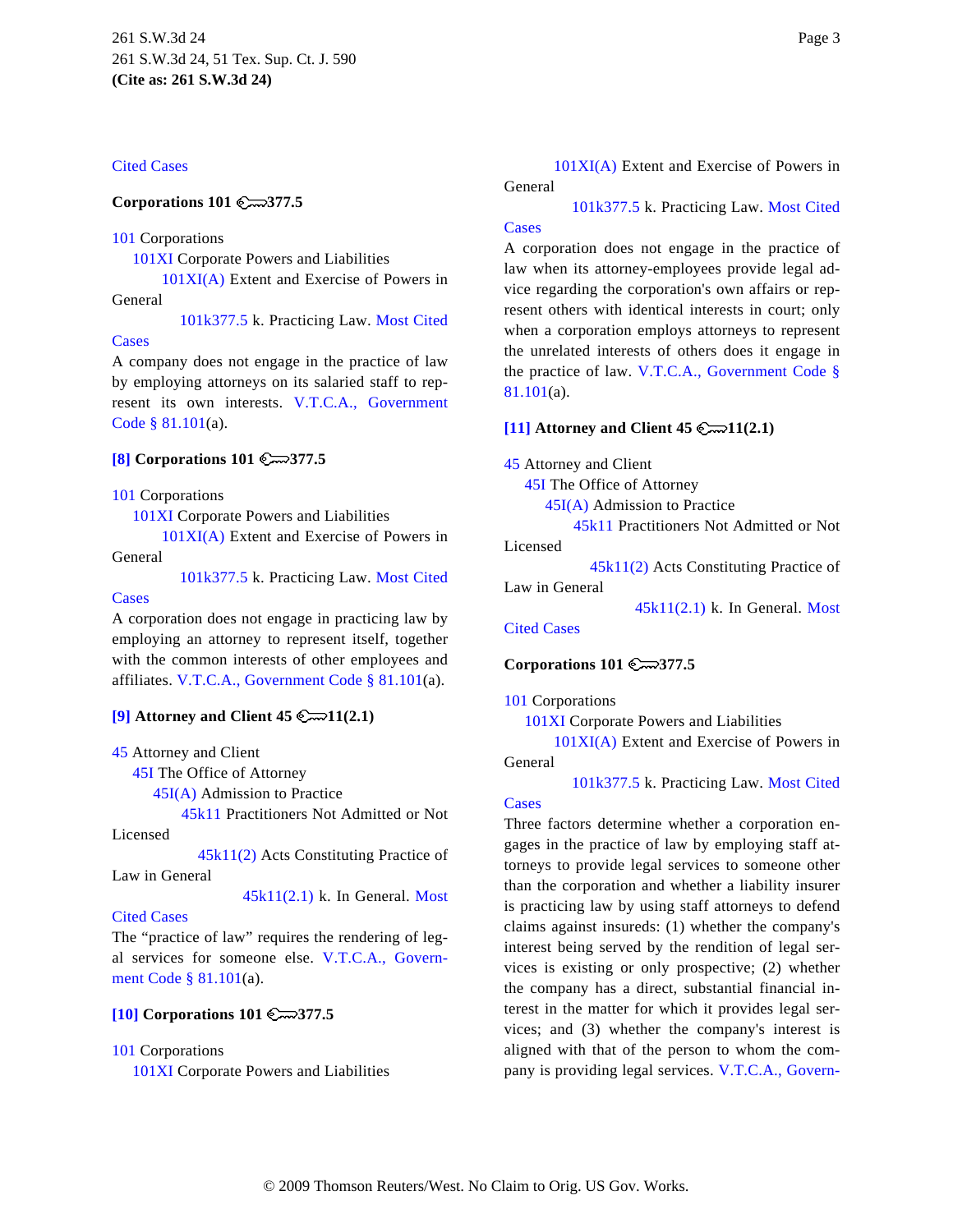### [ment Code § 81.101](http://www.westlaw.com/Find/Default.wl?rs=dfa1.0&vr=2.0&DB=1000176&DocName=TXGTS81.101&FindType=L)(a).

### <span id="page-3-0"></span>**[\[12\]](#page-17-0) Attorney and Client 45**  $\mathbb{C}$  11(2.1)

[45](http://www.westlaw.com/KeyNumber/Default.wl?rs=dfa1.0&vr=2.0&CMD=KEY&DocName=45) Attorney and Client

[45I](http://www.westlaw.com/KeyNumber/Default.wl?rs=dfa1.0&vr=2.0&CMD=KEY&DocName=45I) The Office of Attorney

[45I\(A\)](http://www.westlaw.com/KeyNumber/Default.wl?rs=dfa1.0&vr=2.0&CMD=KEY&DocName=45I%28A%29) Admission to Practice

[45k11](http://www.westlaw.com/KeyNumber/Default.wl?rs=dfa1.0&vr=2.0&CMD=KEY&DocName=45k11) Practitioners Not Admitted or Not

<span id="page-3-2"></span>Licensed

[45k11\(2\)](http://www.westlaw.com/KeyNumber/Default.wl?rs=dfa1.0&vr=2.0&CMD=KEY&DocName=45k11%282%29) Acts Constituting Practice of

Law in General

[45k11\(2.1\)](http://www.westlaw.com/KeyNumber/Default.wl?rs=dfa1.0&vr=2.0&CMD=KEY&DocName=45k11%282.1%29) k. In General. [Most](http://www.westlaw.com/Digest/Default.wl?rs=dfa1.0&vr=2.0&CMD=MCC&DocName=45k11%282.1%29)

[Cited Cases](http://www.westlaw.com/Digest/Default.wl?rs=dfa1.0&vr=2.0&CMD=MCC&DocName=45k11%282.1%29)

# **Corporations 101 377.5**

[101](http://www.westlaw.com/KeyNumber/Default.wl?rs=dfa1.0&vr=2.0&CMD=KEY&DocName=101) Corporations

[101XI](http://www.westlaw.com/KeyNumber/Default.wl?rs=dfa1.0&vr=2.0&CMD=KEY&DocName=101XI) Corporate Powers and Liabilities

[101XI\(A\)](http://www.westlaw.com/KeyNumber/Default.wl?rs=dfa1.0&vr=2.0&CMD=KEY&DocName=101XI%28A%29) Extent and Exercise of Powers in General

[101k377.5](http://www.westlaw.com/KeyNumber/Default.wl?rs=dfa1.0&vr=2.0&CMD=KEY&DocName=101k377.5) k. Practicing Law. [Most Cited](http://www.westlaw.com/Digest/Default.wl?rs=dfa1.0&vr=2.0&CMD=MCC&DocName=101k377.5)

### **[Cases](http://www.westlaw.com/Digest/Default.wl?rs=dfa1.0&vr=2.0&CMD=MCC&DocName=101k377.5)**

A company does not avoid engaging in the unauthorized practice of law merely because it provides legal services out of contractual obligation. [V.T.C.A., Government Code § 81.101](http://www.westlaw.com/Find/Default.wl?rs=dfa1.0&vr=2.0&DB=1000176&DocName=TXGTS81.101&FindType=L)(a).

# <span id="page-3-1"></span>**[\[13\]](#page-17-1) Attorney and Client 45 11(2.1)**

[45](http://www.westlaw.com/KeyNumber/Default.wl?rs=dfa1.0&vr=2.0&CMD=KEY&DocName=45) Attorney and Client

[45I](http://www.westlaw.com/KeyNumber/Default.wl?rs=dfa1.0&vr=2.0&CMD=KEY&DocName=45I) The Office of Attorney

[45I\(A\)](http://www.westlaw.com/KeyNumber/Default.wl?rs=dfa1.0&vr=2.0&CMD=KEY&DocName=45I%28A%29) Admission to Practice

[45k11](http://www.westlaw.com/KeyNumber/Default.wl?rs=dfa1.0&vr=2.0&CMD=KEY&DocName=45k11) Practitioners Not Admitted or Not Licensed

[45k11\(2\)](http://www.westlaw.com/KeyNumber/Default.wl?rs=dfa1.0&vr=2.0&CMD=KEY&DocName=45k11%282%29) Acts Constituting Practice of Law in General

[45k11\(2.1\)](http://www.westlaw.com/KeyNumber/Default.wl?rs=dfa1.0&vr=2.0&CMD=KEY&DocName=45k11%282.1%29) k. In General. [Most](http://www.westlaw.com/Digest/Default.wl?rs=dfa1.0&vr=2.0&CMD=MCC&DocName=45k11%282.1%29)

## <span id="page-3-3"></span>[Cited Cases](http://www.westlaw.com/Digest/Default.wl?rs=dfa1.0&vr=2.0&CMD=MCC&DocName=45k11%282.1%29)

### **Corporations 101 377.5**

### [101](http://www.westlaw.com/KeyNumber/Default.wl?rs=dfa1.0&vr=2.0&CMD=KEY&DocName=101) Corporations

[101XI](http://www.westlaw.com/KeyNumber/Default.wl?rs=dfa1.0&vr=2.0&CMD=KEY&DocName=101XI) Corporate Powers and Liabilities [101XI\(A\)](http://www.westlaw.com/KeyNumber/Default.wl?rs=dfa1.0&vr=2.0&CMD=KEY&DocName=101XI%28A%29) Extent and Exercise of Powers in

General

**[Cases](http://www.westlaw.com/Digest/Default.wl?rs=dfa1.0&vr=2.0&CMD=MCC&DocName=101k377.5)** 

[101k377.5](http://www.westlaw.com/KeyNumber/Default.wl?rs=dfa1.0&vr=2.0&CMD=KEY&DocName=101k377.5) k. Practicing Law. [Most Cited](http://www.westlaw.com/Digest/Default.wl?rs=dfa1.0&vr=2.0&CMD=MCC&DocName=101k377.5)

When a company and its employee or affiliate have common interests, a staff attorney can represent them both without the company engaging in unauthorized practice of law, because there is for all practical purposes only one client involved. [V.T.C.A., Government Code § 81.101](http://www.westlaw.com/Find/Default.wl?rs=dfa1.0&vr=2.0&DB=1000176&DocName=TXGTS81.101&FindType=L)(a).

### **[\[14\]](#page-17-2) Attorney and Client 45**  $\mathbb{C} \rightarrow 11(2.1)$

[45](http://www.westlaw.com/KeyNumber/Default.wl?rs=dfa1.0&vr=2.0&CMD=KEY&DocName=45) Attorney and Client

[45I](http://www.westlaw.com/KeyNumber/Default.wl?rs=dfa1.0&vr=2.0&CMD=KEY&DocName=45I) The Office of Attorney

[45I\(A\)](http://www.westlaw.com/KeyNumber/Default.wl?rs=dfa1.0&vr=2.0&CMD=KEY&DocName=45I%28A%29) Admission to Practice

[45k11](http://www.westlaw.com/KeyNumber/Default.wl?rs=dfa1.0&vr=2.0&CMD=KEY&DocName=45k11) Practitioners Not Admitted or Not Licensed

[45k11\(2\)](http://www.westlaw.com/KeyNumber/Default.wl?rs=dfa1.0&vr=2.0&CMD=KEY&DocName=45k11%282%29) Acts Constituting Practice of

Law in General

[45k11\(2.1\)](http://www.westlaw.com/KeyNumber/Default.wl?rs=dfa1.0&vr=2.0&CMD=KEY&DocName=45k11%282.1%29) k. In General. [Most](http://www.westlaw.com/Digest/Default.wl?rs=dfa1.0&vr=2.0&CMD=MCC&DocName=45k11%282.1%29)

# [Cited Cases](http://www.westlaw.com/Digest/Default.wl?rs=dfa1.0&vr=2.0&CMD=MCC&DocName=45k11%282.1%29)

### **Corporations 101 377.5**

[101](http://www.westlaw.com/KeyNumber/Default.wl?rs=dfa1.0&vr=2.0&CMD=KEY&DocName=101) Corporations

[101XI](http://www.westlaw.com/KeyNumber/Default.wl?rs=dfa1.0&vr=2.0&CMD=KEY&DocName=101XI) Corporate Powers and Liabilities

[101XI\(A\)](http://www.westlaw.com/KeyNumber/Default.wl?rs=dfa1.0&vr=2.0&CMD=KEY&DocName=101XI%28A%29) Extent and Exercise of Powers in General

[101k377.5](http://www.westlaw.com/KeyNumber/Default.wl?rs=dfa1.0&vr=2.0&CMD=KEY&DocName=101k377.5) k. Practicing Law. [Most Cited](http://www.westlaw.com/Digest/Default.wl?rs=dfa1.0&vr=2.0&CMD=MCC&DocName=101k377.5)

### **[Cases](http://www.westlaw.com/Digest/Default.wl?rs=dfa1.0&vr=2.0&CMD=MCC&DocName=101k377.5)**

A liability insurer does not engage in the practice of law by providing staff attorneys to defend claims against insureds, provided that the insurer's interests and the insured's interests in the defense in the particular case at bar are congruent; in such cases, a staff attorney's representation of the insured and insurer is indistinguishable. [V.T.C.A.,](http://www.westlaw.com/Find/Default.wl?rs=dfa1.0&vr=2.0&DB=1000176&DocName=TXGTS81.101&FindType=L) [Government Code § 81.101](http://www.westlaw.com/Find/Default.wl?rs=dfa1.0&vr=2.0&DB=1000176&DocName=TXGTS81.101&FindType=L)(a).

### **[\[15\]](#page-19-0) Attorney and Client 45 21.5(5)**

[45](http://www.westlaw.com/KeyNumber/Default.wl?rs=dfa1.0&vr=2.0&CMD=KEY&DocName=45) Attorney and Client

[45I](http://www.westlaw.com/KeyNumber/Default.wl?rs=dfa1.0&vr=2.0&CMD=KEY&DocName=45I) The Office of Attorney

[45I\(B\)](http://www.westlaw.com/KeyNumber/Default.wl?rs=dfa1.0&vr=2.0&CMD=KEY&DocName=45I%28B%29) Privileges, Disabilities, and Liabilities [45k20](http://www.westlaw.com/KeyNumber/Default.wl?rs=dfa1.0&vr=2.0&CMD=KEY&DocName=45k20) Representing Adverse Interests

[45k21.5](http://www.westlaw.com/KeyNumber/Default.wl?rs=dfa1.0&vr=2.0&CMD=KEY&DocName=45k21.5) Particular Cases and Problems

[45k21.5\(5\)](http://www.westlaw.com/KeyNumber/Default.wl?rs=dfa1.0&vr=2.0&CMD=KEY&DocName=45k21.5%285%29) k. Insurance. [Most](http://www.westlaw.com/Digest/Default.wl?rs=dfa1.0&vr=2.0&CMD=MCC&DocName=45k21.5%285%29)

### [Cited Cases](http://www.westlaw.com/Digest/Default.wl?rs=dfa1.0&vr=2.0&CMD=MCC&DocName=45k21.5%285%29)

Defense counsel, whether private or on liability in-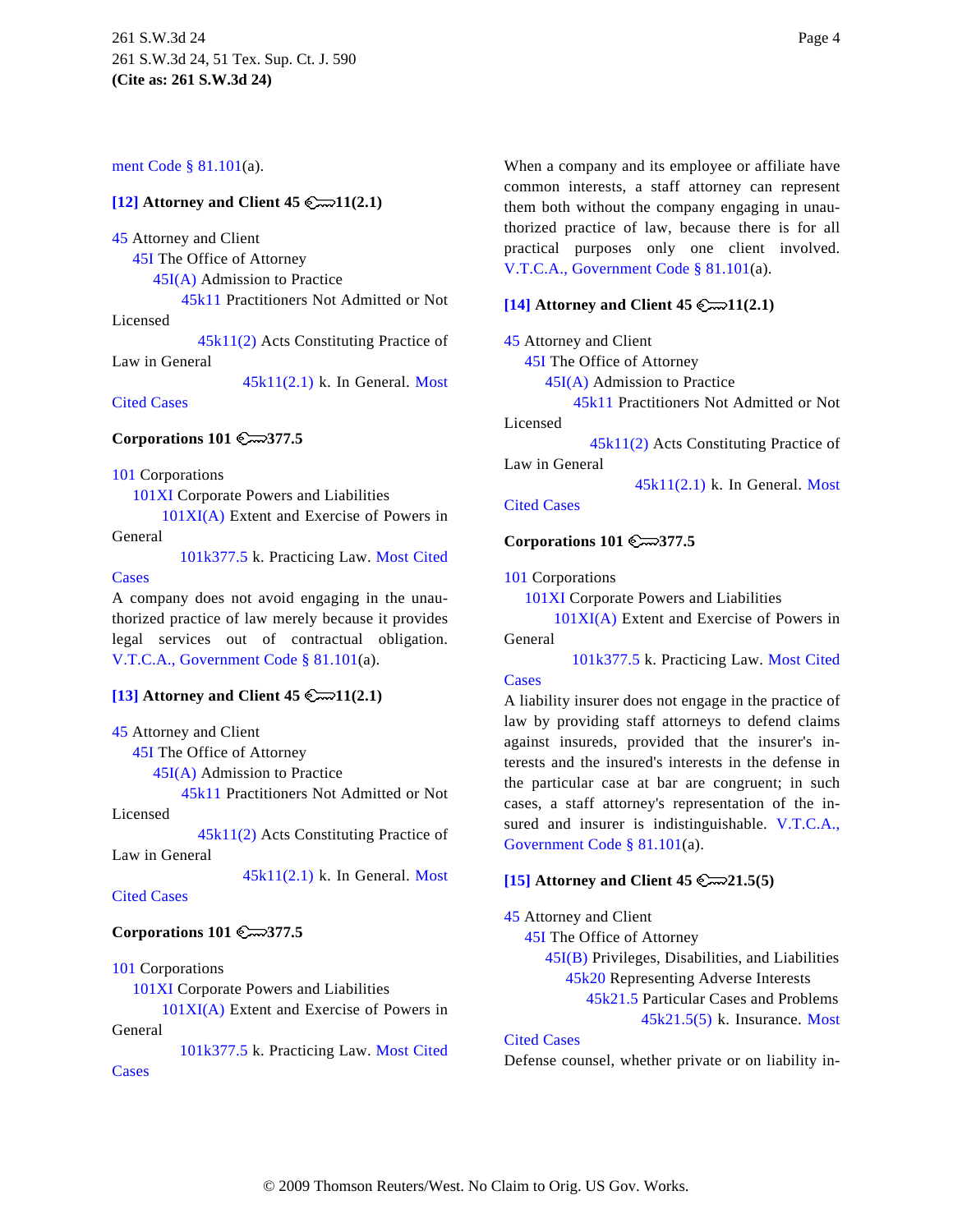surer's staff, owes to insured unqualified loyalty.

# <span id="page-4-1"></span>**[\[16\]](#page-23-0) Attorney and Client 45 11(1)**

[45](http://www.westlaw.com/KeyNumber/Default.wl?rs=dfa1.0&vr=2.0&CMD=KEY&DocName=45) Attorney and Client

[45I](http://www.westlaw.com/KeyNumber/Default.wl?rs=dfa1.0&vr=2.0&CMD=KEY&DocName=45I) The Office of Attorney

[45I\(A\)](http://www.westlaw.com/KeyNumber/Default.wl?rs=dfa1.0&vr=2.0&CMD=KEY&DocName=45I%28A%29) Admission to Practice

[45k11](http://www.westlaw.com/KeyNumber/Default.wl?rs=dfa1.0&vr=2.0&CMD=KEY&DocName=45k11) Practitioners Not Admitted or Not

Licensed

[45k11\(1\)](http://www.westlaw.com/KeyNumber/Default.wl?rs=dfa1.0&vr=2.0&CMD=KEY&DocName=45k11%281%29) k. In General. [Most Cited](http://www.westlaw.com/Digest/Default.wl?rs=dfa1.0&vr=2.0&CMD=MCC&DocName=45k11%281%29)

**[Cases](http://www.westlaw.com/Digest/Default.wl?rs=dfa1.0&vr=2.0&CMD=MCC&DocName=45k11%281%29)** 

### **Champerty and Maintenance 74 5(1)**

[74](http://www.westlaw.com/KeyNumber/Default.wl?rs=dfa1.0&vr=2.0&CMD=KEY&DocName=74) Champerty and Maintenance

[74k5](http://www.westlaw.com/KeyNumber/Default.wl?rs=dfa1.0&vr=2.0&CMD=KEY&DocName=74k5) Contracts and Transactions with Attorneys [74k5\(1\)](http://www.westlaw.com/KeyNumber/Default.wl?rs=dfa1.0&vr=2.0&CMD=KEY&DocName=74k5%281%29) k. Validity of Contract in General.

[Most Cited Cases](http://www.westlaw.com/Digest/Default.wl?rs=dfa1.0&vr=2.0&CMD=MCC&DocName=74k5%281%29)

Statute criminalizing unauthorized practice of law does not prohibit a liability insurer from contracting with private counsel to represent an insured; insurance defense is not barratry prohibited by the statute. [V.T.C.A., Penal Code § 38.123](http://www.westlaw.com/Find/Default.wl?rs=dfa1.0&vr=2.0&DB=1000182&DocName=TXPES38.123&FindType=L).

**\*26** [Mark A. Tice](http://www.westlaw.com/Find/Default.wl?rs=dfa1.0&vr=2.0&DB=PROFILER-WLD&DocName=0294071201&FindType=h)r, [Roger M. Tafe](http://www.westlaw.com/Find/Default.wl?rs=dfa1.0&vr=2.0&DB=PROFILER-WLD&DocName=0342460801&FindType=h)l, Law Office of Mark Ticer, Dallas, [David E. Keltner](http://www.westlaw.com/Find/Default.wl?rs=dfa1.0&vr=2.0&DB=PROFILER-WLD&DocName=0153928001&FindType=h), Kelly Hart & Hallman LLP, Fort Worth, TX, for Petitioner.

[Thomas C. Wrigh](http://www.westlaw.com/Find/Default.wl?rs=dfa1.0&vr=2.0&DB=PROFILER-WLD&DocName=0136421501&FindType=h)t, Lucy H. Forbes, Wright Brown & Close, LLP, Houston, [Jim E. Cowles](http://www.westlaw.com/Find/Default.wl?rs=dfa1.0&vr=2.0&DB=PROFILER-WLD&DocName=0248648401&FindType=h), [R. Michael](http://www.westlaw.com/Find/Default.wl?rs=dfa1.0&vr=2.0&DB=PROFILER-WLD&DocName=0297359501&FindType=h) [Northrup,](http://www.westlaw.com/Find/Default.wl?rs=dfa1.0&vr=2.0&DB=PROFILER-WLD&DocName=0297359501&FindType=h) Cowles & Thompson, P.C., [Mark S](http://www.westlaw.com/Find/Default.wl?rs=dfa1.0&vr=2.0&DB=PROFILER-WLD&DocName=0334005001&FindType=h). [Whitburn](http://www.westlaw.com/Find/Default.wl?rs=dfa1.0&vr=2.0&DB=PROFILER-WLD&DocName=0334005001&FindType=h), [Theodore J. Boutrous Jr](http://www.westlaw.com/Find/Default.wl?rs=dfa1.0&vr=2.0&DB=PROFILER-WLD&DocName=0249452601&FindType=h)., [Suellen Ratliff](http://www.westlaw.com/Find/Default.wl?rs=dfa1.0&vr=2.0&DB=PROFILER-WLD&DocName=0320377701&FindType=h), Gibson, Dunn & Crutcher, LLP, Dallas, TX, [Willi](http://www.westlaw.com/Find/Default.wl?rs=dfa1.0&vr=2.0&DB=PROFILER-WLD&DocName=0167161401&FindType=h)[am T. Bark](http://www.westlaw.com/Find/Default.wl?rs=dfa1.0&vr=2.0&DB=PROFILER-WLD&DocName=0167161401&FindType=h)er, Sonnenschein, Nath & Rosenthal LLP, Chicago, IL, [William V. Dorsaneo](http://www.westlaw.com/Find/Default.wl?rs=dfa1.0&vr=2.0&DB=PROFILER-WLD&DocName=0212434601&FindType=h) III, [Richard A. Smith](http://www.westlaw.com/Find/Default.wl?rs=dfa1.0&vr=2.0&DB=PROFILER-WLD&DocName=0320378501&FindType=h), Lynn Tillotson & Pinker, L.L.P., Dallas, [Thomas T. Roge](http://www.westlaw.com/Find/Default.wl?rs=dfa1.0&vr=2.0&DB=PROFILER-WLD&DocName=0123066601&FindType=h)rs, Jackson & Walker, L.L.P., Austin, TX, for Respondent.

<span id="page-4-0"></span>[J. Dennis Chamber](http://www.westlaw.com/Find/Default.wl?rs=dfa1.0&vr=2.0&DB=PROFILER-WLD&DocName=0191314401&FindType=h)s, Atchley, Russell, Waldrop & Hlavinka, Texarkana, [Stephen E. McConnico](http://www.westlaw.com/Find/Default.wl?rs=dfa1.0&vr=2.0&DB=PROFILER-WLD&DocName=0141499501&FindType=h), Scott Douglass & McConnico, L.L.P., Patricia Anne Moore, [Donald P. Wilco](http://www.westlaw.com/Find/Default.wl?rs=dfa1.0&vr=2.0&DB=PROFILER-WLD&DocName=0177990201&FindType=h)x, [Fred C. Boss](http://www.westlaw.com/Find/Default.wl?rs=dfa1.0&vr=2.0&DB=PROFILER-WLD&DocName=0273399301&FindType=h)e, Austin, [Thomas S. Leatherbury](http://www.westlaw.com/Find/Default.wl?rs=dfa1.0&vr=2.0&DB=PROFILER-WLD&DocName=0192509001&FindType=h), [Robert C. Walter](http://www.westlaw.com/Find/Default.wl?rs=dfa1.0&vr=2.0&DB=PROFILER-WLD&DocName=0161545101&FindType=h)s, Vinson & Elkins L.L.P., Calvin R. "Rod" Phelan II, Baker Botts LLP, Dallas, [Jerry P. Campbell](http://www.westlaw.com/Find/Default.wl?rs=dfa1.0&vr=2.0&DB=PROFILER-WLD&DocName=0168906601&FindType=h), Naman Howell Smith & Lee, Waco, [John L. Hill Jr](http://www.westlaw.com/Find/Default.wl?rs=dfa1.0&vr=2.0&DB=PROFILER-WLD&DocName=0245474001&FindType=h)., Winstead Scchrist & Minick, P.C., Maurice Joseph Meynier IV, Law Office of M. Joseph Meynier, IV, Houston, [Julia F. Pender](http://www.westlaw.com/Find/Default.wl?rs=dfa1.0&vr=2.0&DB=PROFILER-WLD&DocName=0114422101&FindType=h)y, Attorney At Law, Dallas, [Peter M. Kelly](http://www.westlaw.com/Find/Default.wl?rs=dfa1.0&vr=2.0&DB=PROFILER-WLD&DocName=0174694401&FindType=h), Law Office of Peter M. Kelly, P.C., Houston, [Guy D. Choate](http://www.westlaw.com/Find/Default.wl?rs=dfa1.0&vr=2.0&DB=PROFILER-WLD&DocName=0103560301&FindType=h), Webb, Stokes & Sparks, L.L.P., San Angelo, TX, for Amicus Curiae.

Justice [HECHT](http://www.westlaw.com/Find/Default.wl?rs=dfa1.0&vr=2.0&DB=PROFILER-WLD&DocName=0168852101&FindType=h) delivered the opinion of the Court, in which Chief Justice [JEFFERSON](http://www.westlaw.com/Find/Default.wl?rs=dfa1.0&vr=2.0&DB=PROFILER-WLD&DocName=0159614901&FindType=h), Justice [O'NEILL,](http://www.westlaw.com/Find/Default.wl?rs=dfa1.0&vr=2.0&DB=PROFILER-WLD&DocName=0234532001&FindType=h) Justice [WAINWRIGHT](http://www.westlaw.com/Find/Default.wl?rs=dfa1.0&vr=2.0&DB=PROFILER-WLD&DocName=0231796301&FindType=h), Justice [BRIS-](http://www.westlaw.com/Find/Default.wl?rs=dfa1.0&vr=2.0&DB=PROFILER-WLD&DocName=0101237501&FindType=h)[TER](http://www.westlaw.com/Find/Default.wl?rs=dfa1.0&vr=2.0&DB=PROFILER-WLD&DocName=0101237501&FindType=h), Justice [MEDINA](http://www.westlaw.com/Find/Default.wl?rs=dfa1.0&vr=2.0&DB=PROFILER-WLD&DocName=0316716301&FindType=h), and Justice [WILLETT](http://www.westlaw.com/Find/Default.wl?rs=dfa1.0&vr=2.0&DB=PROFILER-WLD&DocName=0353703601&FindType=h) joined.

Liability insurance policies commonly provide that the insurer must indemnify the insured from liability for covered claims and give the insurer the duty, and also the right, to defend such claims. The right to defend in many policies gives the insurer complete, exclusive control of the defense. Insurance companies retain attorneys in private practice to represent insureds in defending claims against them, but for decades, in Texas and other states, insurers have also used staff attorneys-salaried company employees-to save costs.

Generally, a corporation can employ attorneys inhouse to represent its own interests but cannot engage in the practice of law by providing legal representation to others with different interests. Because of its potential indemnity obligation, an insurer has a direct, substantial financial interest in defending claims against its insured, and often an insurer and an insured's interests are aligned toward simply defeating such claims. But their interests can diverge, as for example when all or part of the claim may not be covered. The issue in this case is whether a liability insurer that uses staff attorneys to defend claims against its insureds is representing its own interests, which is permitted, or engaging in the unauthorized practice of law, which is not. Two states, North Carolina and Kentucky, do not permit such use of staff attorneys, but several other states do.

[\[1\]](#page-0-0)[\[2\]](#page-0-1) We hold that an insurer may use staff attorneys to defend a claim against an insured if the insurer's interest and the insured's interest are congruent, but not **\*27** otherwise. Their interests are con-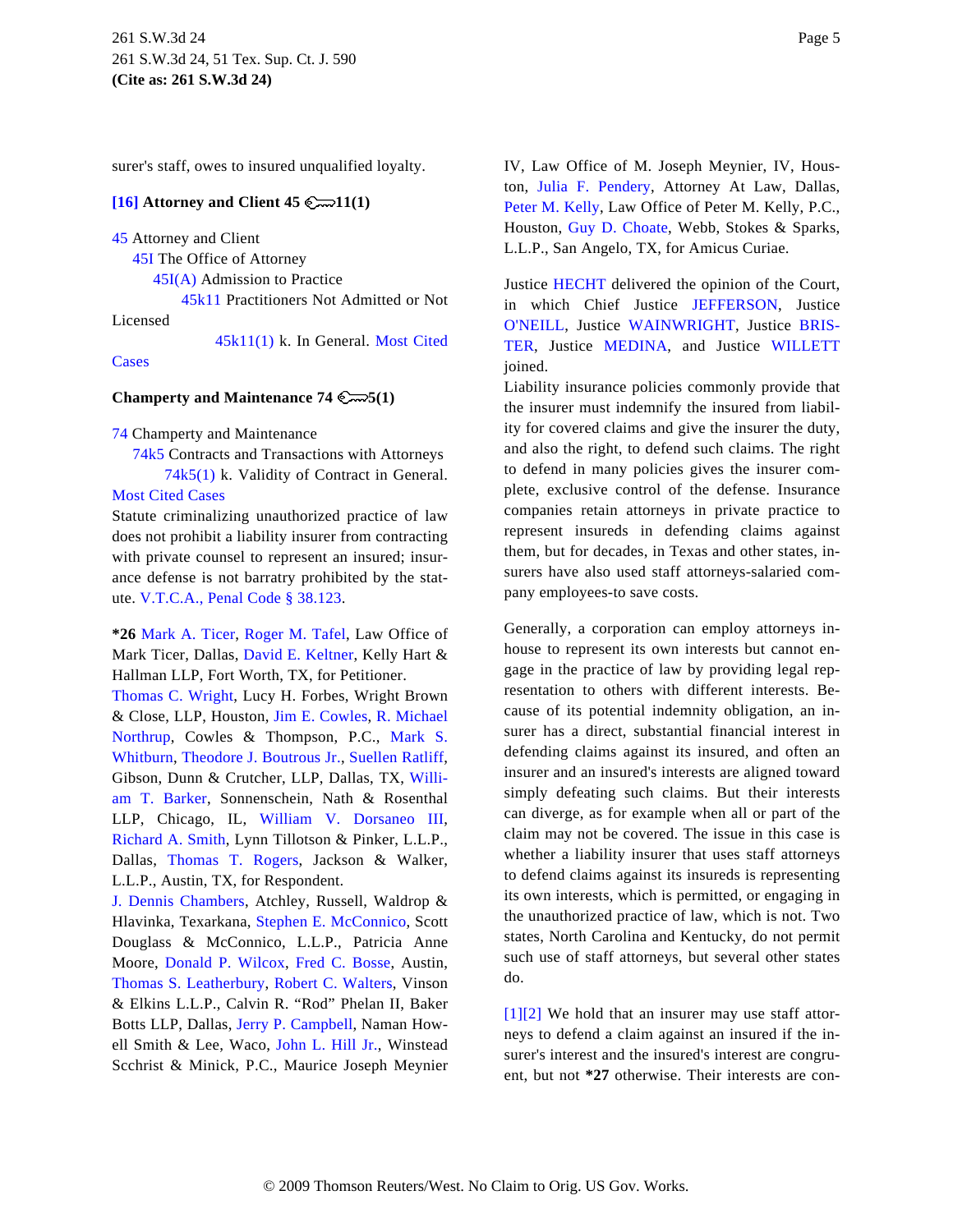<span id="page-5-6"></span>gruent when they are aligned in defeating the claim and there is no conflict of interest between the insurer and the insured. We also hold that a staff attorney must fully disclose to an insured his or her affiliation with the insurer. We modify the judgment of the court of appeals and as modified, affirm.[FN1](#page-5-1)

> <span id="page-5-12"></span><span id="page-5-2"></span><span id="page-5-1"></span>[FN1.](#page-5-2) [121 S.W.3d 831 \(Tex.App.-Eastland](http://www.westlaw.com/Find/Default.wl?rs=dfa1.0&vr=2.0&DB=4644&FindType=Y&SerialNum=2003761076) [2003\)](http://www.westlaw.com/Find/Default.wl?rs=dfa1.0&vr=2.0&DB=4644&FindType=Y&SerialNum=2003761076).

### **I**

<span id="page-5-13"></span><span id="page-5-11"></span><span id="page-5-8"></span><span id="page-5-7"></span><span id="page-5-0"></span>[\[3\]](#page-1-0) Liability insurance policies that obligate the insurer to defend claims against the insured typically give the insurer "complete and exclusive control" of that defense. $FN2$  There are exceptions and variations, but we focus here on policies in which the insurer's right to control the defense is "full and ab-<br>solute."  $\frac{FN3}{FN3}$  Insurers often retain attorneys in Insurers often retain attorneys in private practice to represent insureds, overseeing and directing their work and paying their fees. Sometimes an insurer uses a "captive" firm of attorneys who, though not the insurer's employees, have no other clients. Insurers also use lawyers employed as salaried corporate staff to represent insureds. In every instance, the insured's lawyer "owes the insured the same type of unqualified loyalty as if he had been originally employed by the insured" [FN4](#page-5-5) and "must at all times protect the interests of the insured if those interests would be compromised by the insurer's instructions." [FN5](#page-5-6)

> <span id="page-5-10"></span><span id="page-5-9"></span><span id="page-5-3"></span>[FN2.](#page-5-7) *[State Farm Mut. Auto. Ins. Co.](http://www.westlaw.com/Find/Default.wl?rs=dfa1.0&vr=2.0&DB=713&FindType=Y&ReferencePositionType=S&SerialNum=1999026778&ReferencePosition=627) v. [Traver,](http://www.westlaw.com/Find/Default.wl?rs=dfa1.0&vr=2.0&DB=713&FindType=Y&ReferencePositionType=S&SerialNum=1999026778&ReferencePosition=627)* [980 S.W.2d 625, 627 \(Tex.199](http://www.westlaw.com/Find/Default.wl?rs=dfa1.0&vr=2.0&DB=713&FindType=Y&ReferencePositionType=S&SerialNum=1999026778&ReferencePosition=627)8) ("We have recognized that a liability policy may grant the insurer the right to take 'complete and exclusive control' of the insured's defense."(quoting *[G.A.](http://www.westlaw.com/Find/Default.wl?rs=dfa1.0&vr=2.0&DB=713&FindType=Y&ReferencePositionType=S&SerialNum=1929126254&ReferencePosition=547) [Stowers](http://www.westlaw.com/Find/Default.wl?rs=dfa1.0&vr=2.0&DB=713&FindType=Y&ReferencePositionType=S&SerialNum=1929126254&ReferencePosition=547) [Furniture Co. v. Am. Indem](http://www.westlaw.com/Find/Default.wl?rs=dfa1.0&vr=2.0&DB=713&FindType=Y&ReferencePositionType=S&SerialNum=1929126254&ReferencePosition=547). [Co.](http://www.westlaw.com/Find/Default.wl?rs=dfa1.0&vr=2.0&DB=713&FindType=Y&ReferencePositionType=S&SerialNum=1929126254&ReferencePosition=547),* **[15 S.W](http://www.westlaw.com/Find/Default.wl?rs=dfa1.0&vr=2.0&DB=713&FindType=Y&ReferencePositionType=S&SerialNum=1929126254&ReferencePosition=547)**. **[2d 544](http://www.westlaw.com/Find/Default.wl?rs=dfa1.0&vr=2.0&DB=713&FindType=Y&ReferencePositionType=S&SerialNum=1929126254&ReferencePosition=547)**[, 547 \(Tex. Comm](http://www.westlaw.com/Find/Default.wl?rs=dfa1.0&vr=2.0&DB=713&FindType=Y&ReferencePositionType=S&SerialNum=1929126254&ReferencePosition=547)'n [App.1929,](http://www.westlaw.com/Find/Default.wl?rs=dfa1.0&vr=2.0&DB=713&FindType=Y&ReferencePositionType=S&SerialNum=1929126254&ReferencePosition=547) holding approved))).

<span id="page-5-4"></span>[FN3.](#page-5-8) *See [Stowers,](http://www.westlaw.com/Find/Default.wl?rs=dfa1.0&vr=2.0&DB=713&FindType=Y&ReferencePositionType=S&SerialNum=1929126254&ReferencePosition=547)* [15 S.W.2d at 547](http://www.westlaw.com/Find/Default.wl?rs=dfa1.0&vr=2.0&DB=713&FindType=Y&ReferencePositionType=S&SerialNum=1929126254&ReferencePosition=547).

<span id="page-5-5"></span>[FN4.](#page-5-9) *[Employers Cas. Co. v. Tille](http://www.westlaw.com/Find/Default.wl?rs=dfa1.0&vr=2.0&DB=713&FindType=Y&ReferencePositionType=S&SerialNum=1973130825&ReferencePosition=558)y,* 496

### [S.W.2d 552, 558 \(Tex.1973\)](http://www.westlaw.com/Find/Default.wl?rs=dfa1.0&vr=2.0&DB=713&FindType=Y&ReferencePositionType=S&SerialNum=1973130825&ReferencePosition=558).

### [FN5.](#page-5-10) *[Traver](http://www.westlaw.com/Find/Default.wl?rs=dfa1.0&vr=2.0&DB=713&FindType=Y&ReferencePositionType=S&SerialNum=1999026778&ReferencePosition=628),* [980 S.W.2d at 628](http://www.westlaw.com/Find/Default.wl?rs=dfa1.0&vr=2.0&DB=713&FindType=Y&ReferencePositionType=S&SerialNum=1999026778&ReferencePosition=628).

Staff lawyers perform all the legal services that private attorneys do, filing pleadings and motions, taking discovery, engaging in settlement discussions, appearing in court, and trying cases. Insurers contend that staff attorneys are significantly more efficient and economical than private attorneys and thereby reduce defense costs and premiums.<sup>F</sup> Insurers also **\*28** claim that the availability of staff attorneys is a useful advertising tool for selling policies. But critics of the use of staff attorneys argue that when an insurer controls the insured's attorney as thoroughly as an employer controls an employee, the attorney-client relationship can be impaired to the insured's detriment. This disagreement has been the subject of lingering national debate.

> [FN6.](#page-5-12) Michael D. Morrison & James R. Old, Jr., *[Economics, Exigencies and Eth](http://www.westlaw.com/Find/Default.wl?rs=dfa1.0&vr=2.0&DB=1099&FindType=Y&ReferencePositionType=S&SerialNum=0287755879&ReferencePosition=394)[ics: Whose Choice? Emerging Trends and](http://www.westlaw.com/Find/Default.wl?rs=dfa1.0&vr=2.0&DB=1099&FindType=Y&ReferencePositionType=S&SerialNum=0287755879&ReferencePosition=394) [Issues in Texas Insurance Defense Pra](http://www.westlaw.com/Find/Default.wl?rs=dfa1.0&vr=2.0&DB=1099&FindType=Y&ReferencePositionType=S&SerialNum=0287755879&ReferencePosition=394)c[tice,](http://www.westlaw.com/Find/Default.wl?rs=dfa1.0&vr=2.0&DB=1099&FindType=Y&ReferencePositionType=S&SerialNum=0287755879&ReferencePosition=394)* [53 BAYLOR L.REV. 349, 394 \(2001](http://www.westlaw.com/Find/Default.wl?rs=dfa1.0&vr=2.0&DB=1099&FindType=Y&ReferencePositionType=S&SerialNum=0287755879&ReferencePosition=394)) ("Insurers find the use of house counsel attractive because some believe their use is less expensive than the use of independent attorneys who charge by the hour. Insurers claim that in addition to the elimination of the private attorney's profit, the relatively high level of specialization of house counsel in the nuances of the particular products offered by the insurer and the repeated exposure to cases based upon these products offers greater efficiency which allows the insurer to provide the insured with a competent defense at a lower cost."). *See also* Brief of Amicus Curiae American Insurance Ass'n, National Ass'n of Mutual Insurance Cos., Property Casualty Insurers Ass'n of America, Ass'n of Corporate Counsel, Insurance Council of Texas, and Texas Ass'n of Business at 20 (stating that an AIA National Litigation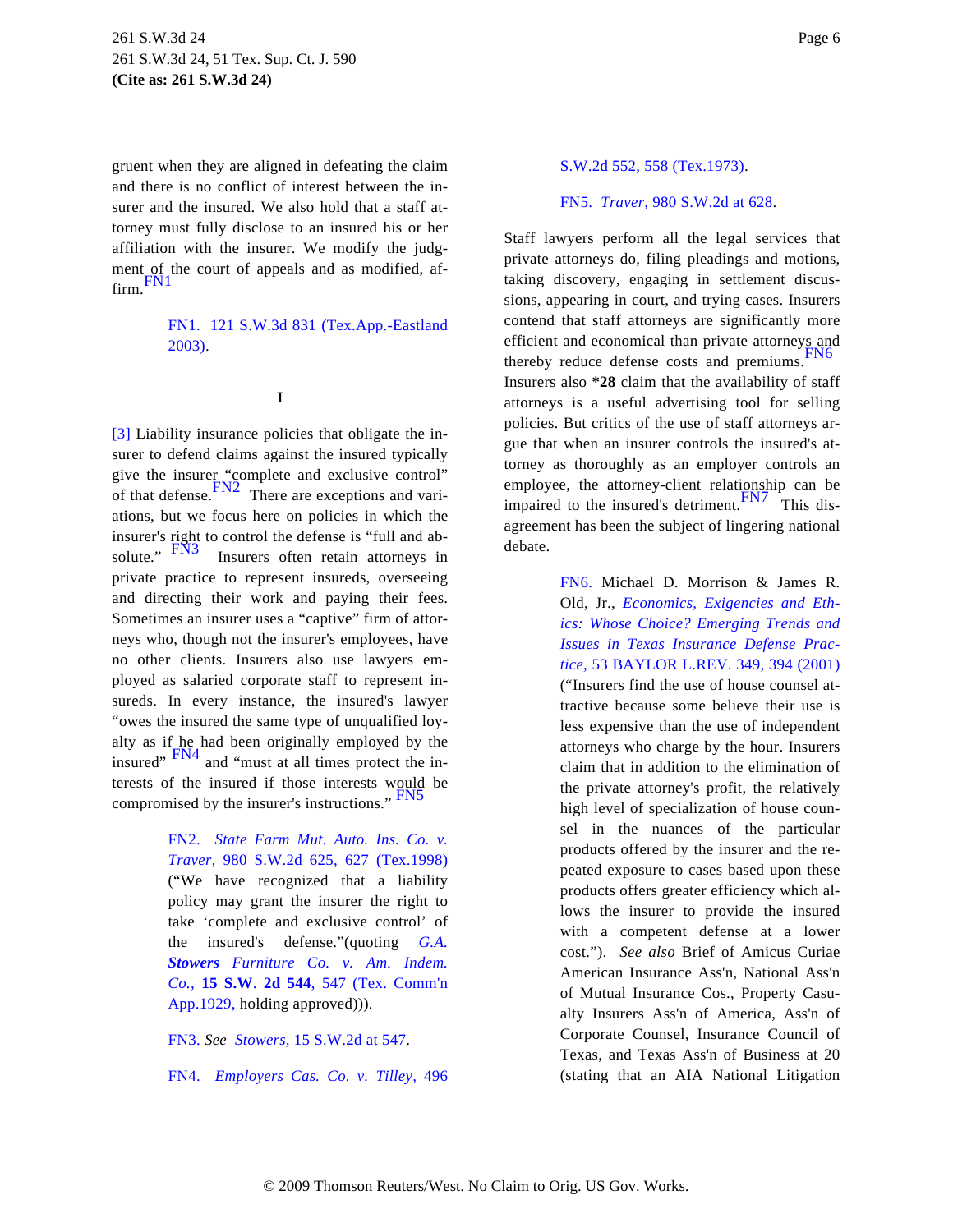<span id="page-6-0"></span>Statistical Survey of 34 insurer groups comprising 25.5% of the property casualty market reflected that the average amount paid on cases defended by outside counsel was \$34,044 for auto claims and \$39,697 for other claims, while those numbers for cases defended by staff counsel were \$29,807 and \$21,097, respectively, excluding environmental, coverage, and extracontractual litigation). *See generally* Charles Silver, *[Flat Fees and Staff Attor](http://www.westlaw.com/Find/Default.wl?rs=dfa1.0&vr=2.0&DB=110363&FindType=Y&ReferencePositionType=S&SerialNum=0110017623&ReferencePosition=241)[neys: Unnecessary Casualties in the Con](http://www.westlaw.com/Find/Default.wl?rs=dfa1.0&vr=2.0&DB=110363&FindType=Y&ReferencePositionType=S&SerialNum=0110017623&ReferencePosition=241)[tinuing Battle over the Law Governing In](http://www.westlaw.com/Find/Default.wl?rs=dfa1.0&vr=2.0&DB=110363&FindType=Y&ReferencePositionType=S&SerialNum=0110017623&ReferencePosition=241)[surance Defense Lawyers](http://www.westlaw.com/Find/Default.wl?rs=dfa1.0&vr=2.0&DB=110363&FindType=Y&ReferencePositionType=S&SerialNum=0110017623&ReferencePosition=241),* [4 CONN. INS](http://www.westlaw.com/Find/Default.wl?rs=dfa1.0&vr=2.0&DB=110363&FindType=Y&ReferencePositionType=S&SerialNum=0110017623&ReferencePosition=241). [L.J. 205, 241-242 \(1997](http://www.westlaw.com/Find/Default.wl?rs=dfa1.0&vr=2.0&DB=110363&FindType=Y&ReferencePositionType=S&SerialNum=0110017623&ReferencePosition=241)) ("As outside defense costs rose throughout the 1980s and early 1990s, more and more insurers found it advantageous to bring legal work inhouse. The available evidence suggests that these insurers saved a lot of money. One company found that cases handled by outside defense lawyers settled for 32 percent more money, took 45 percent longer to close, consumed 144 percent more attorney time, and cost 156 percent more in fees than similar cases handled by staff attorneys.... Another insurer's study of claims closed in 1995 found that the mean settlement size (which includes trial judgments) in cases handled by staff attorneys and outside defense counsel were roughly the same, but that outside attorneys were one and a half times as expensive as staff attorneys in automobile cases and nearly three times as expensive in other liability matters. A third insurer estimated that it saved it \$26 million in 1992. In 1993, a survey of member companies of the American Insurance Association indicated that staff counsel operations saved carriers an average of \$32 million annually (from a low of \$10 million to a high of \$72 million), that outside counsel cost 2.89 times more per case (\$4,983 dollars more per case in real terms), and that indemnity

costs for both groups of attorneys were roughly the same. A survey conducted by the American Corporate Counsel Association found that insurers who maintain staff counsel offices 'can secure legal services at significant cost savings, somewhere approaching 40%-50% ... by lowering overhead and removing profits.' " (footnotes omitted)).

[FN7.](#page-5-13) *See, e.g.,* Morrison & Old, *supra* note 6, at 407 ("[T]he bottom line is that the use of house counsel takes a situation that virtually all commentators already agree is fraught with conflicts and economic tension, and adds even greater opportunity for mischief. No one wants to presume unethical conduct by any lawyer, regardless of his or her employer. Reality, however, dictates that when the source of coercion is one's sole employer, or one's only client, the potential for interference with one's judgment is far greater than in the independent counsel context. The question is how much potential interference is too much? At what point does the profession collectively decide that avoiding even the appearance of impropriety is sufficiently important to prohibit certain practices?"(footnote omitted)).

<span id="page-6-5"></span><span id="page-6-4"></span><span id="page-6-3"></span><span id="page-6-2"></span><span id="page-6-1"></span>There is some indication that insurers' use of staff attorneys to represent insureds dates to the end of<br>the nineteenth century. In 1950, the American Bar Association Committee on Ethics and Professional Responsibility concluded that such use of staff attorneys was not unethical,  $\frac{FN9}{FN9}$  $\frac{FN9}{FN9}$  $\frac{FN9}{FN9}$  and it reaffirmed that view in  $2003 \frac{\text{FN10}}{\text{N}}$  $2003 \frac{\text{FN10}}{\text{N}}$  $2003 \frac{\text{FN10}}{\text{N}}$  While there appear to be no comprehensive**\*29** industry studies on the matter,  $\frac{FN11}{}$  it is safe to say that the projective is $\frac{FN11}{}$  it is safe to say that the projective is $\frac{FN11}{}$  it is safe to say that the projective isnow, and has long been, widespread.<sup>[FN12](#page-7-4)</sup> The same is true in Texas. A 1963 opinion of the State Bar of Texas Committee on Interpretation of the Canons of Ethics recognized insurers' use of staff attorneys to defend claims against insureds and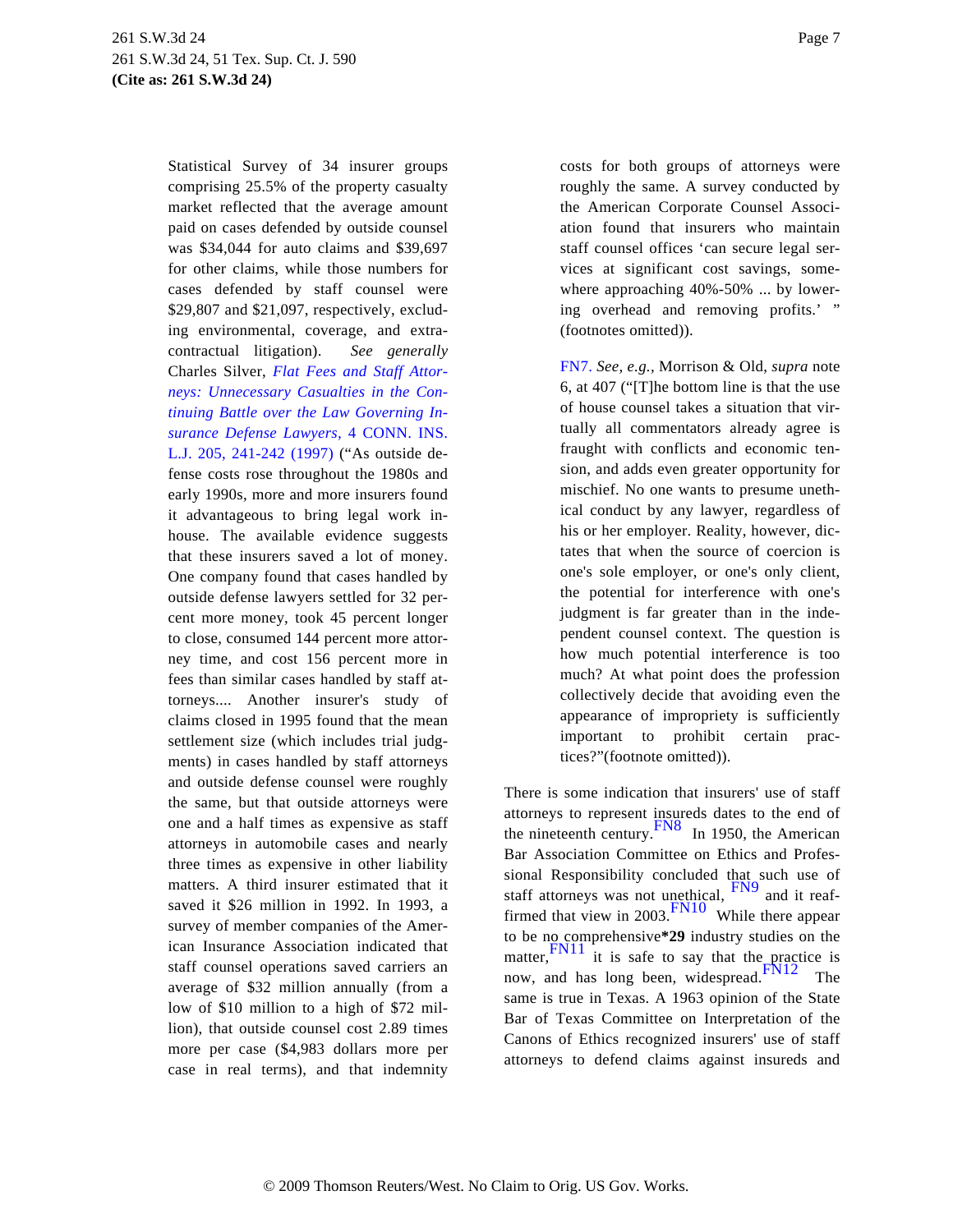<span id="page-7-7"></span><span id="page-7-6"></span>found nothing improper in the practice. [FN13](#page-7-5) An amicus curiae brief in this case, submitted by five insurers who use staff attorneys to defend insureds, states that fifteen insurers employ 220 staff attor-neys in Texas in 39 offices.<sup>[FN14](#page-8-0)</sup> Another amicus curiae brief, received from insurance, corporate counsel, and business interests, estimated that in September 2005, over 10,000 cases in Texas were being defended by staff attorneys. [FN15](#page-8-1)

> <span id="page-7-8"></span><span id="page-7-4"></span><span id="page-7-3"></span><span id="page-7-0"></span>[FN8.](#page-6-1) *See* Silver, *supra* note 6, at 237 ("Liability insurance companies began using staff attorneys to defend lawsuits against policyholders at least a century ago.") (citing Affidavit of Oliver B. Dickins, Jr., Deputy General Counsel of the Travelers Insurance Company (Oct. 27, 1993) ("Travelers actually began its staff counsel program in 1892 in Metropolitan New York and has had experience in that location with staff counsel since that time")).

> <span id="page-7-1"></span>[FN9.](#page-6-2) ABA Comm. on Ethics and Prof'l Reponsibility, Formal Op. 282 (1950) ( "A lawyer, employed and compensated by an automobile insurance company, which holds a standard contract of insurance with an insured, may with propriety: A. Defend the insured in an action brought by a third party without making any charge to the insured; B. Prosecute an action for the insured against a third party, upon a fee basis, along with a subrogation action by the insurance company; C. Defend for a fee a person sued in a 'Public Liability and Property Damage' action brought by a third party when at the same time he represents the 'Collision' insurance company and the insured in a cross-action against such third party.").

> <span id="page-7-5"></span><span id="page-7-2"></span>[FN10.](#page-6-3) ABA Comm. on Ethics and Prof'l Reponsibility, Formal Op. 03-430 (2003) ("[T]he Committee reaffirms its prior opinions and concludes that insurance staff

counsel ethically may undertake such representations so long as the lawyers (1) inform all insureds whom they represent that the lawyers are employees of the insurance company, and (2) exercise independent professional judgment in advising or otherwise representing the insureds.").

[FN11.](#page-6-4) *See* Silver, *supra* note 6, at 238 (stating that "[i]ndustry-wide statistics are not available").

[FN12.](#page-6-5) *See id.* at 238 n. 105 (citing INSUR-ANCE SERVICES OFFICE, INC., LEG-AL DEFENSE: A LARGE AND STILL GROWING INSURANCE COST [ISO IN-SURANCE ISSUES SERIES] 14-15 (1992) (stating that an ISO DATA, Inc. study of claims closed in either the thirdquarter of 1990 or the first quarter of 1991 found that 22% of all claims were referred to in-house lawyers)); *id.* at 238-239 n. 108 (citing James Howland & Michael Pritula, *Legal Costs: Can the Flow Be Slowed?,*BEST'S REV.-PROP.-CAS. INS. ED., Feb. 1991, at 14 (stating that "Cigna and Liberty Mutual have more than doubled their staff counsel operations in the past decade," and that "[c]arriers like Allstate and The Travelers report that staff counsel handles well over half of their litigated cases")); *id.* at 239-240 (citing a private survey showing that "13 companies employed more than 3,000 attorneys and maintained more than 400 offices in fiscal 1997"); Morrison & Old, *supra* note 6, at 394 (noting that the private survey conducted by Professor Silver shows that the use of staff attorneys "is well established among a significant number of insurance companies and is in fact a growth industry").

[FN13.](#page-7-6) Comm. on Interpretation of the Canons of Ethics, Op. 260 (1963).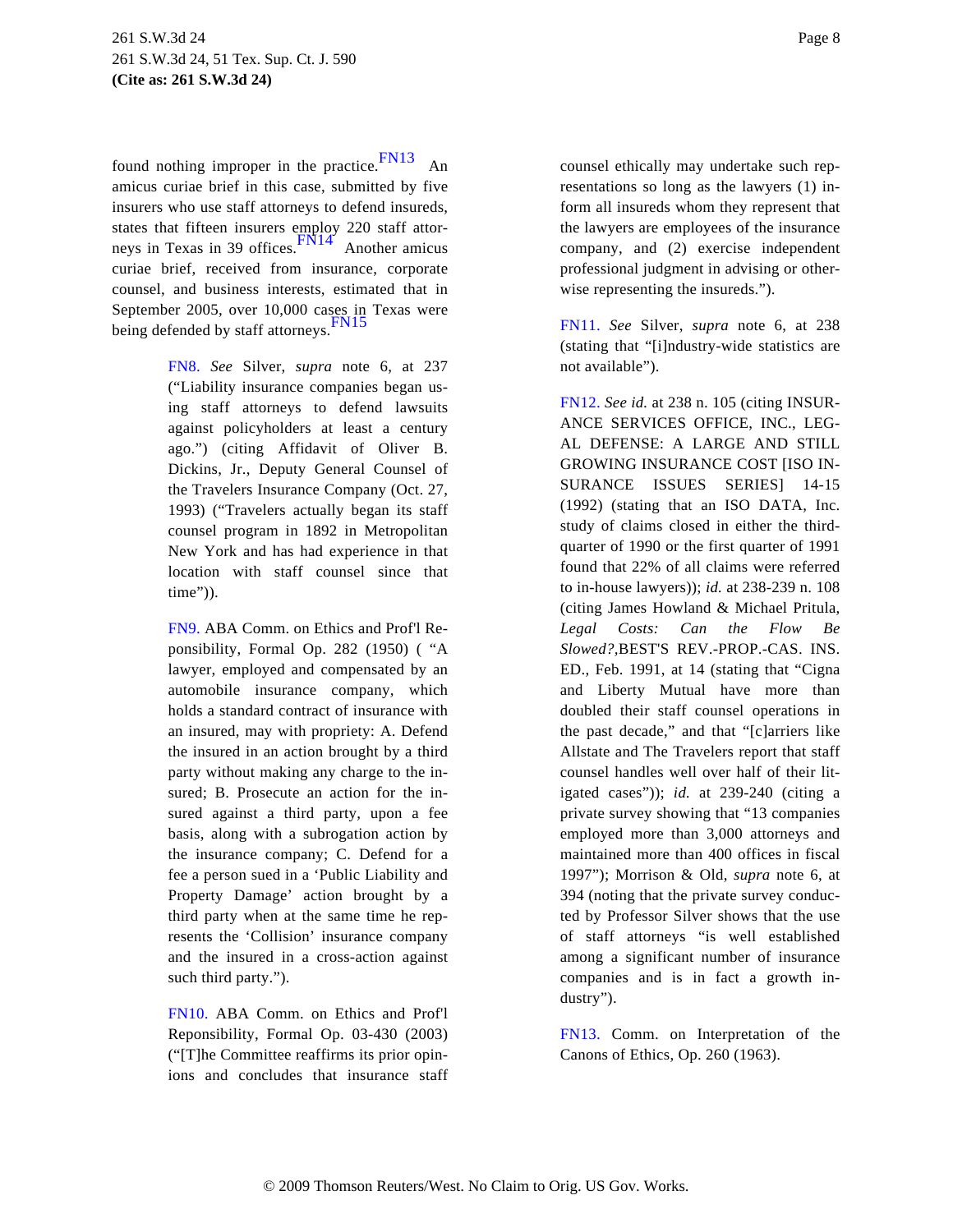<span id="page-8-0"></span>[FN14.](#page-7-7) Brief of Amicus Curiae Allstate Insurance Co., USAA, Zurich American Insurance Co., Progressive Casualty Insurance Co., and Liberty Mutual Insurance Co. at 2.

<span id="page-8-5"></span><span id="page-8-1"></span>[FN15.](#page-7-8) Brief of Amicus Curiae American Insurance Ass'n, National Ass'n of Mutual Insurance Cos., Property Casualty Insurers Ass'n of America, Ass'n of Corporate Counsel, Insurance Council of Texas, and Texas Ass'n of Business at 2.

<span id="page-8-13"></span><span id="page-8-12"></span><span id="page-8-11"></span><span id="page-8-10"></span><span id="page-8-9"></span><span id="page-8-7"></span><span id="page-8-6"></span>The practice of law in Texas is regulated by this Court and by the Legislature.  $\frac{FN16}{T}$  $\frac{FN16}{T}$  $\frac{FN16}{T}$  To practice law in Texas, one must either be licensed by the Court  $\frac{FN17}{FN17}$  $\frac{FN17}{FN17}$  $\frac{FN17}{FN17}$  or have special permission.  $\frac{FN18}{TN16}$  $\frac{FN18}{TN16}$  $\frac{FN18}{TN16}$  To ensure the quality and integrity of the bar, the Court re-<br>quires continuing education  $\frac{FN19}{FN19}$  $\frac{FN19}{FN19}$  $\frac{FN19}{FN19}$  and imposes strict disciplinary rules,  $\frac{FN20}{FN20}$  $\frac{FN20}{FN20}$  $\frac{FN20}{FN20}$  enforced through the grievance process.[FN21](#page-8-7) To further protect **\*30** the public, we have established and appointed the Unauthorized Practice of Law Committee to be responsible for investigating and prosecuting the unauthorized practice of law.  $FN22$ 

> <span id="page-8-14"></span><span id="page-8-8"></span><span id="page-8-2"></span>[FN16.](#page-8-9) *[In re Nolo Press/Folk Law, Inc.](http://www.westlaw.com/Find/Default.wl?rs=dfa1.0&vr=2.0&DB=713&FindType=Y&ReferencePositionType=S&SerialNum=1999101692&ReferencePosition=769),* [991 S.W.2d 768, 769-770 \(Tex](http://www.westlaw.com/Find/Default.wl?rs=dfa1.0&vr=2.0&DB=713&FindType=Y&ReferencePositionType=S&SerialNum=1999101692&ReferencePosition=769).1999) (orig.proceeding) ("The Supreme Court of Texas has inherent power to regulate the practice of law in Texas for the benefit and protection of the justice system and the people as a whole. The Court's inherent power is derived in part from [Article II,](http://www.westlaw.com/Find/Default.wl?rs=dfa1.0&vr=2.0&DB=1000301&DocName=TXCNART2S1&FindType=L) [Section 1 of the Texas Constitution](http://www.westlaw.com/Find/Default.wl?rs=dfa1.0&vr=2.0&DB=1000301&DocName=TXCNART2S1&FindType=L)... [and] is assisted by statute."(footnotes omitted)).

> <span id="page-8-3"></span>[FN17.](#page-8-10) *See*[TEX. GOV'T CODE § 81.051](http://www.westlaw.com/Find/Default.wl?rs=dfa1.0&vr=2.0&DB=1000176&DocName=TXGTS81.051&FindType=L)(a) ("The state bar is composed of those persons licensed to practice law in this state").

> <span id="page-8-4"></span>[FN18.](#page-8-10) *E.g.*TEX.R. GOVERN. BAR ADM'NN XIV (foreign legal consultants), XIX (pro hac vice); RULES AND REGU-LATIONS GOVERNING THE PARTI-CIPATION OF QUALIFIED LAW STU-

DENTS AND QUALIFIED UNLI-CENSED LAW SCHOOL GRADUATES IN THE TRIAL OF CASES IN TEXAS (law students and unlicensed graduates).

[FN19.](#page-8-11) TEX. STATE BAR R. art. XII, §§ 1-13, *reprinted in*TEX. GOV'T CODE ANN., tit. 2, subtitle G, app. A (Vernon 2008).

[FN20.](#page-8-12) [TEX. DISCIPLINARY R. PROF'L](http://www.westlaw.com/Find/Default.wl?rs=dfa1.0&vr=2.0&DB=1000301&DocName=TXSTRPCR1.01&FindType=L) [CONDUCT 1.0](http://www.westlaw.com/Find/Default.wl?rs=dfa1.0&vr=2.0&DB=1000301&DocName=TXSTRPCR1.01&FindType=L)1[-8.05](http://www.westlaw.com/Find/Default.wl?rs=dfa1.0&vr=2.0&DB=1000301&DocName=TXSTRPCR8.05&FindType=L), *reprinted in*TEX. GOV'T CODE ANN., tit. 2, subtitle G, app. A (Vernon 2008) (TEX. STATE BAR R. art. X).

[FN21.](#page-8-13) [TEX.R. DISCIPLINARY P](http://www.westlaw.com/Find/Default.wl?rs=dfa1.0&vr=2.0&DB=1000301&DocName=TXSTRSDICSP1.01&FindType=L). [1.01-1](http://www.westlaw.com/Find/Default.wl?rs=dfa1.0&vr=2.0&DB=1000301&DocName=TXSTRSDICSP15.11&FindType=L)5.11, *reprinted in*TEX. GOV'T CODE ANN., tit. 2, subtitle G, app. A-1 (Vernon 2008).

[FN22.](#page-8-14) *[In re Nolo Pres](http://www.westlaw.com/Find/Default.wl?rs=dfa1.0&vr=2.0&DB=713&FindType=Y&ReferencePositionType=S&SerialNum=1999101692&ReferencePosition=771)s,* [991 S.W.2d a](http://www.westlaw.com/Find/Default.wl?rs=dfa1.0&vr=2.0&DB=713&FindType=Y&ReferencePositionType=S&SerialNum=1999101692&ReferencePosition=771)t [771-772;](http://www.westlaw.com/Find/Default.wl?rs=dfa1.0&vr=2.0&DB=713&FindType=Y&ReferencePositionType=S&SerialNum=1999101692&ReferencePosition=771) Order Approving Rules For The Unauthorized Practice of Law Committee, Misc. Docket No. 07-9197, Section 2 (Tex. Nov. 27, 2007) (available from the Supreme Court of Texas website) (providing that the Committee is comprised of nine members appointed by the Court and stating: "The Committee shall keep the Court and the State Bar informed with respect to the unauthorized practice of law by laypersons and lay agencies and the participation of attorneys therein, and concerning methods for the prevention thereof. The Committee shall seek the elimination of the unauthorized practice by action and methods as may be appropriate for that purpose, including the filing of suits in the name of the Committee."); [TEX. GOV'T CODE §§](http://www.westlaw.com/Find/Default.wl?rs=dfa1.0&vr=2.0&DB=1000176&DocName=TXGTS81.103&FindType=L) [81.103](http://www.westlaw.com/Find/Default.wl?rs=dfa1.0&vr=2.0&DB=1000176&DocName=TXGTS81.103&FindType=L)(a) ( "The unauthorized practice of law committee is composed of nine persons appointed by the supreme court."), 81.104 ("The unauthorized practice of law committee shall: (1) keep the supreme court and the state bar informed with re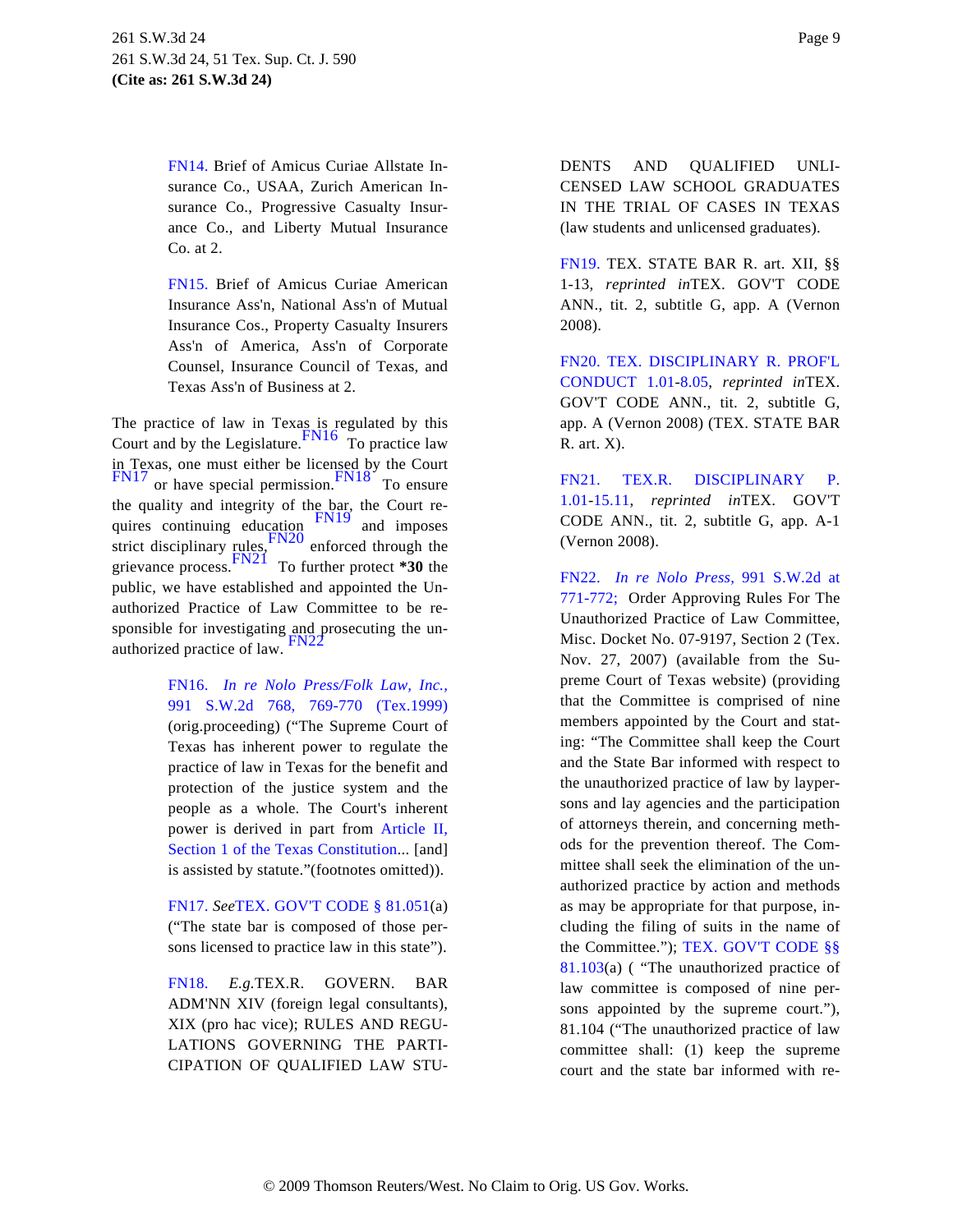spect to: (A) the unauthorized practice of law by lay persons and lay agencies and the participation of attorneys in that unauthorized practice of law; and (B) methods for the prevention of the unauthorized practice of law; and (2) seek the elimination of the unauthorized practice of law by appropriate actions and methods, including the filing of suits in the name of the committee.").

<span id="page-9-11"></span><span id="page-9-10"></span><span id="page-9-9"></span><span id="page-9-8"></span><span id="page-9-5"></span><span id="page-9-4"></span>In 1998, the Committee sued Allstate Insurance Co., alleging that its use of staff attorneys to defend insureds against liability claims constituted the un-<br>authorized practice of law. [FN23](#page-9-0) The action prompted Nationwide Mutual Insurance Co. to sue in federal court for a declaration that Texas law did not prohibit its use of staff attorneys to represent insureds, but if it did, it violated the United States Constitution. $\frac{FN24}{}$  $\frac{FN24}{}$  $\frac{FN24}{}$  The federal district court decided that abstention was required under the *[Pull](http://www.westlaw.com/Find/Default.wl?rs=dfa1.0&vr=2.0&FindType=Y&SerialNum=1941122449)[man](http://www.westlaw.com/Find/Default.wl?rs=dfa1.0&vr=2.0&FindType=Y&SerialNum=1941122449)* doctrine  $\frac{FN25}{}$  $\frac{FN25}{}$  $\frac{FN25}{}$  and dismissed the case, and the Fifth Circuit affirmed in substance. $\frac{FN26}{P}$  $\frac{FN26}{P}$  $\frac{FN26}{P}$  After surveying Texas caselaw and the provisions of the State Bar Act on which the Committee relied, the Circuit concluded:

> <span id="page-9-7"></span><span id="page-9-6"></span><span id="page-9-0"></span>[FN23.](#page-9-4) *Unauthorized Practice of Law Comm. v. Collins,* No. 98-8269(298th Dist. Ct., Dallas County, Tex.).

> <span id="page-9-1"></span>[FN24.](#page-9-5) *[Nationwide Mut. Ins. Co. v. Unau](http://www.westlaw.com/Find/Default.wl?rs=dfa1.0&vr=2.0&DB=506&FindType=Y&ReferencePositionType=S&SerialNum=2002138106&ReferencePosition=651)[thorized Practice of Law Comm.](http://www.westlaw.com/Find/Default.wl?rs=dfa1.0&vr=2.0&DB=506&FindType=Y&ReferencePositionType=S&SerialNum=2002138106&ReferencePosition=651),* [283 F.3d](http://www.westlaw.com/Find/Default.wl?rs=dfa1.0&vr=2.0&DB=506&FindType=Y&ReferencePositionType=S&SerialNum=2002138106&ReferencePosition=651) [650, 651 \(5th Cir.2002\)](http://www.westlaw.com/Find/Default.wl?rs=dfa1.0&vr=2.0&DB=506&FindType=Y&ReferencePositionType=S&SerialNum=2002138106&ReferencePosition=651).

> <span id="page-9-2"></span>[FN25.](#page-9-6) *[Railroad Comm'n of Tex. v. Pul](http://www.westlaw.com/Find/Default.wl?rs=dfa1.0&vr=2.0&DB=708&FindType=Y&SerialNum=1941122449)l[man Co.](http://www.westlaw.com/Find/Default.wl?rs=dfa1.0&vr=2.0&DB=708&FindType=Y&SerialNum=1941122449),* [312 U.S. 496, 501-02, 61 S.C](http://www.westlaw.com/Find/Default.wl?rs=dfa1.0&vr=2.0&DB=708&FindType=Y&SerialNum=1941122449)t. [643, 85 L.Ed. 971 \(1941\)](http://www.westlaw.com/Find/Default.wl?rs=dfa1.0&vr=2.0&DB=708&FindType=Y&SerialNum=1941122449).

> <span id="page-9-3"></span>[FN26.](#page-9-7) *[Nationwide,](http://www.westlaw.com/Find/Default.wl?rs=dfa1.0&vr=2.0&DB=506&FindType=Y&ReferencePositionType=S&SerialNum=2002138106&ReferencePosition=657)* [283 F.3d at 657](http://www.westlaw.com/Find/Default.wl?rs=dfa1.0&vr=2.0&DB=506&FindType=Y&ReferencePositionType=S&SerialNum=2002138106&ReferencePosition=657). The circuit reversed the district court's dismissal with prejudice and remanded for dismissal without prejudice.

we believe that the law is fairly susceptible to a reading that would permit Nationwide to employ

staff counsel on behalf of its insureds. While the Texas courts certainly may decide that Nationwide's staff attorneys are engaged in the unauthorized practice of law, we believe that the law is uncertain enough on this issue that we should abstain from ruling on its federal constitutionality.[FN27](#page-9-8)

### [FN27.](#page-9-9) *[Id.](http://www.westlaw.com/Find/Default.wl?rs=dfa1.0&vr=2.0&FindType=Y&SerialNum=2002138106)* [at 655.](http://www.westlaw.com/Find/Default.wl?rs=dfa1.0&vr=2.0&FindType=Y&SerialNum=2002138106)

Nationwide then sued the Committee in state court and obtained a favorable judgment, affirmed on appeal, which the Committee petitioned this Court to review while the present case has been [pendin](#page-9-10)g.FN28

> [FN28.](#page-9-11) *[Unauthorized Practice of L](http://www.westlaw.com/Find/Default.wl?rs=dfa1.0&vr=2.0&DB=4644&FindType=Y&SerialNum=2005706299)aw [Comm. v. Nationwide Mut. Ins. Co.,](http://www.westlaw.com/Find/Default.wl?rs=dfa1.0&vr=2.0&DB=4644&FindType=Y&SerialNum=2005706299)* 155 [S.W.3d 590 \(Tex.App.-San Antonio 200](http://www.westlaw.com/Find/Default.wl?rs=dfa1.0&vr=2.0&DB=4644&FindType=Y&SerialNum=2005706299)4, pet. pending) (No. 05-0130).

Meanwhile, in August 1999, a staff attorney for American Home Assurance Co., Katherine D. Woodruff, received a letter from the Committee's Dallas subcommittee stating that it was investigating whether she and her firm, Woodruff & Associates, all staff attorneys employed by American Home, were engaged in the unauthorized **\*31** practice of law. Shortly thereafter, American Home, Woodruff, Woodruff & Associates, and Travelers Indemnity Co. brought this action against the Committee for a declaration that "neither the insurance companies' employment of staff counsel nor the attorneys' practice as staff counsel constitutes the unauthorized practice of law". The Committee counterclaimed for declaratory and injunctive relief. After all claims by and against Woodruff and Woodruff & Associates were nonsuited, the trial court denied American Home's and Travelers' motions for summary judgment, and granted summary judgment for the Committee, declaring that each company's "use ... of staff counsel who are employees ... to defend insureds (third parties) in Texas is the unauthorized practice of law". The trial court suspended its judgment pending appeal, conditioned on American Home's and Travelers' adoption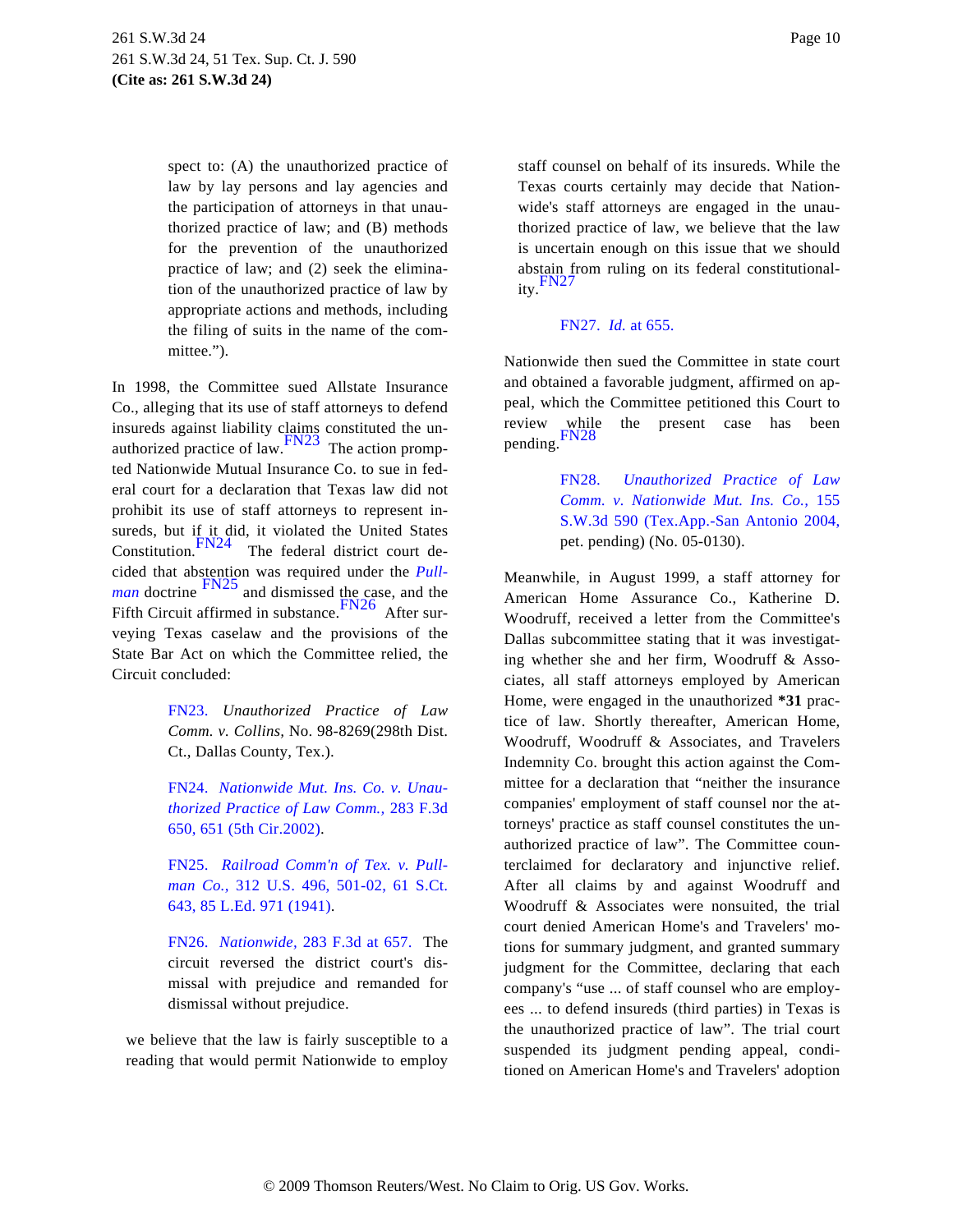<span id="page-10-8"></span>of the following policy:

If in the course of representing a party insured by [American Home and Travelers] any staff counsel employed in Texas by [such insurer, respectively] seeks advice about a potential conflict of interest between the insured and the insurance company, or any other question of professional ethics, such staff counsel will first consult with the Texas-licensed lawyer who is head of the staff counsel office, and thereafter, if the staff counsel's concerns are not resolved, consult with an outside Texas firm, designated by [such insurer, respectively], on such question.

<span id="page-10-9"></span><span id="page-10-7"></span><span id="page-10-6"></span><span id="page-10-1"></span>The court of appeals reversed, rejecting all of the Committee's arguments. [FN29](#page-10-0) The court reached the following conclusions:

# <span id="page-10-0"></span>[FN29.](#page-10-1) [121 S.W.3d 831, 833,](http://www.westlaw.com/Find/Default.wl?rs=dfa1.0&vr=2.0&FindType=Y&SerialNum=2003761076) 846 [\(Tex.App.-Eastland 2003\)](http://www.westlaw.com/Find/Default.wl?rs=dfa1.0&vr=2.0&FindType=Y&SerialNum=2003761076).

<span id="page-10-11"></span><span id="page-10-10"></span>• An insurer's right, as an employer, to control the details of its employees' work does not create an irreconcilable conflict with the interests of an insured represented by a staff attorney. Legally, an employer does not control a professional employee's judgment, and practically, a staff lawyer faces no more or different conflicts than an out-side lawyer. [FN30](#page-10-2)

# <span id="page-10-3"></span>[FN30.](#page-10-3) *[Id.](http://www.westlaw.com/Find/Default.wl?rs=dfa1.0&vr=2.0&FindType=Y&SerialNum=2003761076)* [at 836.](http://www.westlaw.com/Find/Default.wl?rs=dfa1.0&vr=2.0&FindType=Y&SerialNum=2003761076)

<span id="page-10-13"></span><span id="page-10-12"></span><span id="page-10-2"></span>• Insurance companies' use of staff lawyers does not violate [Texas Disciplinary Rules of Profe](http://www.westlaw.com/Find/Default.wl?rs=dfa1.0&vr=2.0&DB=1000301&DocName=TXSTRPCR1.05&FindType=L)s[sional Conduct 1.05](http://www.westlaw.com/Find/Default.wl?rs=dfa1.0&vr=2.0&DB=1000301&DocName=TXSTRPCR1.05&FindType=L) (Confidentiality of Information); 1.06 (Conflict of Interest: General Rule); 2.02 (Evaluation [of a Client Matter] for Use by Third Persons);  $5.04(c)$  & (d) (Professional Independence of a Lawyer); 5.05 (Unauthorized Practice of Law); 7.06 (Prohibited Employment); 8.03 (Reporting Professional Misconduct); and 8.04 (Misconduct). $FN31$ 

# <span id="page-10-15"></span><span id="page-10-14"></span><span id="page-10-5"></span>[FN31.](#page-10-5) *[Id.](http://www.westlaw.com/Find/Default.wl?rs=dfa1.0&vr=2.0&FindType=Y&SerialNum=2003761076)* [at 837.](http://www.westlaw.com/Find/Default.wl?rs=dfa1.0&vr=2.0&FindType=Y&SerialNum=2003761076)

<span id="page-10-4"></span>• Although this Court has stated that an insurance

defense lawyer "owes unqualified loyalty to the insured",<sup>FN32</sup>"[t]hat statement was dicta and does not preclude the insurer being a client, at least when there is no conflict.... Reality and common sense dictate that the insurance company is also a client." A company that employs lawyers to represent its own interests is not engaged in law practice, and the situation is no different when such lawyers also represent insureds with like interests, even though conflicts may arise and must be addressed.<sup>[FN33](#page-10-7)</sup>

> [FN32.](#page-10-8) *[State Farm Mut. Auto. Ins. Co.](http://www.westlaw.com/Find/Default.wl?rs=dfa1.0&vr=2.0&DB=713&FindType=Y&ReferencePositionType=S&SerialNum=1999026778&ReferencePosition=628) v. [Traver,](http://www.westlaw.com/Find/Default.wl?rs=dfa1.0&vr=2.0&DB=713&FindType=Y&ReferencePositionType=S&SerialNum=1999026778&ReferencePosition=628)* [980 S.W.2d 625, 628 \(Tex.1998\)](http://www.westlaw.com/Find/Default.wl?rs=dfa1.0&vr=2.0&DB=713&FindType=Y&ReferencePositionType=S&SerialNum=1999026778&ReferencePosition=628).

[FN33.](#page-10-9) [121 S.W.3d at 838-839](http://www.westlaw.com/Find/Default.wl?rs=dfa1.0&vr=2.0&DB=4644&FindType=Y&ReferencePositionType=S&SerialNum=2003761076&ReferencePosition=838).

**\*32** • An insurer's use of staff attorneys to defend insureds does not violate article art. 2.01B(2) of the Texas Business Corporation Act or chapter 81 of the Texas Government Code because an insurer's contractual duty to defend is collateral to its purpose of providing insurance. If using staff lawyers is practicing law, so is hiring outside lawyers.

# [FN34.](#page-10-11) *[Id.](http://www.westlaw.com/Find/Default.wl?rs=dfa1.0&vr=2.0&FindType=Y&SerialNum=2003761076)* [at 839-842.](http://www.westlaw.com/Find/Default.wl?rs=dfa1.0&vr=2.0&FindType=Y&SerialNum=2003761076)

• Although read literally [section 38.123 of th](http://www.westlaw.com/Find/Default.wl?rs=dfa1.0&vr=2.0&DB=1000182&DocName=TXPES38.123&FindType=L)e [Texas Penal Code](http://www.westlaw.com/Find/Default.wl?rs=dfa1.0&vr=2.0&DB=1000182&DocName=TXPES38.123&FindType=L) would prohibit an insurer's use of staff attorneys, it would also prohibit insurance defense altogether, an absurd result. Further, nothing in the legislative history of that 1993 statute indicates its purpose was to prohibit insurers from using staff attorneys. Therefore, the statute should not be given that effect. $F<sup>N3</sup>$ 

# [FN35.](#page-10-13) *[Id.](http://www.westlaw.com/Find/Default.wl?rs=dfa1.0&vr=2.0&FindType=Y&SerialNum=2003761076)* [at 842-843.](http://www.westlaw.com/Find/Default.wl?rs=dfa1.0&vr=2.0&FindType=Y&SerialNum=2003761076)

• Only two states, North Carolina and Kentucky, prohibit insurers from using staff attorneys, while several other states do not.<sup>[FN36](#page-10-14)</sup>

# [FN36.](#page-10-15) *[Id.](http://www.westlaw.com/Find/Default.wl?rs=dfa1.0&vr=2.0&FindType=Y&SerialNum=2003761076)* [at 843-845.](http://www.westlaw.com/Find/Default.wl?rs=dfa1.0&vr=2.0&FindType=Y&SerialNum=2003761076)

The court of appeals rendered judgment for American Home and Travelers and remanded the case to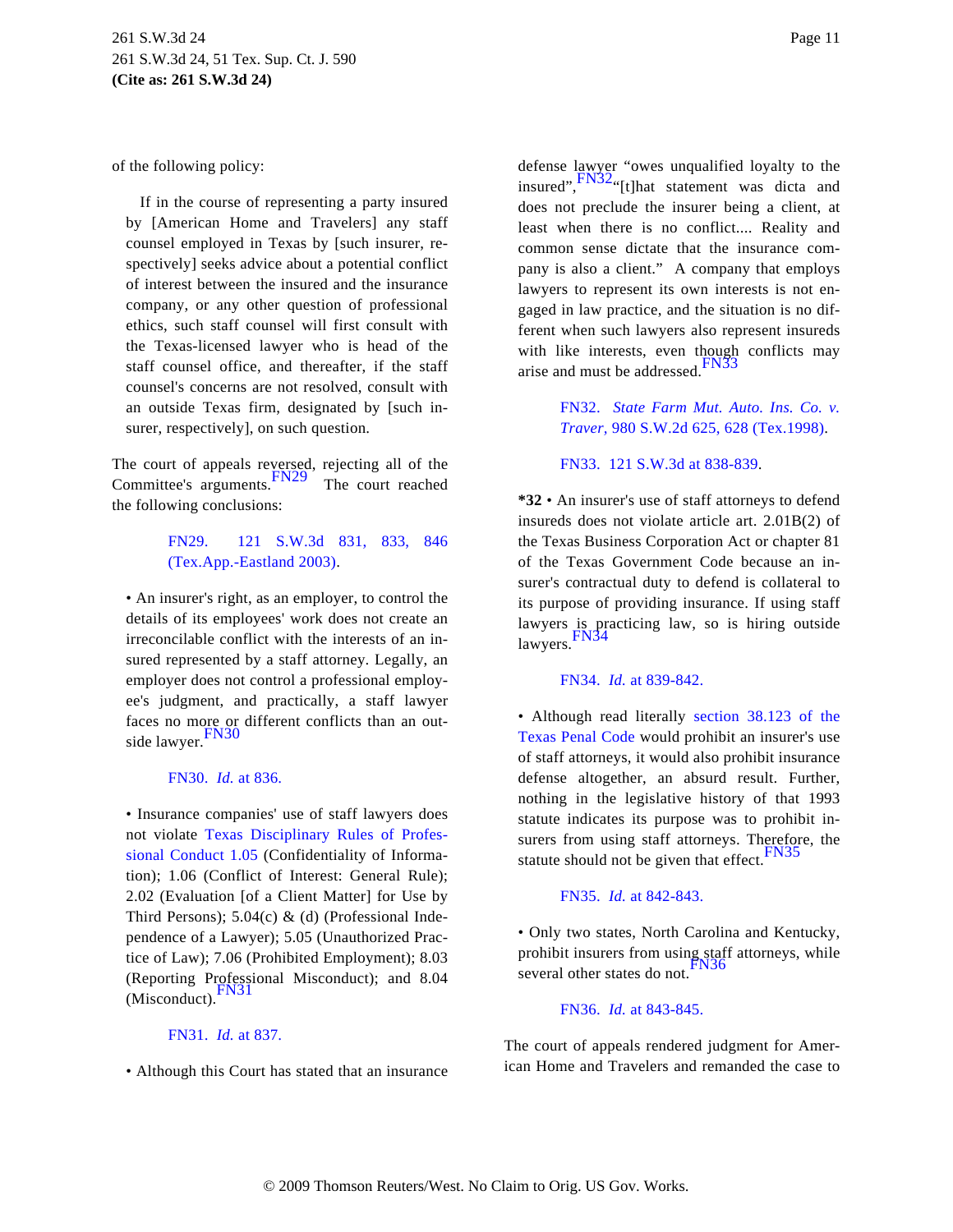the trial court to determine whether they should recover attorney fees from the Committee. Not having requested attorney fees in the trial court, American Home and Travelers concede in this Court that they are not entitled to recover them on remand. The Committee's appeal thus presents two issues:

<span id="page-11-2"></span>*First:* in using staff attorneys to discharge their contractual duty to defend insureds against liability claims, are American Home and Travelers engaging in the unauthorized practice of law?

*Second:* if not, must a staff attorney's affiliation with an insurer be fully disclosed to the insured?

<span id="page-11-3"></span>Several amicus curiae briefs [FN37](#page-11-1) address whether, as a matter of policy, insurers' use of staff attorneys to defend claims against insureds is beneficial or detrimental to consumers, the bar, and the public. The amicus briefs also explore and question the motives insurers and lawyers may have in supporting or opposing the use of staff attorneys. These are all important matters, but they are properly addressed to the Court's administrative function in regulating the practice of law in Texas, not to its adjudicative function in deciding the legal issues<br>presented by this case. We consider and decide here only what the unauthorized practice of law *is,* under existing law, not what it *should be,* an issue that must be left to another process.

> <span id="page-11-5"></span><span id="page-11-4"></span><span id="page-11-1"></span><span id="page-11-0"></span>[FN37.](#page-11-3) Amici submitting briefs in support of the Committee are the Texas Ass'n of Defense Counsel, the Texas Medical Ass'n, and the Texas Trial Lawyers Ass'n. Amici submitting briefs in support of the insurers are Allstate Insurance Co., USAA, Zurich American Insurance Co., Liberty Mutual Insurance Co., Progressive Casualty Insurance Co., the American Insurance Ass'n, the National Ass'n of Mutual Insurance Cos., the Property Casualty Insurers Ass'n of America, the Ass'n of Corporate Counsel, the Insurance Council of Texas, the Texas Ass'n of Business, and attorney Julia F. Pendery. The State Bar of Texas has

submitted a brief that does not take sides but urges the Court to grant the Committee's petition and give guidance on the issues.

[FN38.](#page-11-4) *See [In re Nolo Press/Folk La](http://www.westlaw.com/Find/Default.wl?rs=dfa1.0&vr=2.0&DB=713&FindType=Y&ReferencePositionType=S&SerialNum=1999101692&ReferencePosition=777)w, [Inc.,](http://www.westlaw.com/Find/Default.wl?rs=dfa1.0&vr=2.0&DB=713&FindType=Y&ReferencePositionType=S&SerialNum=1999101692&ReferencePosition=777)* [991 S.W.2d 768, 777-778 \(Tex.1999](http://www.westlaw.com/Find/Default.wl?rs=dfa1.0&vr=2.0&DB=713&FindType=Y&ReferencePositionType=S&SerialNum=1999101692&ReferencePosition=777)) (holding that arguments that the records of the Unauthorized Practice of Law Committee should not be confidential raised administrative issues to be resolved by the Supreme Court); *[State Bar of Tex.](http://www.westlaw.com/Find/Default.wl?rs=dfa1.0&vr=2.0&DB=713&FindType=Y&ReferencePositionType=S&SerialNum=1994253348&ReferencePosition=245) v. [Gomez,](http://www.westlaw.com/Find/Default.wl?rs=dfa1.0&vr=2.0&DB=713&FindType=Y&ReferencePositionType=S&SerialNum=1994253348&ReferencePosition=245)* [891 S.W.2d 243,](http://www.westlaw.com/Find/Default.wl?rs=dfa1.0&vr=2.0&DB=713&FindType=Y&ReferencePositionType=S&SerialNum=1994253348&ReferencePosition=245) 245-246 [\(Tex.1994\)](http://www.westlaw.com/Find/Default.wl?rs=dfa1.0&vr=2.0&DB=713&FindType=Y&ReferencePositionType=S&SerialNum=1994253348&ReferencePosition=245) (holding that whether attorneys should be required to provide pro bono legal services was an administrative matter).

### **\*33 II**

### **A**

[\[4\]](#page-1-1)[\[5\]](#page-1-2)[\[6\]](#page-1-3) We start from a point of agreement among the parties, that a corporation is not authorized to engage in the practice of law. As we have previously stated:

The Supreme Court of Texas has inherent power to regulate the practice of law in Texas for the benefit and protection of the justice system and the people as a whole. The Court's inherent power is derived in part from [Article II, Section 1](http://www.westlaw.com/Find/Default.wl?rs=dfa1.0&vr=2.0&DB=1000301&DocName=TXCNART2S1&FindType=L) [of the Texas Constituti](http://www.westlaw.com/Find/Default.wl?rs=dfa1.0&vr=2.0&DB=1000301&DocName=TXCNART2S1&FindType=L)on, which divides State governmental power among three departments. The authority conveyed to the Supreme Court by this constitutional provision includes the regulation of judicial affairs and the direction of the administration of justice in the judicial department. Within this authority is the power to govern the practice of law. The Court's inherent power under [Article II, Section](http://www.westlaw.com/Find/Default.wl?rs=dfa1.0&vr=2.0&DB=1000301&DocName=TXCNART2S1&FindType=L) I to regulate Texas law practice is assisted by statute, primarily the State Bar Act [Texas Government Code chapter 81].<sup>[FN39](#page-12-0)</sup>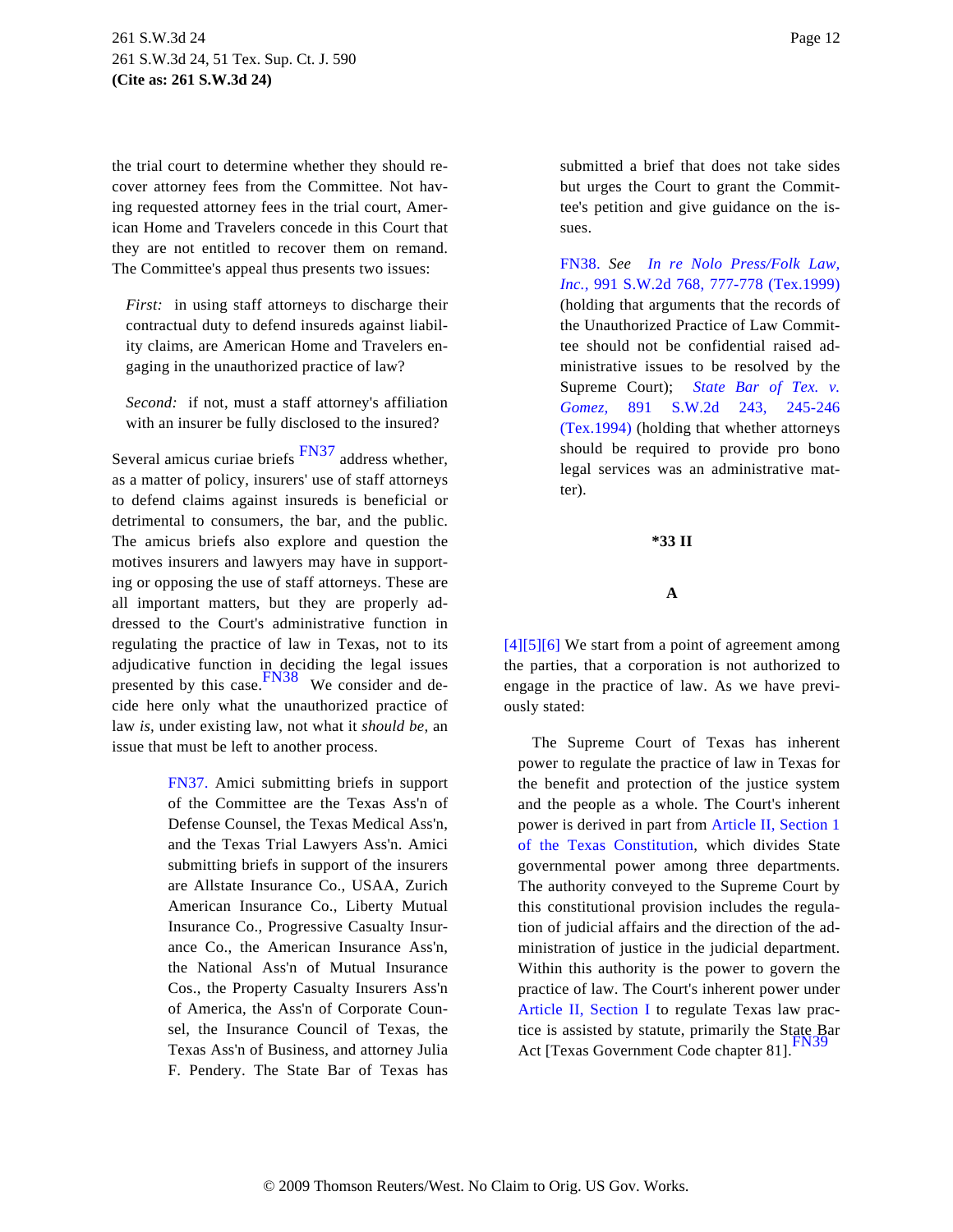<span id="page-12-0"></span>[FN39.](#page-11-5) *[In re Nolo Pres](http://www.westlaw.com/Find/Default.wl?rs=dfa1.0&vr=2.0&DB=713&FindType=Y&ReferencePositionType=S&SerialNum=1999101692&ReferencePosition=769)s,* [991 S.W.2d a](http://www.westlaw.com/Find/Default.wl?rs=dfa1.0&vr=2.0&DB=713&FindType=Y&ReferencePositionType=S&SerialNum=1999101692&ReferencePosition=769)t [769-770](http://www.westlaw.com/Find/Default.wl?rs=dfa1.0&vr=2.0&DB=713&FindType=Y&ReferencePositionType=S&SerialNum=1999101692&ReferencePosition=769) (footnotes omitted).

<span id="page-12-6"></span><span id="page-12-4"></span><span id="page-12-3"></span>The Legislature has acknowledged that the Court has exclusive authority to adopt rules governing admission to the practice of law in Texas. $F<sup>N40</sup>$ Those rules permit only individuals meeting specified qualifications to practice law.  $\frac{FN41}{FN41}$  $\frac{FN41}{FN41}$  $\frac{FN41}{FN41}$  Entities, including insurance companies, are excluded.

> <span id="page-12-8"></span><span id="page-12-7"></span><span id="page-12-1"></span>[FN40.](#page-12-3) *See*[TEX. GOV'T CODE § 81.0](http://www.westlaw.com/Find/Default.wl?rs=dfa1.0&vr=2.0&DB=1000176&DocName=TXGTS81.061&FindType=L)61 ("Rules governing the admission to the practice of law are within the exclusive jurisdiction of the supreme court."); *see also id.* § 82.021 ("Only the supreme court may issue licenses to practice law in this state as provided by this chapter. The power may not be delegated."). We note that in 2001, shortly after this case was filed in the trial court, two bills were introduced in the Texas House of Representatives to prohibit staff counsel from representing insureds. TEX. H.B. 1383, 77th Leg., R.S. (2001); TEX. H.B. 3563, 77th Leg., R.S. (2001). The former bill was reported out of committee and sent to be calendared, without further action; the other was considered in committee but not reported out.

> <span id="page-12-5"></span><span id="page-12-2"></span>[FN41.](#page-12-4) TEX.R. GOVERN. BAR ADM'NN I-XXI. *See also*[TEX. GOV'T CODE](http://www.westlaw.com/Find/Default.wl?rs=dfa1.0&vr=2.0&DB=1000176&DocName=TXGTS81.102&FindType=L) § [81.102](http://www.westlaw.com/Find/Default.wl?rs=dfa1.0&vr=2.0&DB=1000176&DocName=TXGTS81.102&FindType=L) ("(a) Except as provided by Subsection (b), a person may not practice law in this state unless the person is a member of the state bar. (b) The supreme court may promulgate rules prescribing the procedure for limited practice of law by: (1) attorneys licensed in another jurisdiction; (2) bona fide law students; and (3) unlicensed graduate students who are attending or have attended a law school approved by the supreme court.").

The Committee relies on the more general provision of article 2.01(B)(2) of the Texas Business

[Corporation Ac](http://www.westlaw.com/Find/Default.wl?rs=dfa1.0&vr=2.0&DB=1000169&DocName=TXBCAART2.01&FindType=L)t, which prohibits a corporation from transacting business in Texas "[i]f any one or more of its purposes ... is to engage in any activity which cannot lawfully be engaged in without first obtaining a license under the authority of the laws of this State ... and such a license cannot lawfully<br>be granted to a corporation."  $\frac{FN42}{5}$  $\frac{FN42}{5}$  $\frac{FN42}{5}$  On the basis of this **\*34** provision, the court of appeals rejected the Committee's argument, stating that "[t]he short answer is that an insurance company is not organized to practice law."  $\frac{FN43}{\text{But article 2.01(B)(2) ap-}}$  $\frac{FN43}{\text{But article 2.01(B)(2) ap-}}$  $\frac{FN43}{\text{But article 2.01(B)(2) ap-}}$  $\frac{FN43}{\text{But article 2.01(B)(2) ap-}}$  $\frac{FN43}{\text{But article 2.01(B)(2) ap-}}$ plies whenever "*any one* " of a corporation's purposes is to engage in a licensed activity. The court of appeals characterized an insurer's defense of an insured as "collateral" to the purpose of indemnific-ation, [FN44](#page-13-3) but that understates the importance to insureds of a defense against claims. Defense and indemnification are both important provisions of liability insurance, and it would be hard to say that one was collateral to the other. In any event, we need not construe article  $2.01(B)(2)$ 's broad limitation on engaging in all licensed activities when our rules governing admission to practice law are sufficient to exclude insurance companies from engaging in *that* activity.

> [FN42.](#page-12-6) [TEX. BUS. CORP. ACT a](http://www.westlaw.com/Find/Default.wl?rs=dfa1.0&vr=2.0&DB=1000169&DocName=TXBCAART2.01&FindType=L)rt  $2.01(B)(2)$ . The Act applies to insurance companies to the extent it is not inconsistent with the Texas Insurance Code. *Id.*[arts.](http://www.westlaw.com/Find/Default.wl?rs=dfa1.0&vr=2.0&DB=1000169&DocName=TXBCAART2.01&FindType=L) [2.01](http://www.westlaw.com/Find/Default.wl?rs=dfa1.0&vr=2.0&DB=1000169&DocName=TXBCAART2.01&FindType=L)(B)(4)(d) ("No corporation may adopt this Act or be organized under this Act or obtain authority to transact business in this State under this Act: ... [i]f any one or more of its purposes is to operate any of the following: ... insurance companies of every type and character that operate under the insurance laws of this State"), 9.14(A) ( "This Act does not apply to domestic corporations organized under any statute other than this Act ...; provided, however, that if any domestic corporation was heretofore or is hereafter organized under or is governed by a statute other than this Act ... that contains no provisions in regard to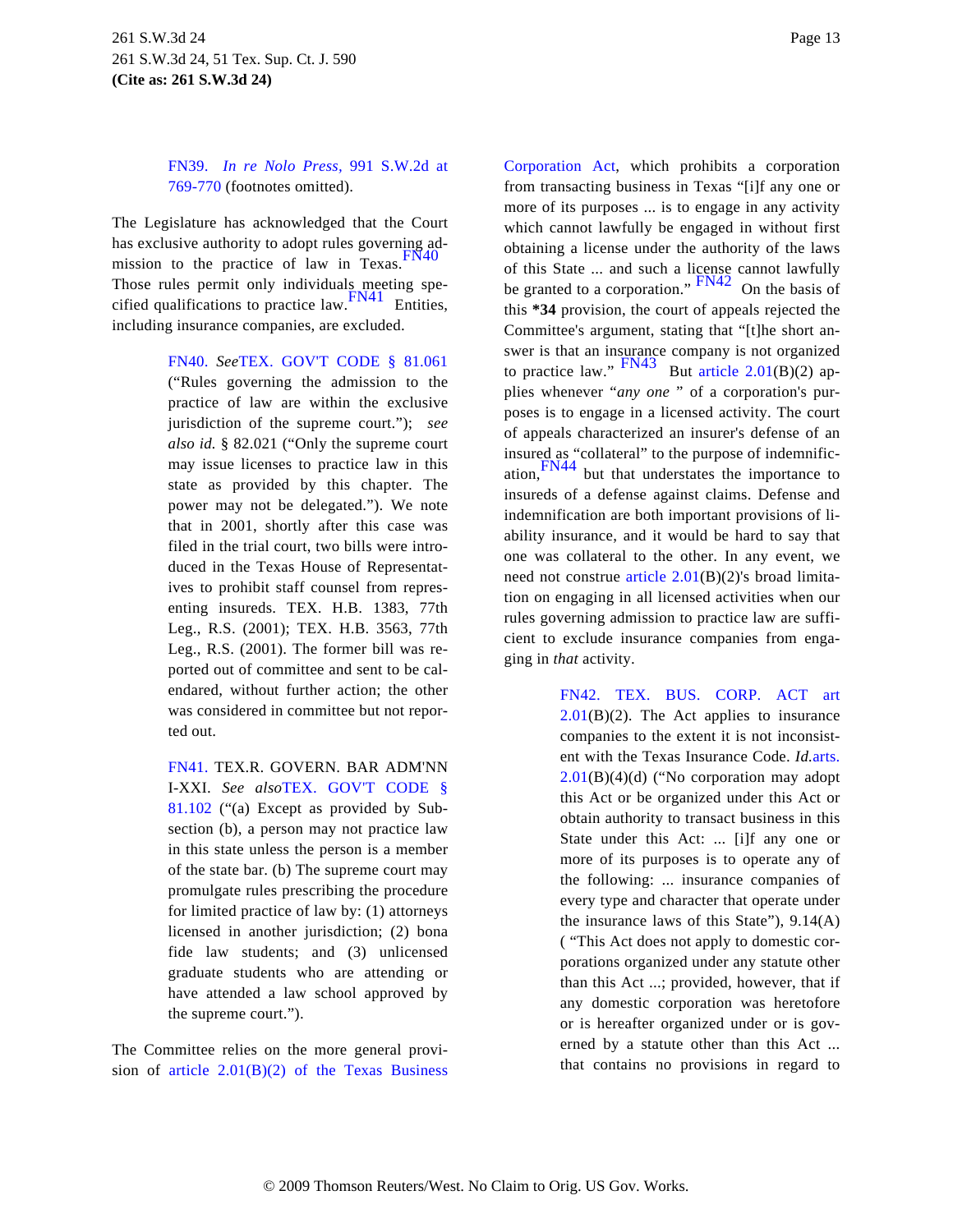some of the matters provided for in this Act, ... or if such a statute specifically provides that the general laws for incorporation or for the granting of a certificate of authority to transact business in this State, as the case may be, shall supplement the provisions of such statute, then the provisions of this Act shall apply to the extent that they are not inconsistent with the provisions of such other statute...."); TEX. INS.CODE §§ 841.002, 841.003 (stating that for life, health, and accident insurers, "An insurance company incorporated in this state is subject to the Texas Business Corporation Act ... to the extent [it is] not inconsistent with this chapter or another law described by Section 841.002."), 822.002 (same for other insurers).

# <span id="page-13-11"></span><span id="page-13-5"></span><span id="page-13-4"></span><span id="page-13-2"></span>[FN43.](#page-12-7) [121 S.W.3d 831](http://www.westlaw.com/Find/Default.wl?rs=dfa1.0&vr=2.0&FindType=Y&SerialNum=2003761076), 839 [\(Tex.App.-Eastland 2003\)](http://www.westlaw.com/Find/Default.wl?rs=dfa1.0&vr=2.0&FindType=Y&SerialNum=2003761076).

<span id="page-13-6"></span><span id="page-13-3"></span>[FN44.](#page-12-8) *[Id.](http://www.westlaw.com/Find/Default.wl?rs=dfa1.0&vr=2.0&FindType=Y&SerialNum=2003761076)*

# **B**

<span id="page-13-10"></span><span id="page-13-9"></span><span id="page-13-8"></span><span id="page-13-7"></span><span id="page-13-1"></span><span id="page-13-0"></span>[\[7\]](#page-1-4) The parties also agree that a company does not engage in the practice of law by employing attorneys on its salaried staff to represent its own interests. This has long been settled law. In 1933, the Legislature enacted Article 430a of the Texas Penal Code, which made it "unlawful for any corporation or any person, firm, or association of persons, except natural persons who are members of the bar regularly admitted and licensed, to practice law." The statute defined the practice of law broadly but specified that it was not to be "construed to prohibit any person, firm, association or corporation, out of court, from attending to and caring for his or its own business".  $\frac{FN46}{}$  $\frac{FN46}{}$  $\frac{FN46}{}$  As for attending to business *in* court, a corporation was prohibited only from "appear[ing] as an attorney for any person *other than itself* in any court in this State, or before any judicial body or any board or commission of the State of Texas". [FN47](#page-13-6) Thus,

Article 430a recognized that a corporation was not practicing law by using house counsel to provide legal advice regarding the corporation's own affairs or to appear in court on its behalf. Article 430a was repealed in 1949, but only because the Legislature recognized that "under the Constitution, the judicial department of the State government has power to define the practice of law and by civil proceedings protect the public from its practice by laymen and corporations." Therefore, the Legislature concluded, the statute had "no practical value for the suppression of the unauthorized practice of  $\lim_{n \to \infty}$ . FN48 The repeal had no effect on the use of house counsel.

> [FN45.](#page-13-8) Act of May 31, 1933, 43d Leg., R.S., ch. 238, § 1, 1933 Tex. Gen. Laws 835, 835-838, *repealed by* Act of May 19, 1949, 51st Leg., R.S., ch. 301, § 1, 1949 Tex. Gen. Laws 548.

[FN46.](#page-13-9) *Id.* § 2.

[FN47.](#page-13-10) *Id.* § 3 (emphasis added).

[FN48.](#page-13-11) Act of May 19, 1949, 51st Leg., R.S., ch. 301, §§ 1, 2, 1949 Tex. Gen. Laws 548. *See also*[TEX. GOV'T CODE §](http://www.westlaw.com/Find/Default.wl?rs=dfa1.0&vr=2.0&DB=1000176&DocName=TXGTS81.101&FindType=L) [81.101](http://www.westlaw.com/Find/Default.wl?rs=dfa1.0&vr=2.0&DB=1000176&DocName=TXGTS81.101&FindType=L)(b) ("The definition [of the 'practice of law'] in this section is not exclusive and does not deprive the judicial branch of the power and authority under both this chapter [81 of the Texas Government Code] and the adjudicated cases to determine whether other services and acts not enumerated may constitute the practice of law.").

**\*35** [\[8\]](#page-2-0) Ethics opinions and rules do not determine what constitutes the practice of law, but they do reflect the state of the practice as it exists. In 1958, the State Bar of Texas Committee on Interpretation of the Canons of Ethics issued a formal opinion that "companies have the right to employ attorneys on a salarybasis" to perform legal services for their em-<br>ployers. The six-sentence, unanimous opin-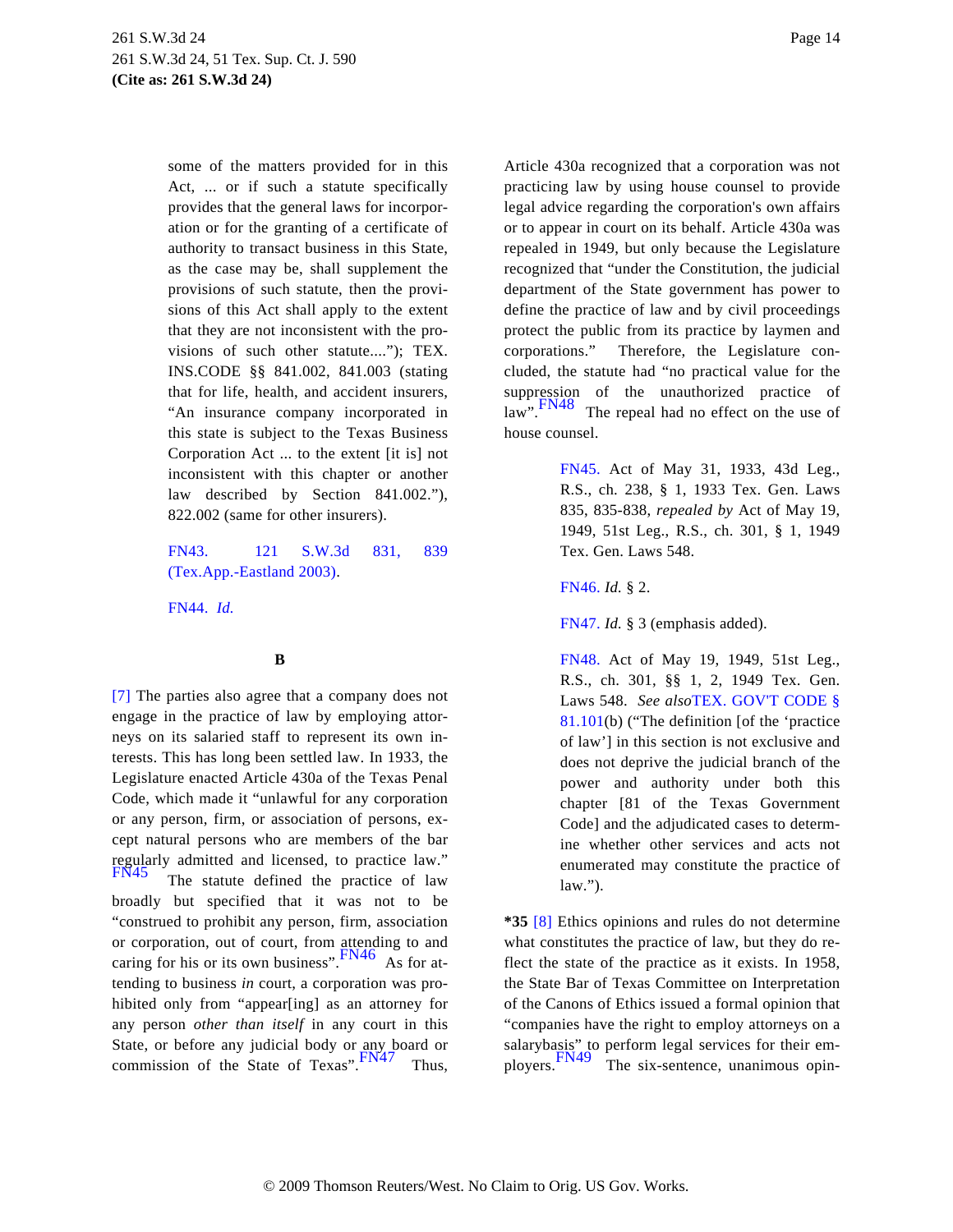<span id="page-14-9"></span><span id="page-14-8"></span><span id="page-14-6"></span><span id="page-14-5"></span>ion treated the issue as too plain to require analysis. Currently, [Rule 1.12\(a\) of the Texas Disciplina](http://www.westlaw.com/Find/Default.wl?rs=dfa1.0&vr=2.0&DB=1000301&DocName=TXSTRPCR1.12&FindType=L)ry [Rules of Professional Condu](http://www.westlaw.com/Find/Default.wl?rs=dfa1.0&vr=2.0&DB=1000301&DocName=TXSTRPCR1.12&FindType=L)ct recognizes that an organization may be represented by a lawyer it "employed".  $\frac{FN50}{F}$  $\frac{FN50}{F}$  $\frac{FN50}{F}$  Comment 5 to [Rule 1.12\(a\)](http://www.westlaw.com/Find/Default.wl?rs=dfa1.0&vr=2.0&DB=1000301&DocName=TXSTRPCR1.12&FindType=L) adds that "[a] lawyer representing an organization may, of course, also represent any of its directors, officers, employees, members, shareholders, or other constituents" as long as there is no conflict of in-terest that precludes such representation. [FN51](#page-14-3) The comment assumes that the representation is "dual"-that is, the lawyer is representing the corporation and individual as part of the same matter. Another formal opinion of the Committee on Interpretation of the Canons of Ethics concluded in 1968 that a lawyer employed by a corporation does not aid in the unauthorized practice of law by representing the corporation's parent or subsidiary because "[t]here is obviously a common interest and there is for all practical purposes only one client involved."  $F N52^T$  As these opinions and rules recognize, a corporation does not engage in practicing law by employing an attorney to represent itself, together with the common interests of other employees and affiliates.

> <span id="page-14-10"></span><span id="page-14-7"></span><span id="page-14-1"></span><span id="page-14-0"></span>[FN49.](#page-13-10) Comm. on Interpretation of the Canons of Ethics, State Bar of Tex., Op. 167 (1958).

> <span id="page-14-2"></span>[FN50.](#page-14-5) [TEX. DISCIPLINARY R. PROF'L](http://www.westlaw.com/Find/Default.wl?rs=dfa1.0&vr=2.0&DB=1000301&DocName=TXSTRPCR1.12&FindType=L) [CONDUCT 1.12](http://www.westlaw.com/Find/Default.wl?rs=dfa1.0&vr=2.0&DB=1000301&DocName=TXSTRPCR1.12&FindType=L) ("A lawyer employed or retained by an organization represents the entity.").

<span id="page-14-3"></span>[FN51.](#page-14-6) *Id.* cmt 5.

<span id="page-14-4"></span>[FN52.](#page-14-7) Comm. on Interpretation of the Canons of Ethics, State Bar of Tex., Op. 343 (1968).

Nor does anyone suggest in this case that an insurer is practicing law when it retains a private attorney to provide its insured the defense required by the policy, even though the policy gives the insurer absolute control of the defense. Article 430a specifically excluded insurance defense from its prohibition of the corporate practice of law, stating:

nothing herein shall prohibit any insurance company from causing to be defended, or prosecuted, or from offering to cause to be defended, through lawyers of its own selection, the insureds or assureds in policies issued or to be issued by it, in accordance with the terms of such policies.... [FN53](#page-14-8)

> [FN53.](#page-14-9) Act of May 31, 1933, 43d Leg., R.S., ch. 238, § 1, 1933 Tex. Gen. Laws 835, 835-838, *repealed by* Act of May 19, 1949, 51st Leg., R.S., ch. 301, § 1, 1949 Tex. Gen. Laws 548.

[\[9\]](#page-2-1)[\[10\]](#page-2-2) Thirty years after repealing Article 430a, the Legislature again undertook to define the practice of law in amendments to the State Bar [Act.](#page-14-10)  $\frac{FN54}{Recodified}$  as [Section 81.101\(a\) of t](http://www.westlaw.com/Find/Default.wl?rs=dfa1.0&vr=2.0&DB=1000176&DocName=TXGTS81.101&FindType=L)he [Texas Government Cod](http://www.westlaw.com/Find/Default.wl?rs=dfa1.0&vr=2.0&DB=1000176&DocName=TXGTS81.101&FindType=L)e, that definition is now as follows:

> [FN54.](#page-14-7) Act of May 28, 1979, 66th Leg., R.S., ch. 510, § 1, 1979 Tex. Gen. Laws 1081, 1090-1091, *codified at*[TEX.REV.CIV. STAT. ANN](http://www.westlaw.com/Find/Default.wl?rs=dfa1.0&vr=2.0&DB=1000188&DocName=TXCSART320A-1&FindType=L). art. [320a-1, § 19\(a](http://www.westlaw.com/Find/Default.wl?rs=dfa1.0&vr=2.0&DB=1000188&DocName=TXCSART320A-1&FindType=L)) (Vernon 1979), *recodified by* Act of April 30, 1987, 70th Leg., R.S., ch. 148, § 3.01, 1987 Tex. Gen. Laws 534, 604, *at*[TEX. GOV'T CODE § 81.101](http://www.westlaw.com/Find/Default.wl?rs=dfa1.0&vr=2.0&DB=1000176&DocName=TXGTS81.101&FindType=L)(a).

In this chapter the "practice of law" means the preparation of a pleading or other document incident to an action or special proceeding or the management of the action or proceeding on behalf of a client before a judge in court as well as a service rendered out of court, including the giving of advice or the rendering of any service requiring the use **\*36** of legal skill or knowledge, such as preparing a will, contract, or other instrument, the legal effect of which under the facts and conclusions involved must be carefully determined.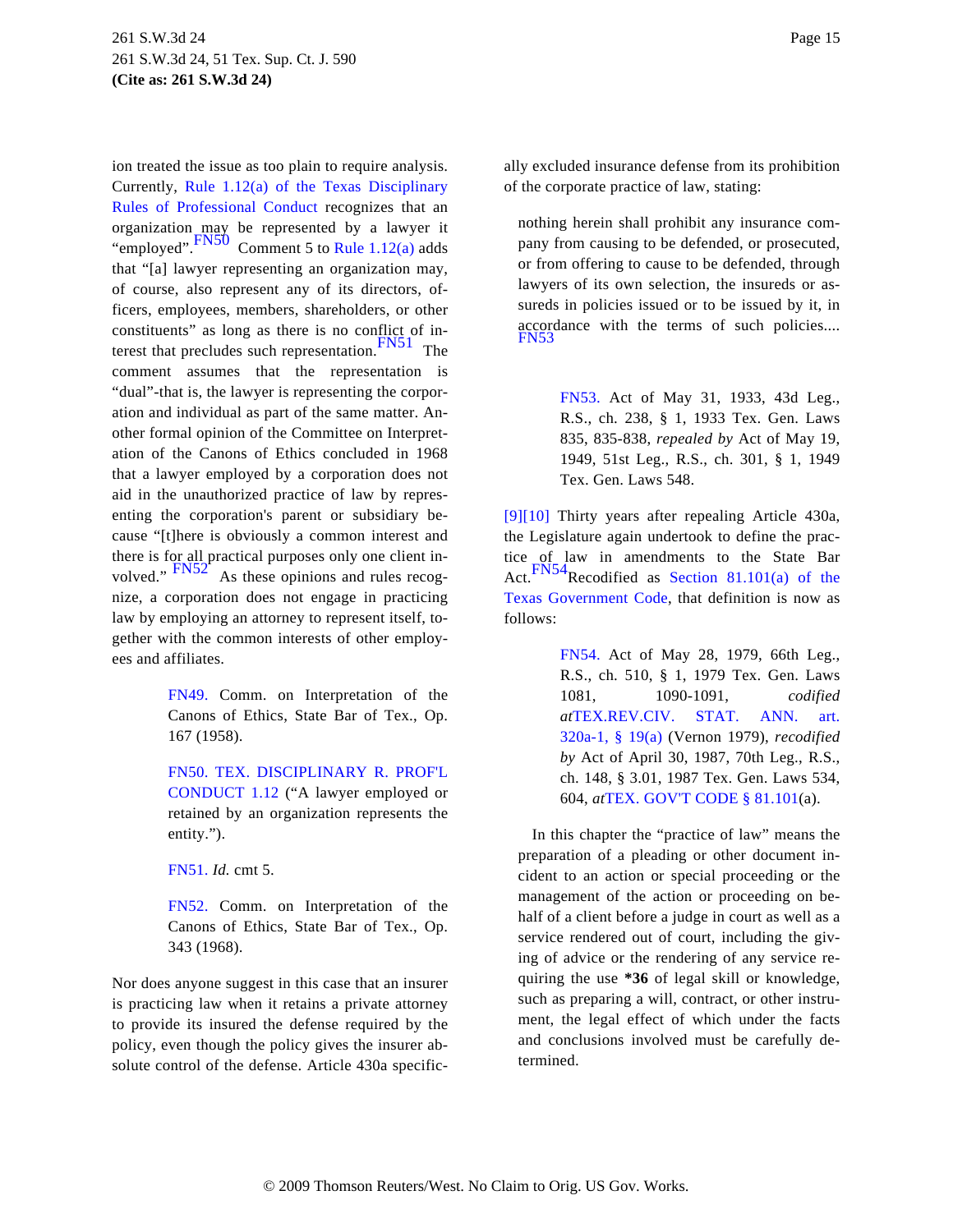<span id="page-15-3"></span>Nothing in the legislative history of the amendments indicates that the Legislature intended any change in the general understanding of the practice of law. Implicit in the definition is that the practice of law requires the rendering of legal services *for someone else.* [Section 81.10](http://www.westlaw.com/Find/Default.wl?rs=dfa1.0&vr=2.0&DB=1000176&DocName=TXGTS81.101&FindType=L)1(a) does not outlaw house counsel in Texas. This section does not mean that a corporation engages in the practice of law when its attorney-employees provide legal advice regarding the corporation's own affairs or represent others with identical interests in court. Only when a corporation employs attorneys to represent the unrelated interests of others does it engage in the practice of law.

# **C**

<span id="page-15-5"></span><span id="page-15-2"></span>The issue, then, is whether an insurer that uses staff attorneys to defend claims against insureds is practicing law or simply defending its own interests in discharging its contractual duty to the insureds and defeating claims it would be required to indemnify. We are aware that state regulation of the unauthorized practice of law may be limited by the First Amendment, such as when an organization furnishes legal services to advance the personal interests  $of_{\text{ref}}$  its members through a staff [attorn](#page-15-0)ey,FN55 but American Home and Travelers make no constitutional argument in this case. They argue only that they are not practicing law.

> <span id="page-15-4"></span><span id="page-15-1"></span><span id="page-15-0"></span>[FN55.](#page-15-1) *See, e.g., [United Mine Workers o](http://www.westlaw.com/Find/Default.wl?rs=dfa1.0&vr=2.0&DB=708&FindType=Y&SerialNum=1967129572)f [Am. v. Ill. State Bar Ass](http://www.westlaw.com/Find/Default.wl?rs=dfa1.0&vr=2.0&DB=708&FindType=Y&SerialNum=1967129572)'n,* [389 U.S. 217](http://www.westlaw.com/Find/Default.wl?rs=dfa1.0&vr=2.0&DB=708&FindType=Y&SerialNum=1967129572), [225, 88 S.Ct. 353, 19 L.Ed.2d 426 \(196](http://www.westlaw.com/Find/Default.wl?rs=dfa1.0&vr=2.0&DB=708&FindType=Y&SerialNum=1967129572)7) (holding that to prohibit, as an unauthorized practice of law, a union from using salaried lawyers to help members pursue workers' compensation claims violated the First Amendment).

American Home and Travelers point to our 1940 decision in *[Utilities Insurance Co. v. Montgomery](http://www.westlaw.com/Find/Default.wl?rs=dfa1.0&vr=2.0&FindType=Y&SerialNum=1940103088),* where we said that an insurer obtaining a nonwaiver agreement (what we now call a reservation of rights) from its insured "was seeking to protect its own interests rather than those of [its insured]", and thus "was not unlawfully practicing law" as prohibited by Article 430a, which was then in ef-fect.<sup>[FN56](#page-15-2)</sup> That was clearly correct because the insurer's interest in reserving coverage issues was distinct from, if not contrary to, any interest the insured had in the matter. But we did not speak to the insurer's interest in defending its insured. Also, nothing in our opinion suggests that the attorneys employed to defend the insured were on the insurer's staff rather than engaged in private practice. *[Montgomery](http://www.westlaw.com/Find/Default.wl?rs=dfa1.0&vr=2.0&FindType=Y&SerialNum=1940103088)* does not aid the insurers.

# [FN56.](#page-15-3) [134 Tex. 640, 138 S.W.2d 106](http://www.westlaw.com/Find/Default.wl?rs=dfa1.0&vr=2.0&DB=713&FindType=Y&ReferencePositionType=S&SerialNum=1940103088&ReferencePosition=1064)2, [1064 \(1940\)](http://www.westlaw.com/Find/Default.wl?rs=dfa1.0&vr=2.0&DB=713&FindType=Y&ReferencePositionType=S&SerialNum=1940103088&ReferencePosition=1064).

But we think our opinion four years later in *[Hexter](http://www.westlaw.com/Find/Default.wl?rs=dfa1.0&vr=2.0&FindType=Y&SerialNum=1944102070) [Title & Abstract Co. v. Grievance Com](http://www.westlaw.com/Find/Default.wl?rs=dfa1.0&vr=2.0&FindType=Y&SerialNum=1944102070)mittee* [does.](#page-15-4) FN57 Hexter, an agent for a title insurance company, received applications for insurance and prepared abstracts of title. When its salaried employee-attorneys discovered defects in title, they would prepare an opinion describing the defects and instruments to correct them, which Hexter would then offer to the customer free of charge. Hexter advertised these services to attract customers who would purchase title abstracts and title insurance, but not all applicants who received the services actually bought insurance. Charged with engaging in the unauthorized practice of law in violation of Article 430a, which was still in **\*37** effect, Hexter argued that its preparation of title opinions and instruments of conveyance was in the furtherance of its own business. We rejected the argument, explaining:

# [FN57.](#page-15-5) [142 Tex. 506, 179 S.W.2d](http://www.westlaw.com/Find/Default.wl?rs=dfa1.0&vr=2.0&DB=713&FindType=Y&SerialNum=1944102070) 946 [\(1944\).](http://www.westlaw.com/Find/Default.wl?rs=dfa1.0&vr=2.0&DB=713&FindType=Y&SerialNum=1944102070)

These transactions involve conveyances, releases, and mortgages from grantors to grantees, and to which the insurance company is not a party. They are executed for the purpose of placing good title in the grantee, so that the insurance company may thereafter insure the title if it chooses. Such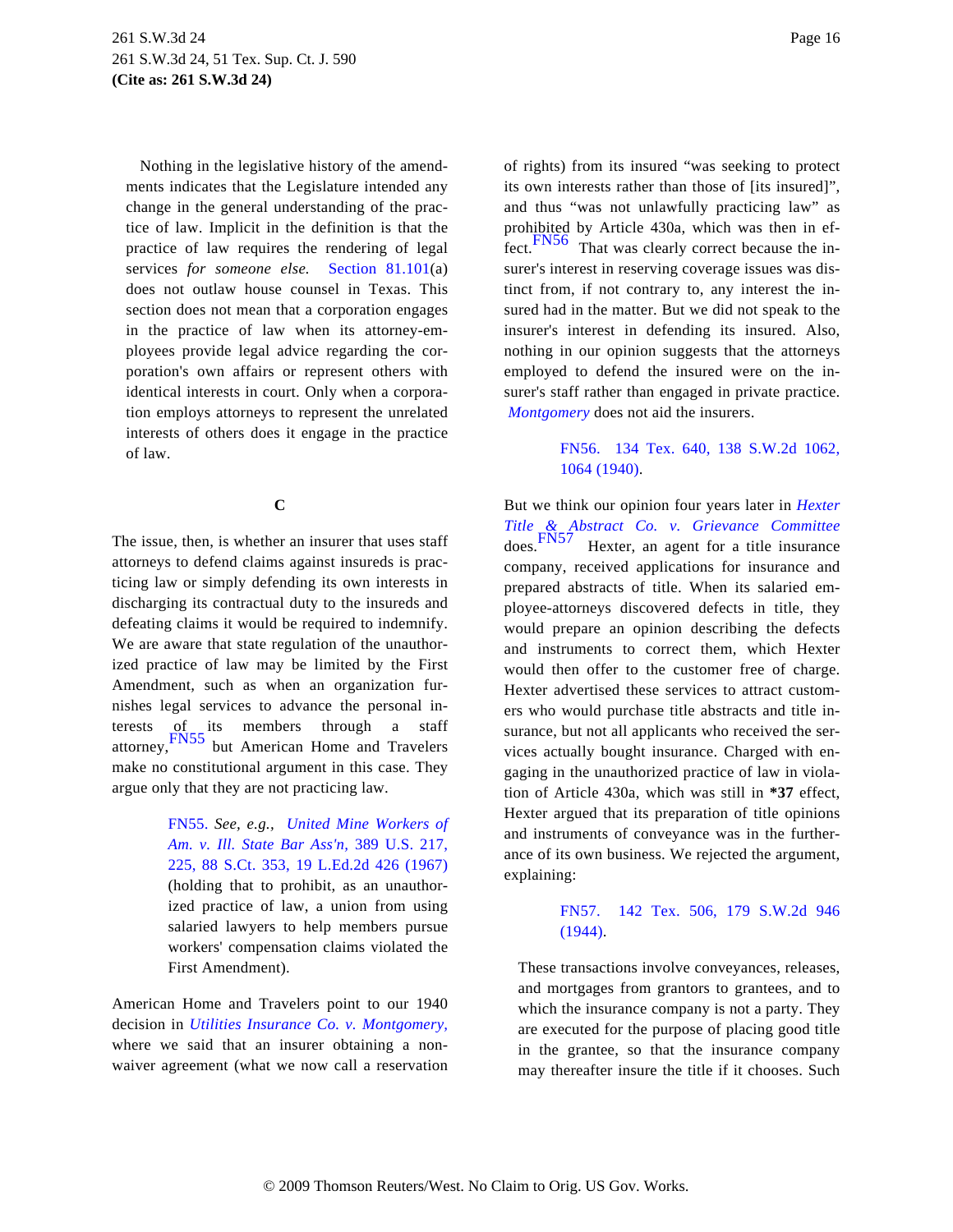papers relate to the rights of third parties in which the corporation has no present interest, but only a prospective one. They affect the rights of individuals apart from their interest in the title insurance policy. The work of preparing these papers is distinct from the searching and insuring of the title-the legitimate business for which the corporation is incorporated. It is not the business of the title insurance company to create a good title in an applicant for insurance by preparing the necessary conveyances, nor to cure defects in an existing title by securing releases or prosecuting suits to remove clouds from title, merely for the purpose of putting the title in condition to be insured. The title insurance company must accept the title and insure it as it is, or reject it. It may examine the title, point out the defects, and specify the requirements necessary to meet its demands, but it is the business of the applicant for the insurance to cure the defects. [FN58](#page-16-1)

### <span id="page-16-4"></span><span id="page-16-3"></span><span id="page-16-2"></span>[FN58.](#page-16-2) *[Id.](http://www.westlaw.com/Find/Default.wl?rs=dfa1.0&vr=2.0&FindType=Y&SerialNum=1944102070)* [at 952.](http://www.westlaw.com/Find/Default.wl?rs=dfa1.0&vr=2.0&FindType=Y&SerialNum=1944102070)

<span id="page-16-1"></span>If Hexter's rendition of legal services to customers and prospective customers was not the practice of law, then it was difficult to imagine what would be:

<span id="page-16-6"></span><span id="page-16-5"></span><span id="page-16-0"></span>If the defendant's contention that it has the right to prepare all legal documents necessary to create a good title in the applicant so that it may thereafter make a valid and safe contract to insure the title be sound, then a contractor, wholly unlearned in the law, could with equal propriety advertise that if a prospective purchaser of real property would give him a contract to construct a building thereon, he would examine the abstract of title to the land for the prospective purchaser and draw all papers necessary to put good title in such purchaser. The contractor could argue that in doing so he was only transacting his own business, because it was necessary for the purchaser to have good title to the property in order to enable the contractor to take a valid lien thereon to secure his cost. A fire insurance agent could advertise that if a prospective purchaser of real property would agree to insure the buildings on

the premises through his agency he would examine the title and prepare all papers necessary to make the purchaser the owner thereof. Loan companies and banks could make similar propositions on condition that they be permitted to place a loan on the property. Corporations engaged in buying municipal bonds could propose to prepare the bond record and supervise the election for the issuance of the bonds and perform all other necessary legal services, if the municipality would promise to sell the bonds to such corporation. These examples could be multiplied indefinitely. Ultimately most legal work, other than the trial of cases in the courthouse, would be performed by corporations and others not licensed to practice law. The law practice would be hawked about as a leader or premium to be given as an inducement for business transactions.<sup>FN5</sup>

### [FN59.](#page-16-4) *[Id.](http://www.westlaw.com/Find/Default.wl?rs=dfa1.0&vr=2.0&FindType=Y&SerialNum=1944102070)* [at 953.](http://www.westlaw.com/Find/Default.wl?rs=dfa1.0&vr=2.0&FindType=Y&SerialNum=1944102070)

**\*38** We concluded that Hexter was engaged in the unauthorized practice of law. We emphasized that Hexter was permitted to employ salaried attorneys to advise it on the state of title for its own uses; it was prohibited only from providing the same service to customers and prospective customers for their use:

Most assuredly the insurance company may examine for its own benefit the abstract of title to property which it proposes to insure, to determine whether or not it will insure the title, and it may specify the corrections necessary to meet its demands. But it may not furnish a title opinion to a prospective purchaser to be used by him in determining whether or not he will buy the property, neither may it hold itself out as being au-<br>thorized to do so.

# [FN60.](#page-16-6) *[Id.](http://www.westlaw.com/Find/Default.wl?rs=dfa1.0&vr=2.0&FindType=Y&SerialNum=1944102070)* [at 954.](http://www.westlaw.com/Find/Default.wl?rs=dfa1.0&vr=2.0&FindType=Y&SerialNum=1944102070)

[\[11\]](#page-2-3) From our analysis in *[Hexter](http://www.westlaw.com/Find/Default.wl?rs=dfa1.0&vr=2.0&FindType=Y&SerialNum=1944102070),* we distill three factors to be considered in determining whether a corporation engages in the practice of law by em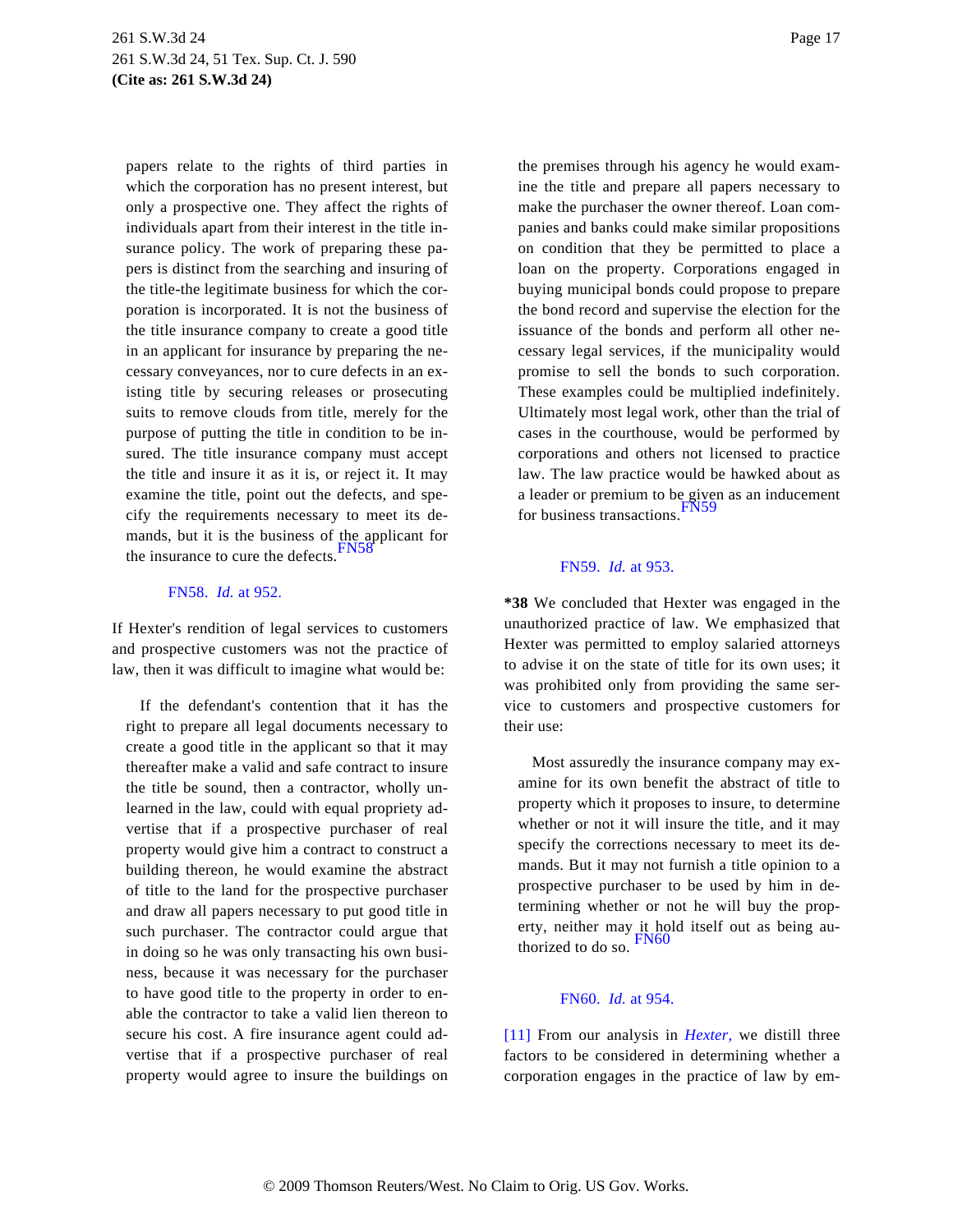<span id="page-17-4"></span>ploying staff attorneys to provide legal services to someone other than the corporation, and more particularly, whether a liability insurer is practicing law by using staff attorneys to defend claims against insureds. One factor is whether the company's interest being served by the rendition of legal services is existing or only prospective. Hexter rendered services free of charge to attract business and to help applicants for title insurance cure title defects before insurance was purchased. A liability insurer, on the other hand, renders legal services to an insured to satisfy its contractual obligation to provide the insured a defense. While there is evidence that insurers advertise their use of staff attorneys and resulting lower premiums to attract business, legal services are not rendered to attract business but to satisfy a contractual obligation.

<span id="page-17-3"></span><span id="page-17-2"></span><span id="page-17-0"></span>[\[12\]](#page-3-0) But a company does not avoid engaging in the unauthorized practice of law merely because it provides legal services out of contractual obligation. A second factor is whether the company has a direct, substantial financial interest in the matter for which it provides legal services. Hexter's interest in providing legal services to customers and prospective customers was to attract business; it had no other interest in their affairs. Hexter was entitled to legal advice concerning the state of titles for purposes of issuing abstracts and insurance, and it was entitled to employ attorneys to provide that advice, but its business interests were distinct and different from those of its customers. A liability insurer's interest in avoiding its indemnity obligation gives it a direct, financial, and substantial interest in defending a claim against its insured. If the claim is defeated, the insurer benefits. For Hexter, the principal benefit in correcting defects in a potential customer's title was a potential sale.

<span id="page-17-1"></span>[\[13\]](#page-3-1) Most important, however, is a third factor: whether the company's interest is aligned with that of the person to whom the company is providing legal services. When the company and its employee or affiliate have common interests, a staff attorney can represent them both because, to quote the 1968

ethics opinion, "there is for all practical purposes only one client involved."  $\frac{FN61^r}{N}$  $\frac{FN61^r}{N}$  $\frac{FN61^r}{N}$  Hexter sold services, and its customers bought them. The interests of each were their own. But in the vast majority of cases, a liability insurer and an insured have the same interest in defeating a liability claim, and their interests differ only when there are coverage **\*39** questions or when the consequences of the manner in which the defense is rendered affect them differently.

> [FN61.](#page-17-4) Comm. on Interpretation of the Canons of Ethics, State Bar of Tex., Op. 343 (1968).

[\[14\]](#page-3-2) Applying these factors, we conclude that a liability insurer does not engage in the practice of law by providing staff attorneys to defend claims against insureds, provided that the insurer's interests and the insured's interests in the defense in the particular case at bar are congruent. In such cases, a staff attorney's representation of the insured and insurer is indistinguishable.

# **D**

It is certainly not unusual for an insured and an insurer to differ over the coverage of a claim or an aspect of the defense so that a single lawyer cannot represent them both, but the Committee and amici argue that the insured-insurer relationship is so fraught with the potential for conflict that an insurer that uses staff attorneys to defend insureds is essentially practicing law. To be sure, conflicts can also arise, and do, when the insured's lawyer is not the insurer's employee, but the Committee and amici argue that the employment relationship between an insurer and its staff attorney increases and exacerbates these conflicts. For private counsel, they argue, an insurer is but a source of business, whereas for a staff attorney, the insurer controls pay, benefits, and retention. The pressures and loyalties of the employment relationship, they continue, make it more difficult for an attorney to provide an insured the independent judgment and profes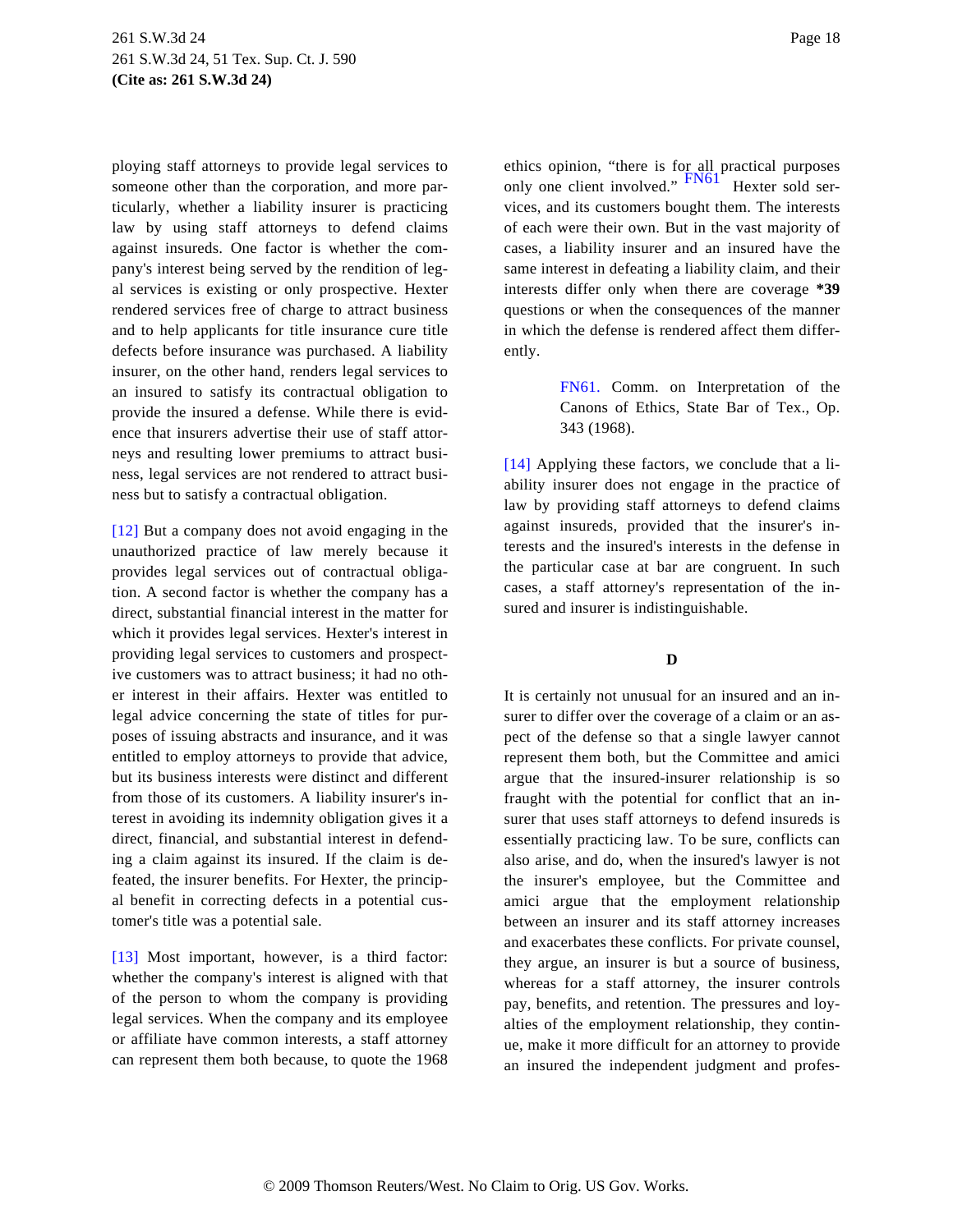<span id="page-18-2"></span>sional relationship, to which the insured is entitled. The insurer's profit motive, the Committee and amici assert, is fundamentally inconsistent with the provision of independent legal services through staff attorneys. Even if staff attorneys can sometimes represent insureds, the argument concludes, their use further erodes the practice of law into a business, and such obvious control of insurers over legal services undermines public confidence in the bar.

<span id="page-18-5"></span><span id="page-18-4"></span><span id="page-18-3"></span>These arguments raise serious concerns, especially coming from the Committee charged by this Court and the Legislature with protecting the public from the unauthorized practice of law, and we examine them carefully. As we do, however, we note that neither the Committee nor amici has been able to cite any empirical evidence-any actual instance-of injury to a private or public interest caused by a staff attorney's representation of an insured. The court of appeals also noted this lack of  $F<sup>1</sup> \t F<sup>1</sup> \t F<sup>1</sup> \t F<sup>1</sup> \t F<sup>1</sup> \t F<sup>1</sup> \t F<sup>1</sup>$  and at least one prominent commentator.[FN64](#page-18-2) Given that insurers have used staff attorneys across the country for decades, the lack of evidence of harm is an important consideration. There is no question, of course, that conflicts arise in the tripartite insurer-insured-defense attorney relationship, but **\*40** there is nothing to indicate that staff attorneys do not either resolve them as they would be resolved in any other representation or withdraw, just as private attorneys would.<sup>[FN65](#page-18-3)</sup>

> <span id="page-18-7"></span><span id="page-18-6"></span><span id="page-18-0"></span>[FN62.](#page-18-4) [121 S.W.3d 831](http://www.westlaw.com/Find/Default.wl?rs=dfa1.0&vr=2.0&FindType=Y&SerialNum=2003761076), 833 [\(Tex.App.-Eastland 2003](http://www.westlaw.com/Find/Default.wl?rs=dfa1.0&vr=2.0&FindType=Y&SerialNum=2003761076)) ("The UPLC also concedes that 'there is no evidence in the record regarding complaints by insureds' despite the long period during which insurance companies have used staff counsel.").

> <span id="page-18-1"></span>[FN63.](#page-18-4) Brief of Amicus Curiae American Insurance Ass'n, National Ass'n of Mutual Insurance Cos., Property Casualty Insurers Ass'n of America, Ass'n of Corporate Counsel, Insurance Council of Texas, and

Texas Ass'n of Business at 6; Brief of Amicus Curiae Allstate Insurance Co., USAA, Zurich American Insurance Co., Liberty Mutual Insurance Co., Progressive Casualty Insurance Co. at 24.

[FN64.](#page-18-5) Charles Silver, *[When Should Gov](http://www.westlaw.com/Find/Default.wl?rs=dfa1.0&vr=2.0&DB=1093&FindType=Y&ReferencePositionType=S&SerialNum=0291987995&ReferencePosition=799)[ernment Regulate Lawyer-client Relation](http://www.westlaw.com/Find/Default.wl?rs=dfa1.0&vr=2.0&DB=1093&FindType=Y&ReferencePositionType=S&SerialNum=0291987995&ReferencePosition=799)[ships? The Campaign to Prevent Insurer](http://www.westlaw.com/Find/Default.wl?rs=dfa1.0&vr=2.0&DB=1093&FindType=Y&ReferencePositionType=S&SerialNum=0291987995&ReferencePosition=799)s [from Managing Defense Cost](http://www.westlaw.com/Find/Default.wl?rs=dfa1.0&vr=2.0&DB=1093&FindType=Y&ReferencePositionType=S&SerialNum=0291987995&ReferencePosition=799)s,* [44 ARIZ](http://www.westlaw.com/Find/Default.wl?rs=dfa1.0&vr=2.0&DB=1093&FindType=Y&ReferencePositionType=S&SerialNum=0291987995&ReferencePosition=799). [L.REV. 787, 799 \(2002](http://www.westlaw.com/Find/Default.wl?rs=dfa1.0&vr=2.0&DB=1093&FindType=Y&ReferencePositionType=S&SerialNum=0291987995&ReferencePosition=799)) ("A review of the many reports, cases, advisory opinions, and law review articles produced in recent years uncovered no documented evidence of harm to policyholders.").

[FN65.](#page-18-6) *See generally*[TEX. DISCIPLIN](http://www.westlaw.com/Find/Default.wl?rs=dfa1.0&vr=2.0&DB=1000301&DocName=TXSTRPCR1.06&FindType=L)-[ARY R. PROF'L CONDUC](http://www.westlaw.com/Find/Default.wl?rs=dfa1.0&vr=2.0&DB=1000301&DocName=TXSTRPCR1.06&FindType=L)T 1.06 (relating to conflicts of interest).

The most common conflict between an insurer and an insured is whether a claim is within policy limits and the coverage provided. Often coverage cannot be determined when a claim is first filed. Texas procedure does not permit a plaintiff claiming unliquidated damages, such as for physical pain and mental anguish, to state a dollar figure in his petition.  $\frac{FN_{00}}{FN_{00}}$  Even after the basis for the claim is explored in discovery, it may be difficult to quantify the amount of damages and determine whether they fall within policy limits. Other coverage issues may also depend on facts developed in the litigation. When an insurer is concerned that there may be a coverage issue, it usually issues a reservationof-rights letter when it accepts the defense, agreeing to defend the insured without waiving its right to decline coverage later. Sometimes, according to the brief record before us, letters are issued liberally, as a prophylactic measure, without any specific intent to pursue a coverage issue. A reservationof-rights letter ordinarily does not, by itself, create a conflict between the insured and the insurer; it only recognizes the possibility that such a conflict may arise in the future. Our record reflects that staff attorneys for the insurers in this case usually do not represent insureds when the insurer's ad-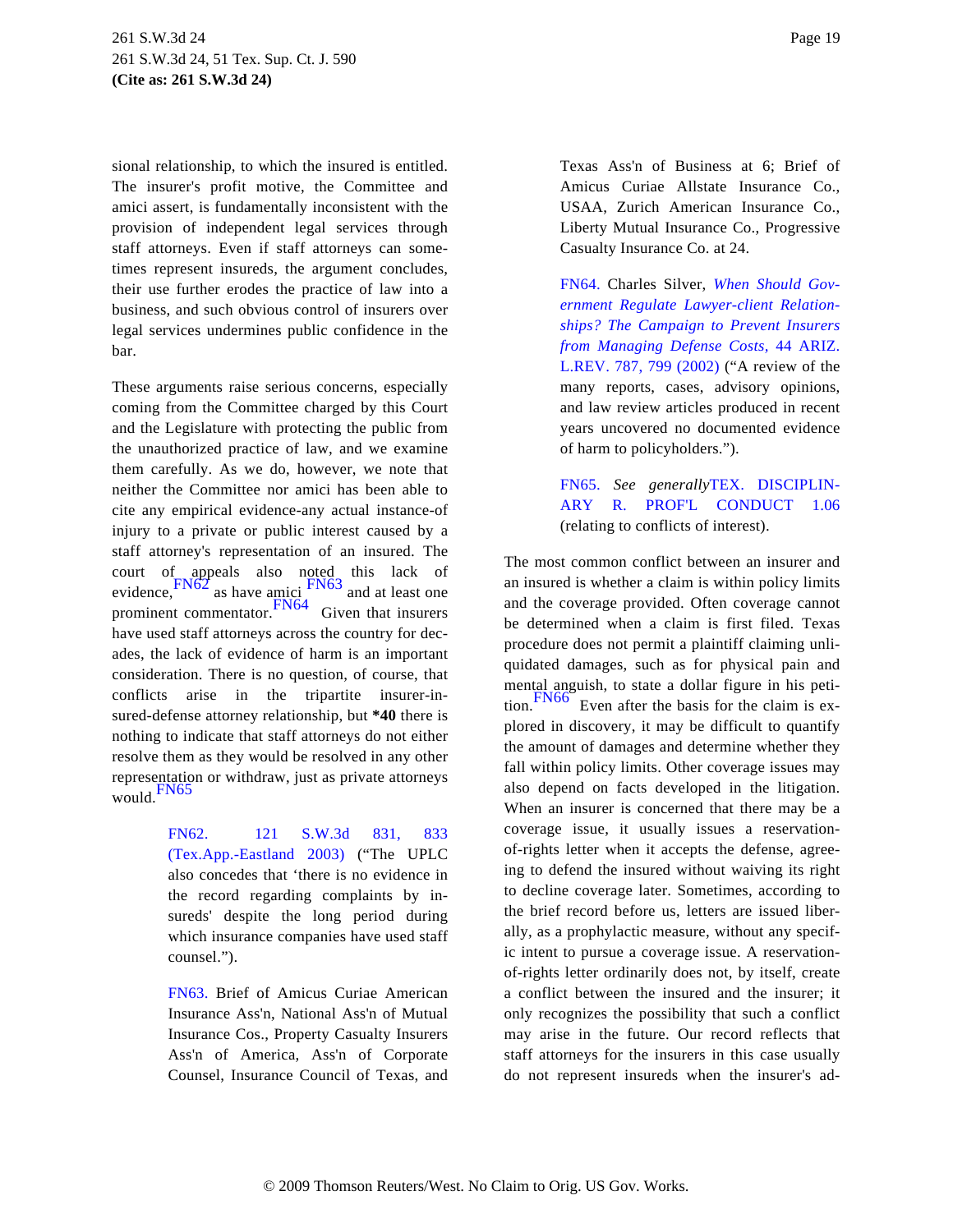<span id="page-19-9"></span><span id="page-19-3"></span>juster has identified a serious coverage issue, but sometimes do when a reservation-of-rights letter has issued merely as a matter of routine. Declining representation is the safer course [FN67](#page-19-2) to avoid conflicts that destroy the congruence of interest between the insurer and the insured that allows for the use of staff attorneys. However, we cannot say as a blanket rule that a staff attorney can never represent an insured under a routine reservation of rights.

> <span id="page-19-10"></span><span id="page-19-4"></span><span id="page-19-1"></span>[FN66.](#page-18-7) [TEX.R. CIV. P. 4](http://www.westlaw.com/Find/Default.wl?rs=dfa1.0&vr=2.0&DB=1005302&DocName=TXRRCPR47&FindType=L)7 ("An original pleading which sets forth a claim for relief, whether an original petition, counterclaim, cross-claim, or third party claim, shall contain ... (b) in all claims for unliquidated damages only the statement that the damages sought are within the jurisdictional limits of the court.").

> <span id="page-19-2"></span>[FN67.](#page-19-3) *See* Brief of Amicus Curiae Allstate Insurance Co., USAA, Zurich American Insurance Co., Liberty Mutual Insurance Co., Progressive Casualty Insurance Co. at 44-45 ("[M]any insurers avoid this practice and always let outside counsel take the risk when providing a defense subject to a reservation of rights. Travelers and American Home use outside counsel whenever the coverage issue could be affected by the defense or outcome of the litigation.").

<span id="page-19-11"></span><span id="page-19-8"></span><span id="page-19-7"></span><span id="page-19-6"></span><span id="page-19-5"></span><span id="page-19-0"></span>It is not unusual for defense counsel to acquire information that the insured could expect to be kept confidential and not disclosed to the insurer. The information may relate to coverage, to underwriting issues such as whether a policy should be cancelled or not renewed, or to other matters. Counsel's acquisition of such information may necessitate withdrawal from the representation whether the attorney is on staff or in private practice.  $F<sup>N68</sup>$  But Texas law imputes knowledge of confidential information to counsel's lawyer-associates so that in a private law firm, all of the lawyers are irrebuttably presumed to have knowledge of the confidential in-formation. [FN69](#page-19-2) The presumption does not apply **\*41** the same way to non-lawyers in the firm.[FN70](#page-19-5) It is not clear whether confidential information acquired by staff attorneys would be imputed to nonattorneys outside the corporation's legal department, such as management, or if it were, whether the imputation would provide a basis for estopping the insurer from asserting an issue to which the information pertained, such as coverage. It could be argued that a staff attorney's knowledge of confidential information would estop the insurer from using it altogether.  $\frac{FN71}{FN71}$  $\frac{FN71}{FN71}$  $\frac{FN71}{FN71}$  While these problems present risks to the insurer in using staff counsel, they do not necessarily destroy the congruence of the insurer's and insured's interest.

> [FN68.](#page-19-7) *See generally*[TEX. DISCIPLIN](http://www.westlaw.com/Find/Default.wl?rs=dfa1.0&vr=2.0&DB=1000301&DocName=TXSTRPCR1.05&FindType=L)-[ARY R. PROF'L CONDUC](http://www.westlaw.com/Find/Default.wl?rs=dfa1.0&vr=2.0&DB=1000301&DocName=TXSTRPCR1.05&FindType=L)T 1.05 (providing for attorney-client confidentiality).

> [FN69.](#page-19-8) *[Tesco Am., Inc. v. Strong Ind](http://www.westlaw.com/Find/Default.wl?rs=dfa1.0&vr=2.0&DB=4644&FindType=Y&ReferencePositionType=S&SerialNum=2008702528&ReferencePosition=553)us. [Inc.,](http://www.westlaw.com/Find/Default.wl?rs=dfa1.0&vr=2.0&DB=4644&FindType=Y&ReferencePositionType=S&SerialNum=2008702528&ReferencePosition=553)* [221 S.W.3d 550, 553 \(Tex.](http://www.westlaw.com/Find/Default.wl?rs=dfa1.0&vr=2.0&DB=4644&FindType=Y&ReferencePositionType=S&SerialNum=2008702528&ReferencePosition=553)2006) ("Texas law imputes one attorney's knowledge to all attorneys in a firm."(citing *[Na](http://www.westlaw.com/Find/Default.wl?rs=dfa1.0&vr=2.0&DB=713&FindType=Y&ReferencePositionType=S&SerialNum=1996129979&ReferencePosition=131)[tional Med. Enter., Inc. v. Godbey,](http://www.westlaw.com/Find/Default.wl?rs=dfa1.0&vr=2.0&DB=713&FindType=Y&ReferencePositionType=S&SerialNum=1996129979&ReferencePosition=131)* 924 [S.W.2d 123, 131 \(Tex.1996\)](http://www.westlaw.com/Find/Default.wl?rs=dfa1.0&vr=2.0&DB=713&FindType=Y&ReferencePositionType=S&SerialNum=1996129979&ReferencePosition=131))).

> [FN70.](#page-19-9) *[In re American Home Prods., Inc.](http://www.westlaw.com/Find/Default.wl?rs=dfa1.0&vr=2.0&DB=713&FindType=Y&ReferencePositionType=S&SerialNum=1999026792&ReferencePosition=74),* [985 S.W.2d 68, 74-75 \(](http://www.westlaw.com/Find/Default.wl?rs=dfa1.0&vr=2.0&DB=713&FindType=Y&ReferencePositionType=S&SerialNum=1999026792&ReferencePosition=74)Tex.1998) (orig.proceeding); *[Phoenix Founders, Inc.](http://www.westlaw.com/Find/Default.wl?rs=dfa1.0&vr=2.0&DB=713&FindType=Y&ReferencePositionType=S&SerialNum=1994201738&ReferencePosition=834) [v. Marshal](http://www.westlaw.com/Find/Default.wl?rs=dfa1.0&vr=2.0&DB=713&FindType=Y&ReferencePositionType=S&SerialNum=1994201738&ReferencePosition=834)l,* [887 S.W.2d 831, 834-](http://www.westlaw.com/Find/Default.wl?rs=dfa1.0&vr=2.0&DB=713&FindType=Y&ReferencePositionType=S&SerialNum=1994201738&ReferencePosition=834)836 [\(Tex.1994\)](http://www.westlaw.com/Find/Default.wl?rs=dfa1.0&vr=2.0&DB=713&FindType=Y&ReferencePositionType=S&SerialNum=1994201738&ReferencePosition=834) (orig.proceeding).

> [FN71.](#page-19-10) *Cf. [In re George](http://www.westlaw.com/Find/Default.wl?rs=dfa1.0&vr=2.0&DB=4644&FindType=Y&SerialNum=2000395552),* [28 S.W.3d 511](http://www.westlaw.com/Find/Default.wl?rs=dfa1.0&vr=2.0&DB=4644&FindType=Y&SerialNum=2000395552) [\(Tex.2000\)](http://www.westlaw.com/Find/Default.wl?rs=dfa1.0&vr=2.0&DB=4644&FindType=Y&SerialNum=2000395552) (orig.proceeding).

[\[15\]](#page-3-3) An insurer has a so-called *[Stowers](http://www.westlaw.com/Find/Default.wl?rs=dfa1.0&vr=2.0&FindType=Y&SerialNum=1929126254)* duty to accept a claimant's reasonable offer to settle within policy limits or stand to an excess judgment. $F_N/2$ The Committee argues that sometimes staff attorneys are restricted by their employer in whether they may apprise an insured of the insurer's *[Stowers](http://www.westlaw.com/Find/Default.wl?rs=dfa1.0&vr=2.0&FindType=Y&SerialNum=1929126254)* obligation and are sometimes required to obtain management approval before making or responding to settlement offers that implicate that duty. The Committee argues that a staff attorney cannot be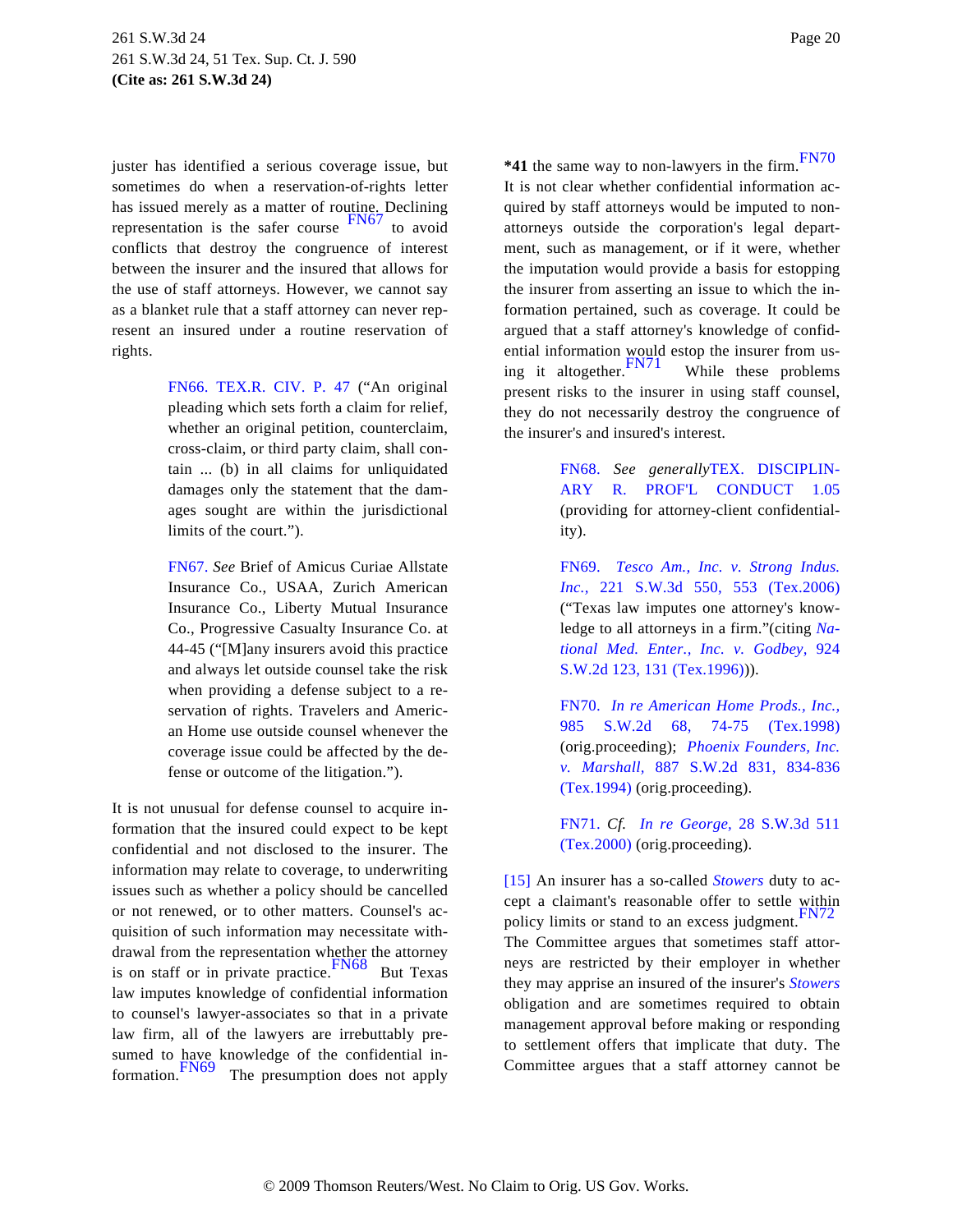expected to disregard the insurer's policies on such matters, even when it would be in the insured's best interest to do so, because of fear of reprisal in employment. But a private defense attorney who fails to follow the insurer's instructions may also fear reprisal-in loss of business and consequent pressure from partners and the law firm. As we have noted, defense counsel, whether private or on staff, owes the insured unqualified loyalty.  $\frac{FN73}{FN73}$  $\frac{FN73}{FN73}$  $\frac{FN73}{FN73}$  It is possible that counsel will fail to render that loyalty, but we cannot presume that a staff attorney is more likely to do so, especially absent any evidence of a complaint ever having been made.

> <span id="page-20-6"></span><span id="page-20-2"></span><span id="page-20-0"></span>[FN72.](#page-19-11) *[G.A.](http://www.westlaw.com/Find/Default.wl?rs=dfa1.0&vr=2.0&DB=713&FindType=Y&ReferencePositionType=S&SerialNum=1929126254&ReferencePosition=547) [Stowers](http://www.westlaw.com/Find/Default.wl?rs=dfa1.0&vr=2.0&DB=713&FindType=Y&ReferencePositionType=S&SerialNum=1929126254&ReferencePosition=547) [Furniture Co. v. Am](http://www.westlaw.com/Find/Default.wl?rs=dfa1.0&vr=2.0&DB=713&FindType=Y&ReferencePositionType=S&SerialNum=1929126254&ReferencePosition=547). [Indem. Co.](http://www.westlaw.com/Find/Default.wl?rs=dfa1.0&vr=2.0&DB=713&FindType=Y&ReferencePositionType=S&SerialNum=1929126254&ReferencePosition=547),* **[15 S.W](http://www.westlaw.com/Find/Default.wl?rs=dfa1.0&vr=2.0&DB=713&FindType=Y&ReferencePositionType=S&SerialNum=1929126254&ReferencePosition=547)**. **[2d 544](http://www.westlaw.com/Find/Default.wl?rs=dfa1.0&vr=2.0&DB=713&FindType=Y&ReferencePositionType=S&SerialNum=1929126254&ReferencePosition=547)**[, 547 \(Te](http://www.westlaw.com/Find/Default.wl?rs=dfa1.0&vr=2.0&DB=713&FindType=Y&ReferencePositionType=S&SerialNum=1929126254&ReferencePosition=547)x. [Comm'n App.1929](http://www.westlaw.com/Find/Default.wl?rs=dfa1.0&vr=2.0&DB=713&FindType=Y&ReferencePositionType=S&SerialNum=1929126254&ReferencePosition=547), holding approved).

> <span id="page-20-1"></span>[FN73.](#page-20-2) *See supra* notes 4 and 5, and accompanying text.

<span id="page-20-9"></span><span id="page-20-8"></span><span id="page-20-7"></span><span id="page-20-5"></span>The Committee argues that staff attorneys are subject to other litigation guidelines requiring approval to conduct investigations, hire expert witnesses, and take other actions in defense of claims. The Committee acknowledges that private attorneys are often subject to the same kinds of restrictions, but it argues that private counsel are more independent and less likely to adhere to guidelines that compromise the insured's interests. There is evidence in the record, however, that American Home and Travelers do not restrict staff attorneys in exercising independent judgment. [Rule 5.04\(c\) of th](http://www.westlaw.com/Find/Default.wl?rs=dfa1.0&vr=2.0&DB=1000301&DocName=TXSTRPCR5.04&FindType=L)e [Texas Disciplinary Rules of Professional Condu](http://www.westlaw.com/Find/Default.wl?rs=dfa1.0&vr=2.0&DB=1000301&DocName=TXSTRPCR5.04&FindType=L)ct prohibits a lawyer from "permit [ting] a person who recommends, employs, or pays the lawyer to render legal services for another to direct or regulate the lawyer's professional judgment in rendering such<br>legal services." [FN74](#page-20-3) Again, we cannot presume that staff attorneys are more likely to act unethically in this respect with no evidence of complaints that they have done so.

# <span id="page-20-4"></span><span id="page-20-3"></span>[FN74.](#page-20-4) [TEX. DISCIPLINARY R. PROF'L](http://www.westlaw.com/Find/Default.wl?rs=dfa1.0&vr=2.0&DB=1000301&DocName=TXSTRPCR5.04&FindType=L) [CONDUCT 5.04\(C\)](http://www.westlaw.com/Find/Default.wl?rs=dfa1.0&vr=2.0&DB=1000301&DocName=TXSTRPCR5.04&FindType=L).

One amicus argues that an insured may have personal concerns that a staff attorney cannot protect, such as a concern about the effect of a claim or defense on the insured's reputation, or family demands.**\*42** These may occur, but we see no reason why a staff attorney would necessarily be less respectful of them than private counsel.

The Committee argues that under Texas law insurance defense counsel represents only the insured, not the insurer, and that staff attorneys-who necessarily represent the insurer-cannot defend insureds without violating this rule. But we have never held that an insurance defense lawyer *cannot* represent both the insurer and the insured, only that the lawyer *must* represent the insured and protect his in-terests from compromise by the insurer. [FN75](#page-20-5) And we have noted that "an insurer's right of control generally includes the authority to make defense decisions *as if it were the client* where no conflict<br>of interest exists.' "  $\frac{FN76}{Rule}$  $\frac{FN76}{Rule}$  $\frac{FN76}{Rule}$  1.06 of the Texas [Disciplinary Rules of Professional Condu](http://www.westlaw.com/Find/Default.wl?rs=dfa1.0&vr=2.0&DB=1000301&DocName=TXSTRPCR1.06&FindType=L)ct allows a lawyer to represent more than one client in a matter if not precluded by conflicts between [them.](#page-21-1) FN77 Whether defense counsel also represents the insurer is a matter of contract between them. [FN78](#page-21-2)

> [FN75.](#page-20-6) *[State Farm Mut. Auto. Ins. Co.](http://www.westlaw.com/Find/Default.wl?rs=dfa1.0&vr=2.0&DB=713&FindType=Y&ReferencePositionType=S&SerialNum=1999026778&ReferencePosition=628) v. [Traver,](http://www.westlaw.com/Find/Default.wl?rs=dfa1.0&vr=2.0&DB=713&FindType=Y&ReferencePositionType=S&SerialNum=1999026778&ReferencePosition=628)* [980 S.W.2d 625, 628 \(Tex.199](http://www.westlaw.com/Find/Default.wl?rs=dfa1.0&vr=2.0&DB=713&FindType=Y&ReferencePositionType=S&SerialNum=1999026778&ReferencePosition=628)8) ("[B]ecause the lawyer owes unqualified loyalty to the insured, the lawyer must at all times protect the interests of the insured if those interests would be compromised by the insurer's instructions."(citation omitted)); *[American Physicians Ins. Exch.](http://www.westlaw.com/Find/Default.wl?rs=dfa1.0&vr=2.0&DB=713&FindType=Y&ReferencePositionType=S&SerialNum=1994061159&ReferencePosition=844) [v. Garcia](http://www.westlaw.com/Find/Default.wl?rs=dfa1.0&vr=2.0&DB=713&FindType=Y&ReferencePositionType=S&SerialNum=1994061159&ReferencePosition=844),* [876 S.W.2d 842, 844](http://www.westlaw.com/Find/Default.wl?rs=dfa1.0&vr=2.0&DB=713&FindType=Y&ReferencePositionType=S&SerialNum=1994061159&ReferencePosition=844) n. 6 [\(Tex.1994\)](http://www.westlaw.com/Find/Default.wl?rs=dfa1.0&vr=2.0&DB=713&FindType=Y&ReferencePositionType=S&SerialNum=1994061159&ReferencePosition=844) (noting that defense counsel in that case represented the insured and not the insurer); *[Employers Cas. Co. v. Tilley](http://www.westlaw.com/Find/Default.wl?rs=dfa1.0&vr=2.0&DB=713&FindType=Y&ReferencePositionType=S&SerialNum=1973130825&ReferencePosition=558),* [496 S.W.2d 552, 558 \(Tex.1973](http://www.westlaw.com/Find/Default.wl?rs=dfa1.0&vr=2.0&DB=713&FindType=Y&ReferencePositionType=S&SerialNum=1973130825&ReferencePosition=558)) ("[An insurance defense] attorney becomes the attorney of record and the legal representative of the insured, and as such he owes the insured the same type of unqualified loy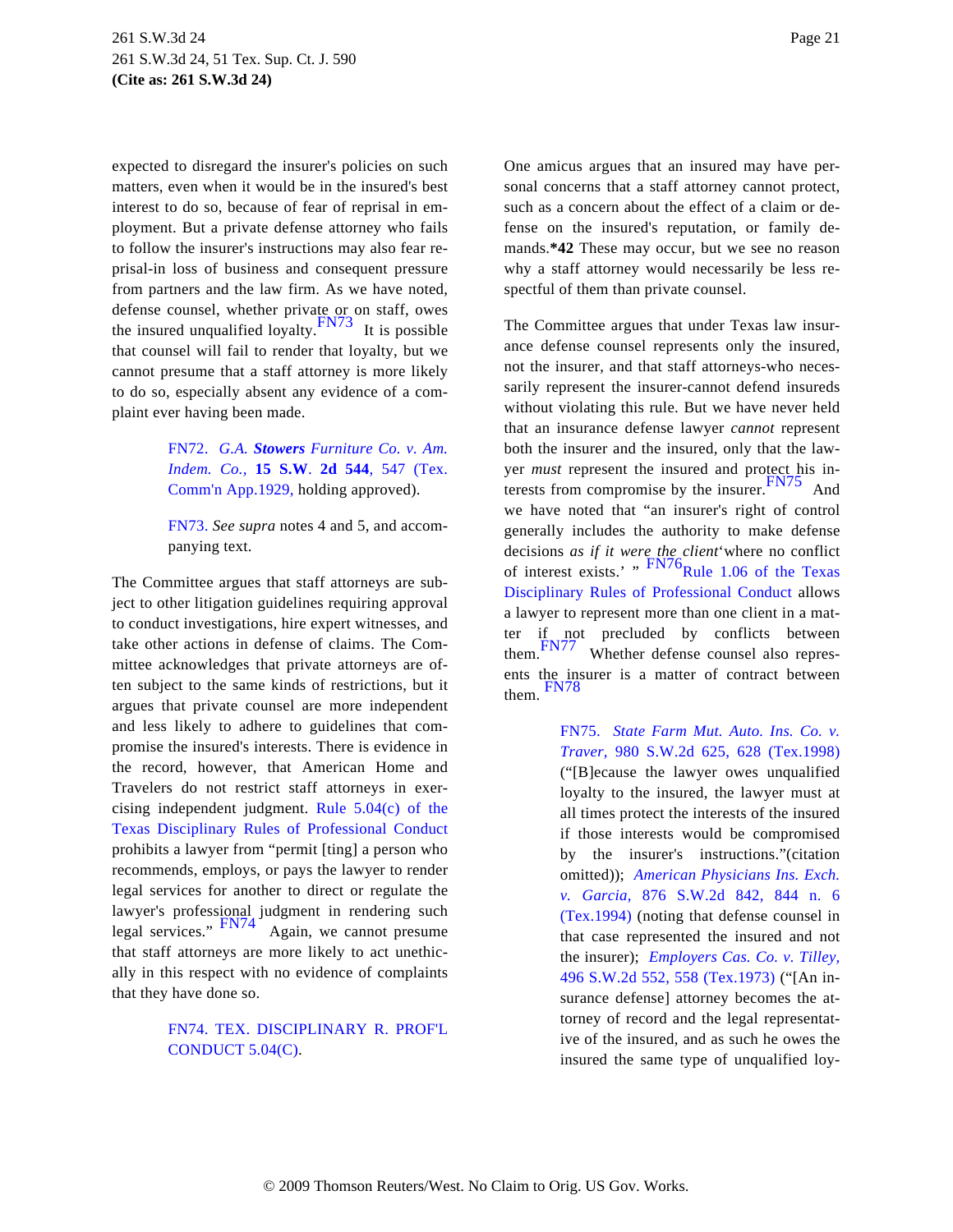alty as if he had been originally employed by the insured. If a conflict arises between the interests of the insurer and the insured, the attorney owes a duty to the insured to immediately advise him of the conflict.").

<span id="page-21-4"></span><span id="page-21-0"></span>[FN76.](#page-20-7) *[Northern County Mut. Ins. Co.](http://www.westlaw.com/Find/Default.wl?rs=dfa1.0&vr=2.0&DB=4644&FindType=Y&ReferencePositionType=S&SerialNum=2004657109&ReferencePosition=688) v. [Davalos,](http://www.westlaw.com/Find/Default.wl?rs=dfa1.0&vr=2.0&DB=4644&FindType=Y&ReferencePositionType=S&SerialNum=2004657109&ReferencePosition=688)* [140 S.W.3d 685, 688 \(Tex.2004](http://www.westlaw.com/Find/Default.wl?rs=dfa1.0&vr=2.0&DB=4644&FindType=Y&ReferencePositionType=S&SerialNum=2004657109&ReferencePosition=688)) (emphasis added) (citing *[Traver,](http://www.westlaw.com/Find/Default.wl?rs=dfa1.0&vr=2.0&DB=713&FindType=Y&ReferencePositionType=S&SerialNum=1999026778&ReferencePosition=627)* 980 [S.W.2d at 627\).](http://www.westlaw.com/Find/Default.wl?rs=dfa1.0&vr=2.0&DB=713&FindType=Y&ReferencePositionType=S&SerialNum=1999026778&ReferencePosition=627)

<span id="page-21-1"></span>[FN77.](#page-20-8) *See also*[RESTATEMENT \(THIRD\)](http://www.westlaw.com/Find/Default.wl?rs=dfa1.0&vr=2.0&DB=0106584&DocName=REST3DLGOVLs134&FindType=Y) [OF THE LAW GOVERNING LAWYERS](http://www.westlaw.com/Find/Default.wl?rs=dfa1.0&vr=2.0&DB=0106584&DocName=REST3DLGOVLs134&FindType=Y) [§ 134 \(2000](http://www.westlaw.com/Find/Default.wl?rs=dfa1.0&vr=2.0&DB=0106584&DocName=REST3DLGOVLs134&FindType=Y)) ("(1) A lawyer may not represent a client if someone other than the client will wholly or partly compensate the lawyer for the representation, unless the client consents under the limitations and conditions provided in § 122 and knows of the circumstances and conditions of the payment. (2) A lawyer's professional conduct on behalf of a client may be directed by someone other than the client if: (a) the direction does not interfere with the lawyer's independence of professional judgment; (b) the direction is reasonable in scope and character, such as by reflecting obligations borne by the person directing the lawyer; and (c) the client consents to the direction under the limitations and conditions provided in § 122.").

<span id="page-21-3"></span><span id="page-21-2"></span>[FN78.](#page-20-9) *See* Charles Silver, *[Does Insurance](http://www.westlaw.com/Find/Default.wl?rs=dfa1.0&vr=2.0&DB=1251&FindType=Y&ReferencePositionType=S&SerialNum=0105323620&ReferencePosition=1603) [Defense Counsel Represent the Compan](http://www.westlaw.com/Find/Default.wl?rs=dfa1.0&vr=2.0&DB=1251&FindType=Y&ReferencePositionType=S&SerialNum=0105323620&ReferencePosition=1603)y [or the Insured?](http://www.westlaw.com/Find/Default.wl?rs=dfa1.0&vr=2.0&DB=1251&FindType=Y&ReferencePositionType=S&SerialNum=0105323620&ReferencePosition=1603),* [72 TEX. L.REV. 158](http://www.westlaw.com/Find/Default.wl?rs=dfa1.0&vr=2.0&DB=1251&FindType=Y&ReferencePositionType=S&SerialNum=0105323620&ReferencePosition=1603)3, [1603-1604 \(1994\)](http://www.westlaw.com/Find/Default.wl?rs=dfa1.0&vr=2.0&DB=1251&FindType=Y&ReferencePositionType=S&SerialNum=0105323620&ReferencePosition=1603).

<span id="page-21-6"></span><span id="page-21-5"></span>In sum, the Committee argues that while an insurer's control of defense counsel always impinges on counsel's professional judgment and loyalty to the insured, the ethical problems are greater in number and magnitude when the defense is conducted by a staff attorney who owes the insurer allegiance as both a client and boss. These problems, the Committee argues, even though they may sometimes be resolved satisfactorily, should be avoided

altogether. We do not minimize these difficulties or criticize the Committee for raising them by means of this proceeding. And we are especially concerned that the use of staff attorneys not diminish professionalism in insurance defense or harm the public. The use of staff attorneys comes with risks, as American Home and Travelers themselves acknowledge. If an insurer's interest conflicts with an insured's, $\frac{f(N)}{9}$  or the insurer acquires confidential information**\*43** that it cannot be permitted to use against the insured, or an insurer attempts to compromise a staff attorney's independent, professional judgment, or in some other way the insurer's and insured's interests do not have the congruence they have in the many cases in which they are united in simple opposition to the claim, then the insurer cannot use a staff attorney to defend the claim without engaging in the practice of law. But there are a great many cases that can be defended by staff attorneys without conflict and to the benefit of mutual interests. The use of staff attorneys in those cases does not constitute the unauthorized practice of law.

> [FN79.](#page-21-4) *[Davalos](http://www.westlaw.com/Find/Default.wl?rs=dfa1.0&vr=2.0&DB=4644&FindType=Y&ReferencePositionType=S&SerialNum=2004657109&ReferencePosition=689),* [140 S.W.3d at](http://www.westlaw.com/Find/Default.wl?rs=dfa1.0&vr=2.0&DB=4644&FindType=Y&ReferencePositionType=S&SerialNum=2004657109&ReferencePosition=689) 689 (stating that certain serious conflicts of interest with an insured may prevent an insurer from insisting on its contractual right to control the defense, but noting that "[e]very disagreement about how the defense should be conducted cannot amount to a conflict of interest [or] the insured ... could control the defense by merely disagreeing with the insurer's proposed actions").

# **E**

Finally, we note that insurers' use of staff attorneys to defend claims against insureds has been ap-proved in several other states. [FN80](#page-22-0) The supreme courts of Georgia, Indiana, Missouri, and Tenness-ee, [FN81](#page-22-1) and lower courts in five other states, [FN82](#page-22-2) have held that insurers' use of staff attorneys does not constitute the unauthorized practice of law. The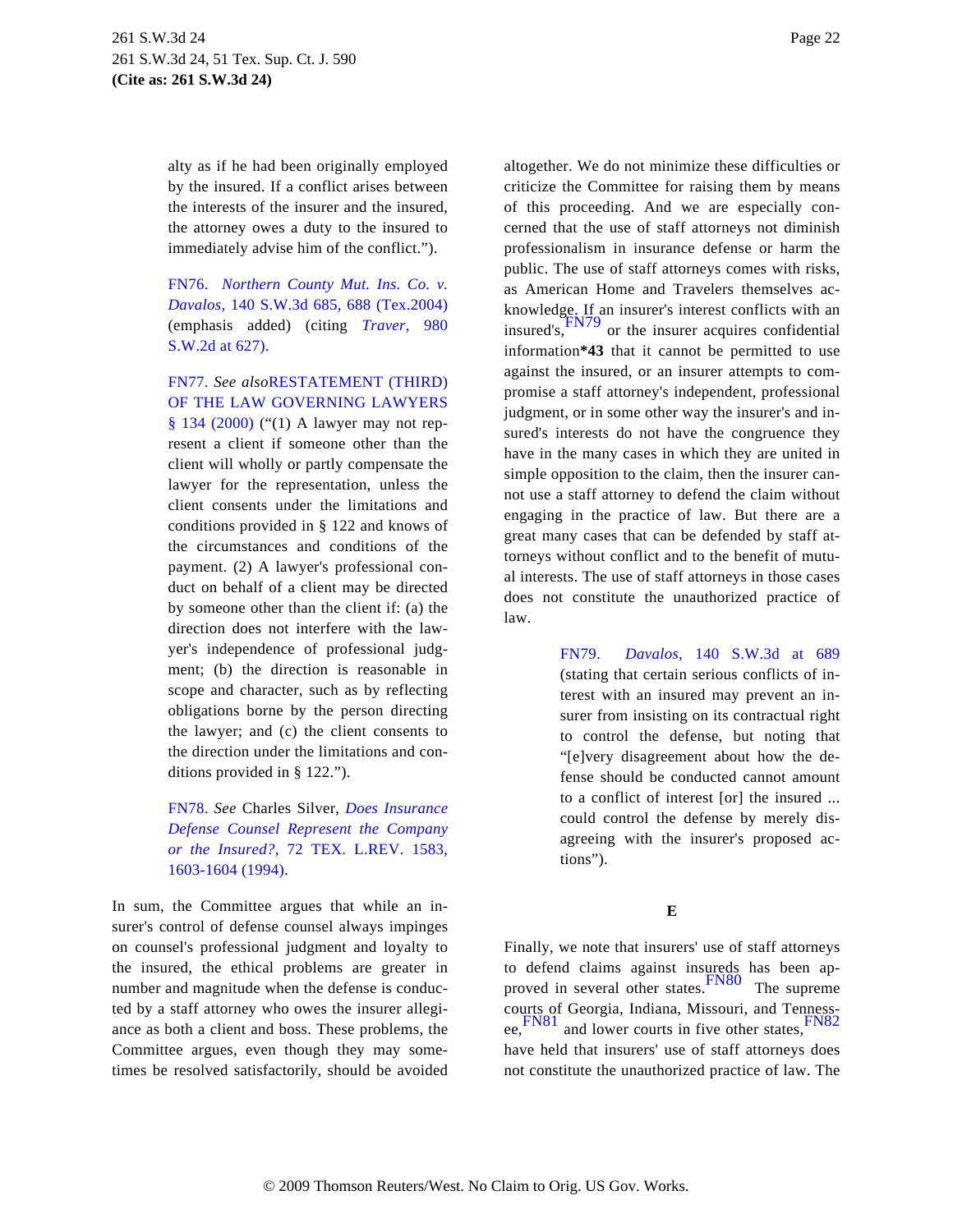<span id="page-22-7"></span><span id="page-22-6"></span><span id="page-22-3"></span>Florida Supreme Court has reached essentially the same conclusion by approving ethical rules that allow the practice provided the staff attorney determines and discloses whether he or she represents only the insured or the insurer as well. $\frac{FN83}{TN6}$  $\frac{FN83}{TN6}$  $\frac{FN83}{TN6}$  Three states-Illinois, Maryland, and Minnesota-have statutes that would, either expressly or as applied, except insurance companies and their use of staff counsel from that state's prohibition of the unauthorized practice of law.[FN84](#page-22-4) Ethics committees in eight states have issued**\*44** opinions that insurers' use of staff attorneys does not constitute the unauthorized practice of law,  $\frac{FN85}{FN85}$  $\frac{FN85}{FN85}$  $\frac{FN85}{FN85}$  and committees in three other states have held that it is not unethic-al for staff attorneys to represent insureds.<sup>[FN86](#page-23-1)</sup> Only the supreme courts of Kentucky and North Carolina, approving ethics opinions in their respective states, have concluded that insurers' use of staff attorneys to defend insureds is prohibited as the corporate practice of law. [FN87](#page-23-2)

> <span id="page-22-10"></span><span id="page-22-9"></span><span id="page-22-8"></span><span id="page-22-4"></span><span id="page-22-0"></span>[FN80.](#page-21-5) *See generally* Michelle Brown Cashman, Annotation, *[Propriety of I](http://www.westlaw.com/Find/Default.wl?rs=dfa1.0&vr=2.0&DB=7185&FindType=Y&ReferencePositionType=S&SerialNum=2006321023&ReferencePosition=545)n[surers' Use of Staff Attorneys to Represen](http://www.westlaw.com/Find/Default.wl?rs=dfa1.0&vr=2.0&DB=7185&FindType=Y&ReferencePositionType=S&SerialNum=2006321023&ReferencePosition=545)t [Insureds,](http://www.westlaw.com/Find/Default.wl?rs=dfa1.0&vr=2.0&DB=7185&FindType=Y&ReferencePositionType=S&SerialNum=2006321023&ReferencePosition=545)* [2 A.L.R. 6th 537, 5](http://www.westlaw.com/Find/Default.wl?rs=dfa1.0&vr=2.0&DB=7185&FindType=Y&ReferencePositionType=S&SerialNum=2006321023&ReferencePosition=545)45-550 [\(2005\).](http://www.westlaw.com/Find/Default.wl?rs=dfa1.0&vr=2.0&DB=7185&FindType=Y&ReferencePositionType=S&SerialNum=2006321023&ReferencePosition=545)

> <span id="page-22-1"></span>[FN81.](#page-21-6) *[Coscia v. Cunningham,](http://www.westlaw.com/Find/Default.wl?rs=dfa1.0&vr=2.0&DB=711&FindType=Y&ReferencePositionType=S&SerialNum=1983107023&ReferencePosition=882)* 250 Ga. [521, 299 S.E.2d 880, 882-883 \(](http://www.westlaw.com/Find/Default.wl?rs=dfa1.0&vr=2.0&DB=711&FindType=Y&ReferencePositionType=S&SerialNum=1983107023&ReferencePosition=882)1983); *[Cincinnati Ins. Co. v. Wil](http://www.westlaw.com/Find/Default.wl?rs=dfa1.0&vr=2.0&DB=578&FindType=Y&ReferencePositionType=S&SerialNum=1999226147&ReferencePosition=163)ls,* [717 N.E.2d](http://www.westlaw.com/Find/Default.wl?rs=dfa1.0&vr=2.0&DB=578&FindType=Y&ReferencePositionType=S&SerialNum=1999226147&ReferencePosition=163) [151, 163 \(Ind.1999](http://www.westlaw.com/Find/Default.wl?rs=dfa1.0&vr=2.0&DB=578&FindType=Y&ReferencePositionType=S&SerialNum=1999226147&ReferencePosition=163)); *[In re Allstate In](http://www.westlaw.com/Find/Default.wl?rs=dfa1.0&vr=2.0&DB=713&FindType=Y&ReferencePositionType=S&SerialNum=1987005868&ReferencePosition=951)s. [Co.,](http://www.westlaw.com/Find/Default.wl?rs=dfa1.0&vr=2.0&DB=713&FindType=Y&ReferencePositionType=S&SerialNum=1987005868&ReferencePosition=951)* [722 S.W.2d 947, 951 \(Mo.198](http://www.westlaw.com/Find/Default.wl?rs=dfa1.0&vr=2.0&DB=713&FindType=Y&ReferencePositionType=S&SerialNum=1987005868&ReferencePosition=951)7); *[In](http://www.westlaw.com/Find/Default.wl?rs=dfa1.0&vr=2.0&DB=713&FindType=Y&ReferencePositionType=S&SerialNum=1995067471&ReferencePosition=331) [re Youngbloo](http://www.westlaw.com/Find/Default.wl?rs=dfa1.0&vr=2.0&DB=713&FindType=Y&ReferencePositionType=S&SerialNum=1995067471&ReferencePosition=331)d,* [895 S.W.2d 322,](http://www.westlaw.com/Find/Default.wl?rs=dfa1.0&vr=2.0&DB=713&FindType=Y&ReferencePositionType=S&SerialNum=1995067471&ReferencePosition=331) 331 [\(Tenn.1995\)](http://www.westlaw.com/Find/Default.wl?rs=dfa1.0&vr=2.0&DB=713&FindType=Y&ReferencePositionType=S&SerialNum=1995067471&ReferencePosition=331).

> <span id="page-22-5"></span><span id="page-22-2"></span>[FN82.](#page-21-6) *[Gafcon, Inc. v. Ponsor & Assocs.](http://www.westlaw.com/Find/Default.wl?rs=dfa1.0&vr=2.0&DB=3484&FindType=Y&ReferencePositionType=S&SerialNum=2002350309&ReferencePosition=404),* [98 Cal.App.4th 1388, 120 Cal.Rptr.2d 392,](http://www.westlaw.com/Find/Default.wl?rs=dfa1.0&vr=2.0&DB=3484&FindType=Y&ReferencePositionType=S&SerialNum=2002350309&ReferencePosition=404) [404 \(2002\)](http://www.westlaw.com/Find/Default.wl?rs=dfa1.0&vr=2.0&DB=3484&FindType=Y&ReferencePositionType=S&SerialNum=2002350309&ReferencePosition=404); *[Kittay v. Allstate Ins. Co.,](http://www.westlaw.com/Find/Default.wl?rs=dfa1.0&vr=2.0&DB=578&FindType=Y&ReferencePositionType=S&SerialNum=1979136316&ReferencePosition=202)* 78 [Ill.App.3d 335, 33 Ill.Dec. 867](http://www.westlaw.com/Find/Default.wl?rs=dfa1.0&vr=2.0&DB=578&FindType=Y&ReferencePositionType=S&SerialNum=1979136316&ReferencePosition=202), 397 [N.E.2d 200, 202 \(1979](http://www.westlaw.com/Find/Default.wl?rs=dfa1.0&vr=2.0&DB=578&FindType=Y&ReferencePositionType=S&SerialNum=1979136316&ReferencePosition=202)); *[King v. Guiliani](http://www.westlaw.com/Find/Default.wl?rs=dfa1.0&vr=2.0&DB=0000999&FindType=Y&SerialNum=1993153366),* [No. CV 92-0290370-S, 1993 Conn.Super](http://www.westlaw.com/Find/Default.wl?rs=dfa1.0&vr=2.0&DB=0000999&FindType=Y&SerialNum=1993153366). [LEXIS 1889, at \\*6-28, 1993 WL 28446](http://www.westlaw.com/Find/Default.wl?rs=dfa1.0&vr=2.0&DB=0000999&FindType=Y&SerialNum=1993153366)2, [at \\*2-9 \(Conn.Super.Ct. July 27, 1](http://www.westlaw.com/Find/Default.wl?rs=dfa1.0&vr=2.0&DB=0000999&FindType=Y&SerialNum=1993153366)993) (mem.); *Strother v. Ohio Cas. Ins. Co.,* 5 Ohio Supp. 362, 14 Ohio Op. 139 (Ohio Com.Pl.1939); *Schoffstall v. Nationwide*

*[Mut. Ins. Co](http://www.westlaw.com/Find/Default.wl?rs=dfa1.0&vr=2.0&DB=1658&FindType=Y&ReferencePositionType=S&SerialNum=2003089817&ReferencePosition=36).,* [58 Pa. D. & C.4th 14, 3](http://www.westlaw.com/Find/Default.wl?rs=dfa1.0&vr=2.0&DB=1658&FindType=Y&ReferencePositionType=S&SerialNum=2003089817&ReferencePosition=36)6, [2002 Pa. Dist. & Cnty. Dec. LEXIS 196, at](http://www.westlaw.com/Find/Default.wl?rs=dfa1.0&vr=2.0&DB=1658&FindType=Y&ReferencePositionType=S&SerialNum=2003089817&ReferencePosition=36) [\\*28-29, 2002 WL](http://www.westlaw.com/Find/Default.wl?rs=dfa1.0&vr=2.0&DB=1658&FindType=Y&ReferencePositionType=S&SerialNum=2003089817&ReferencePosition=36) 31951309 [\(Pa.Com.Pl.2002\)](http://www.westlaw.com/Find/Default.wl?rs=dfa1.0&vr=2.0&DB=1658&FindType=Y&ReferencePositionType=S&SerialNum=2003089817&ReferencePosition=36), *aff'd* [844 A.2d 12](http://www.westlaw.com/Find/Default.wl?rs=dfa1.0&vr=2.0&DB=162&FindType=Y&SerialNum=2004313927)97 [\(Pa.Super.Ct.2003\)](http://www.westlaw.com/Find/Default.wl?rs=dfa1.0&vr=2.0&DB=162&FindType=Y&SerialNum=2004313927) (unpublished table decision), *pet. denied* [578 Pa. 695, 851 A.2d](http://www.westlaw.com/Find/Default.wl?rs=dfa1.0&vr=2.0&DB=162&FindType=Y&SerialNum=2004513874) [142 \(2004\)](http://www.westlaw.com/Find/Default.wl?rs=dfa1.0&vr=2.0&DB=162&FindType=Y&SerialNum=2004513874) (unpublished decision per curiam).

[FN83.](#page-22-6) *[In re Amendment to Rules Regulat](http://www.westlaw.com/Find/Default.wl?rs=dfa1.0&vr=2.0&DB=735&FindType=Y&ReferencePositionType=S&SerialNum=2003097521&ReferencePosition=1141)[ing the Fla. Bar re Rules of Prof'l C](http://www.westlaw.com/Find/Default.wl?rs=dfa1.0&vr=2.0&DB=735&FindType=Y&ReferencePositionType=S&SerialNum=2003097521&ReferencePosition=1141)on[duct,](http://www.westlaw.com/Find/Default.wl?rs=dfa1.0&vr=2.0&DB=735&FindType=Y&ReferencePositionType=S&SerialNum=2003097521&ReferencePosition=1141)* [838 So.2d 1140, 1](http://www.westlaw.com/Find/Default.wl?rs=dfa1.0&vr=2.0&DB=735&FindType=Y&ReferencePositionType=S&SerialNum=2003097521&ReferencePosition=1141)141-1142 [\(Fla.2003\)](http://www.westlaw.com/Find/Default.wl?rs=dfa1.0&vr=2.0&DB=735&FindType=Y&ReferencePositionType=S&SerialNum=2003097521&ReferencePosition=1141); *see also [In re Rules Governing](http://www.westlaw.com/Find/Default.wl?rs=dfa1.0&vr=2.0&DB=735&FindType=Y&ReferencePositionType=S&SerialNum=1969202229&ReferencePosition=7) [the Conduct of Attorneys in Fla.,](http://www.westlaw.com/Find/Default.wl?rs=dfa1.0&vr=2.0&DB=735&FindType=Y&ReferencePositionType=S&SerialNum=1969202229&ReferencePosition=7)* 220 [So.2d 6, 7, 9 \(Fla.196](http://www.westlaw.com/Find/Default.wl?rs=dfa1.0&vr=2.0&DB=735&FindType=Y&ReferencePositionType=S&SerialNum=1969202229&ReferencePosition=7)9) (refusing to approve an ethics rule that would have prohibited an employee-attorney from representing anyone other than the employer "unless it shall clearly appear that the sole financial interest and risk involved is that of the lay agency").

[FN84.](#page-22-7) [705 ILL. COMP. STAT.. 2](http://www.westlaw.com/Find/Default.wl?rs=dfa1.0&vr=2.0&DB=1000008&DocName=ILSTCH705S220%2F5&FindType=L)20/5 (West 2007) ("Nothing contained in [the Corporation Practice of Law Prohibition Act] shall prohibit ... any litigation in which any corporation may be interested by reason of the issuance of any policy or undertaking of insurance"); [MD.CODE](http://www.westlaw.com/Find/Default.wl?rs=dfa1.0&vr=2.0&DB=1000648&DocName=MDBOPS10-206&FindType=L) [ANN., BUS. OCC. &](http://www.westlaw.com/Find/Default.wl?rs=dfa1.0&vr=2.0&DB=1000648&DocName=MDBOPS10-206&FindType=L) PROF. § [10-206\(b\)\(3\)](http://www.westlaw.com/Find/Default.wl?rs=dfa1.0&vr=2.0&DB=1000648&DocName=MDBOPS10-206&FindType=L) (Lexis Nexis 2007) (requiring admission to the bar to practice law except for "an insurance company while defending an insured through staff counsel"); [MINN.STAT. ANN. § 481.0](http://www.westlaw.com/Find/Default.wl?rs=dfa1.0&vr=2.0&DB=1000044&DocName=MNSTS481.02&FindType=L)2, subd. 3(3) (West 2008) (prohibiting the unauthorized practice of law but not "any insurance company from causing to be defended, or from offering to cause to be defended through lawyers of its selection, the insureds in policies issued or to be issued by it, in accordance with the terms of the policies").

[FN85.](#page-22-8) Alabama Office of Gen. Counsel, Ethics Op. RO-2007-01 (2007), http://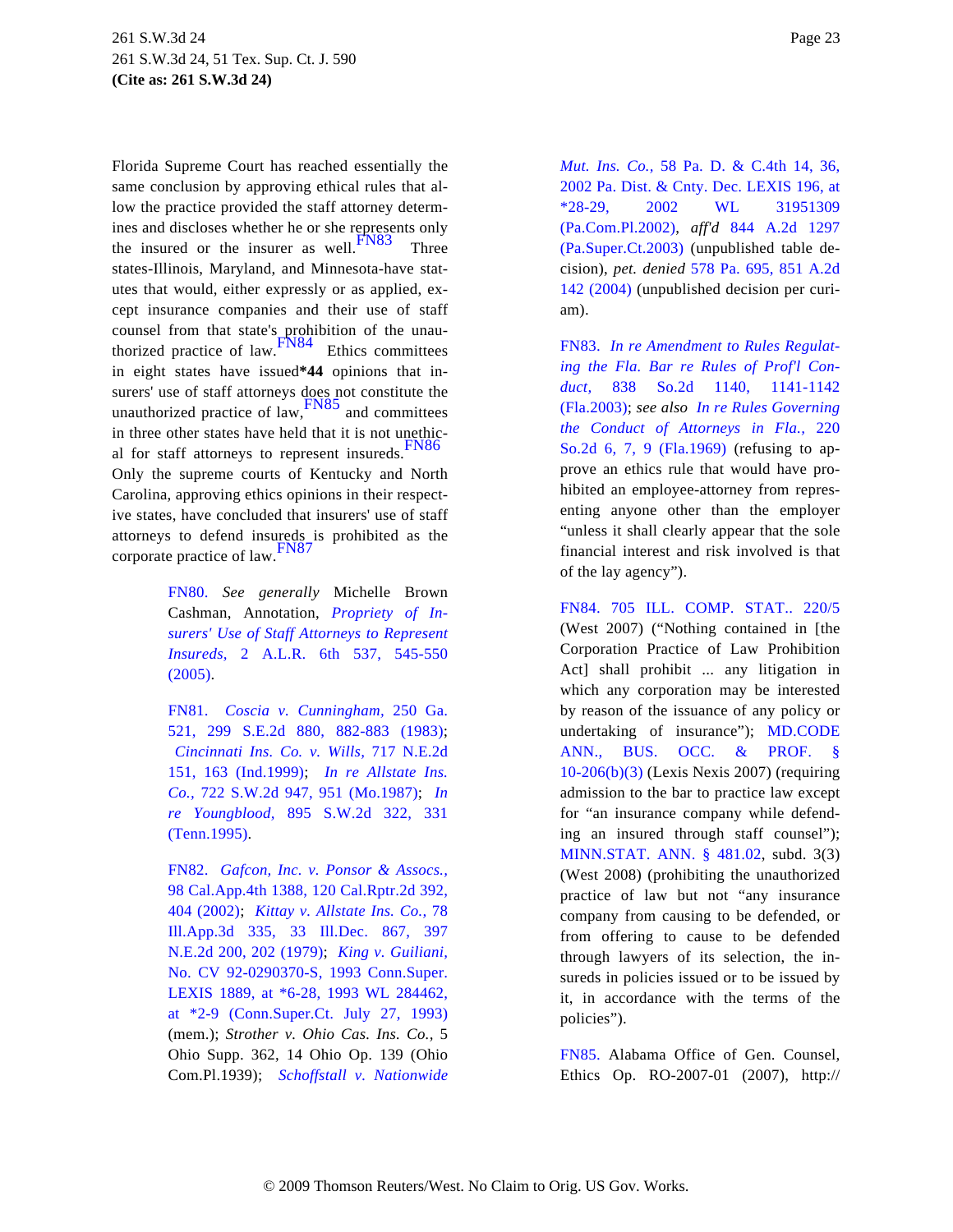<span id="page-23-2"></span><span id="page-23-0"></span>www. alabar. org/ ogc/ PDF/ 2007- 01. pdf; Alaska Bar Ass'n Ethics Comm., Op. 99-3 (1999), http:// www. alaskabar. org/ index. cf m? ID= 4880; State Bar of California Standing Comm. on Prof'l Responsibility and Conduct, Formal Op.1987-91 (1987), http:// calbar. ca. gov/ calbar/ html unclassified / ca 87- 91. html; Colorado Bar Ass'n, Formal Ethics Op. 91 (1993), http:// www. cobar. org/ index. c fm /ID/386/subID/ 1812/CETH/Ethics-Opinion -91:Ethical-Duties-of- Attorney-S elected -by-Insurerto-Represent -Insured,-01/16/93/; Illinois State Bar Ass'n, Advisory Op. on Prof'l Conduct 89-17 [\(1990\), 1990 WL 709688](http://www.westlaw.com/Find/Default.wl?rs=dfa1.0&vr=2.0&DB=999&FindType=Y&SerialNum=0108179673); Iowa Sup.Ct. Bd. of Prof'l Ethics and Conduct, Op. 88-14 (1989), http:// www. iowabar. org / ethics. nsf/ e 61 beed 77 a 215 f 6686256497004 ce 492/ 370793439078 ef48862564c 30054b529!OpenDocument; Michigan Bar Comm. on Prof'l & Judicial Ethics, Op. CI-1146 (1986), http:// www. michbar. org/ opini ons/ ethics/numbered\_opinions/ ci-1146.html?CFID= 273276 & CF-TOKEN=45526763; New Jersey Sup.Ct. Comm. on Unauthorized Practice, Op. 23 (1996), htt p:// lawlibrary. rutgers.edu/ ethics/cuap/cua23\_2.html; Wisconsin State Bar Comm. on Prof'l Ethics, Formal Op. E-95-2 (1998), http:// www. wisbar. org/ AM/ Template. cfm? Section= Search & section =Formal\_Opinion & template=/ cm/ contentdisplay.cfm & contentfileid=6344.

<span id="page-23-1"></span>[FN86.](#page-22-9) New York Bar Ass'n Prof'l Ethics Comm., Op. 109 (1969), http:// www. nysba. org/ AM/ Template. cfm ? Section = Ethics\_ Opinions & TEMPLATE=/ CM / ContentDisplay. cfm & CONTENT-ID=13494; Oklahoma Bar Ass'n, Ethics Op. 309 (1998), http:// www. okbar. org/ ethics/ 309. htm; Pennsylvania Bar Ass'n Comm. on Legal Ethics and Prof'l Responsibility, Formal Op. 96-106 [\(1997\),](http://www.westlaw.com/Find/Default.wl?rs=dfa1.0&vr=2.0&DB=999&FindType=Y&SerialNum=0107600655) [1997 WL 188817](http://www.westlaw.com/Find/Default.wl?rs=dfa1.0&vr=2.0&DB=999&FindType=Y&SerialNum=0107600655).

[FN87.](#page-22-10) *[American Ins. Ass'n v. Ky.](http://www.westlaw.com/Find/Default.wl?rs=dfa1.0&vr=2.0&DB=713&FindType=Y&ReferencePositionType=S&SerialNum=1996077235&ReferencePosition=569) Bar [Ass'n,](http://www.westlaw.com/Find/Default.wl?rs=dfa1.0&vr=2.0&DB=713&FindType=Y&ReferencePositionType=S&SerialNum=1996077235&ReferencePosition=569)* [917 S.W.2d 568, 5](http://www.westlaw.com/Find/Default.wl?rs=dfa1.0&vr=2.0&DB=713&FindType=Y&ReferencePositionType=S&SerialNum=1996077235&ReferencePosition=569)69, 574 [\(Ky.1996\)](http://www.westlaw.com/Find/Default.wl?rs=dfa1.0&vr=2.0&DB=713&FindType=Y&ReferencePositionType=S&SerialNum=1996077235&ReferencePosition=569) (approving Kentucky Bar Ass'n, Unauthorized Practice of Law Op. U-36 (1981)); *[Gardner v. N.C. State Bar,](http://www.westlaw.com/Find/Default.wl?rs=dfa1.0&vr=2.0&DB=711&FindType=Y&ReferencePositionType=S&SerialNum=1986118164&ReferencePosition=518)* 316 [N.C. 285, 341 S.E.2d 517, 518 \(](http://www.westlaw.com/Find/Default.wl?rs=dfa1.0&vr=2.0&DB=711&FindType=Y&ReferencePositionType=S&SerialNum=1986118164&ReferencePosition=518)1986) (approving North Carolina State Bar, Ethics Op. CPR 326 (1983)).

### **III**

[\[16\]](#page-4-1) The Committee also argues that the use of staff attorneys is prohibited by [section 38.123 of th](http://www.westlaw.com/Find/Default.wl?rs=dfa1.0&vr=2.0&DB=1000182&DocName=TXPES38.123&FindType=L)e [Texas Penal](http://www.westlaw.com/Find/Default.wl?rs=dfa1.0&vr=2.0&DB=1000182&DocName=TXPES38.123&FindType=L) Code. That section, entitled "Unauthorized Practice of Law," states in paragraph (a):

A person commits an offense if, with intent to obtain an economic benefit for himself or herself, the person:

(1) contracts with any person to represent that person with regard to personal causes of action for property damages or personal injury;

(2) advises any person as to the person's rights and the advisability of making claims for personal injuries or property damages;

(3) advises any person as to whether or not to accept an offered sum of money in settlement of claims for personal injuries or property damages;

(4) enters into any contract with another person to represent that person in personal injury or property damage matters on a contingent fee basis with an attempted assignment of a portion of the person's cause of action; or

(5) enters into any contract with a third person which purports to grant the exclusive right to select and retain legal counsel to represent the indi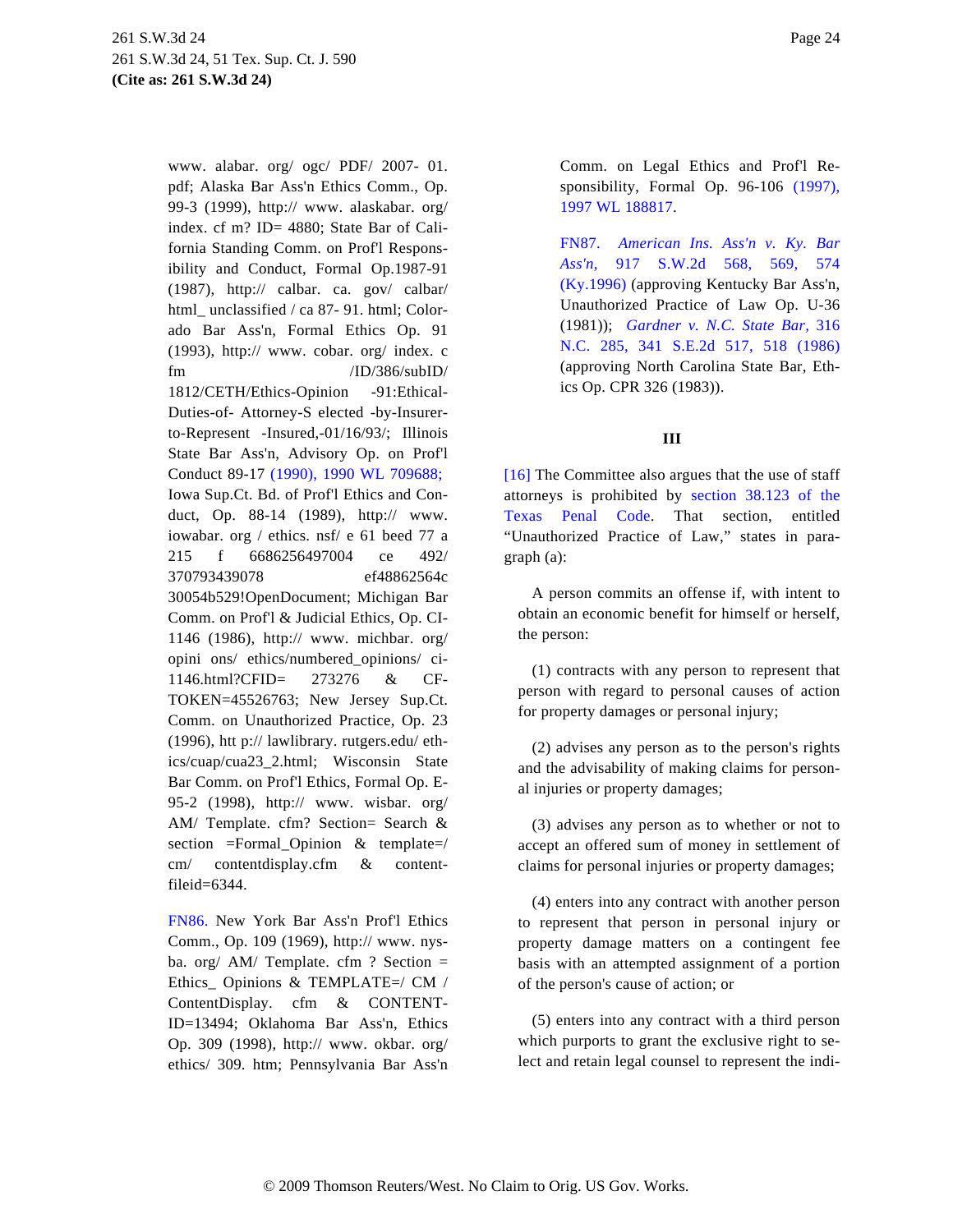<span id="page-24-1"></span>vidual in any legal proceeding. [FN88](#page-24-0)

### [FN88.](#page-24-1) [TEX. PENAL CODE § 38.123](http://www.westlaw.com/Find/Default.wl?rs=dfa1.0&vr=2.0&DB=1000182&DocName=TXPES38.123&FindType=L)(a).

<span id="page-24-14"></span><span id="page-24-7"></span><span id="page-24-6"></span><span id="page-24-5"></span><span id="page-24-0"></span>By "person" the statute means "an individual,\*45<br>corporation, or association,  $\frac{FN89}{TN89}$  $\frac{FN89}{TN89}$  $\frac{FN89}{TN89}$  The provision does not apply to lawyers.[FN90](#page-24-3) A first offense is a Class A misdemeanor; a subsequent offense is a third degree felony. [FN91](#page-24-4)

<span id="page-24-2"></span>[FN89.](#page-24-5) *Id.* § 1.07(a)(38).

<span id="page-24-16"></span><span id="page-24-15"></span><span id="page-24-3"></span>[FN90.](#page-24-6) *Id.* § 38.123(b) ("This section does not apply to a person currently licensed to practice law in this state, another state, or a foreign country and in good standing with the State Bar of Texas and the state bar or licensing authority of any and all other states and foreign countries where licensed.").

<span id="page-24-17"></span>[FN91.](#page-24-7) *Id.* § 38.123(c)-(d).

<span id="page-24-11"></span><span id="page-24-10"></span><span id="page-24-9"></span><span id="page-24-4"></span>The court of appeals observed that a literal reading of this statute would prohibit liability insurers not only from using staff attorneys to defend insureds but from using private attorneys as well, a result the court called absurd. $\frac{FN92}{FN92}$  $\frac{FN92}{FN92}$  $\frac{FN92}{FN92}$  But the statute does not go quite so far. It does not prohibit an insurer from contracting with private counsel to represent an insured. Paragraph (a) could be read to prohibit a staff attorney from agreeing to represent an insured if the agreement were really between the staff attorney's employer, the insurer, and the insured. One might argue that the agreement in that situation was between the staff attorney and the insured, since only the attorney could provide legal representation, even though the insurer made the staff attorney available.

# <span id="page-24-13"></span><span id="page-24-12"></span><span id="page-24-8"></span>[FN92.](#page-24-9) [121 S.W.3d 83](http://www.westlaw.com/Find/Default.wl?rs=dfa1.0&vr=2.0&DB=4644&FindType=Y&ReferencePositionType=S&SerialNum=2003761076&ReferencePosition=843)1 843 [\(Tex.App.-Eastland 2003\)](http://www.westlaw.com/Find/Default.wl?rs=dfa1.0&vr=2.0&DB=4644&FindType=Y&ReferencePositionType=S&SerialNum=2003761076&ReferencePosition=843).

But we need not struggle over the exact meaning of paragraph (a) because we do not think that [section](http://www.westlaw.com/Find/Default.wl?rs=dfa1.0&vr=2.0&DB=1000182&DocName=TXPES38.123&FindType=L) [38.123](http://www.westlaw.com/Find/Default.wl?rs=dfa1.0&vr=2.0&DB=1000182&DocName=TXPES38.123&FindType=L) was intended to address liability insurers'

defense of their insureds. That is clear from paragraph (a)(5), which prohibits any contract that grants one party the exclusive right to select and retain legal counsel to represent the other. Since liability insurance policies commonly give that right to insurers, and have for many years, [section 38.123](http://www.westlaw.com/Find/Default.wl?rs=dfa1.0&vr=2.0&DB=1000182&DocName=TXPES38.123&FindType=L) would make every insurer a felon. It "is simply too much to believe"  $\frac{FN93}{FN93}$  $\frac{FN93}{FN93}$  $\frac{FN93}{FN93}$  that the Legislature had that in mind when it enacted [section 38.123](http://www.westlaw.com/Find/Default.wl?rs=dfa1.0&vr=2.0&DB=1000182&DocName=TXPES38.123&FindType=L), and we are quite sure that liability policy provisions giving insurers the right to control the defense have not changed since its enactment. What the Legislature had in mind when it enacted the statute in 1993 was stiffer prohibitions against barratry. That was the subject of the bill as enacted,  $\frac{FN94}{}$  $\frac{FN94}{}$  $\frac{FN94}{}$  as well as a re-lated bill, [FN95](#page-24-12) and the publicly announced motivation of the sponsor and supporters, including the State Bar of Texas. [FN96](#page-24-13) Insurance defense is not barratry.

> [FN93.](#page-24-14) *[Bridgestone/Firestone, Inc.](http://www.westlaw.com/Find/Default.wl?rs=dfa1.0&vr=2.0&DB=713&FindType=Y&ReferencePositionType=S&SerialNum=1994131569&ReferencePosition=135) v. [Glyn-Jones,](http://www.westlaw.com/Find/Default.wl?rs=dfa1.0&vr=2.0&DB=713&FindType=Y&ReferencePositionType=S&SerialNum=1994131569&ReferencePosition=135)* [878 S.W.2d 13](http://www.westlaw.com/Find/Default.wl?rs=dfa1.0&vr=2.0&DB=713&FindType=Y&ReferencePositionType=S&SerialNum=1994131569&ReferencePosition=135)2, 135 [\(Tex.1994\)](http://www.westlaw.com/Find/Default.wl?rs=dfa1.0&vr=2.0&DB=713&FindType=Y&ReferencePositionType=S&SerialNum=1994131569&ReferencePosition=135) (Hecht, J., concurring) ("As the Court observes, that the Legislature would absolve seat belt manufacturers from products liability claims in a subsection of a traffic statute is simply too much to believe.").

> [FN94.](#page-24-15) Act of May 27, 1993, 73d Leg., R.S., ch. 723, 1993 Tex. Gen. Laws 2829 [S.B. 1227].

> [FN95.](#page-24-16) Tex. H.B. 2506, 73d Leg., R.S. (1993).

> [FN96.](#page-24-17) *See e.g.* Charles B. Camp, *State Bar Plans Crackdown on Ambulance-Chasers,*THE DALLAS MORNING NEWS, Mar. 20, 1993, at F1.

# **IV**

Finally, the Committee argues that if staff attorneys are permitted to represent insureds, they must fully disclose their affiliation with insurers. American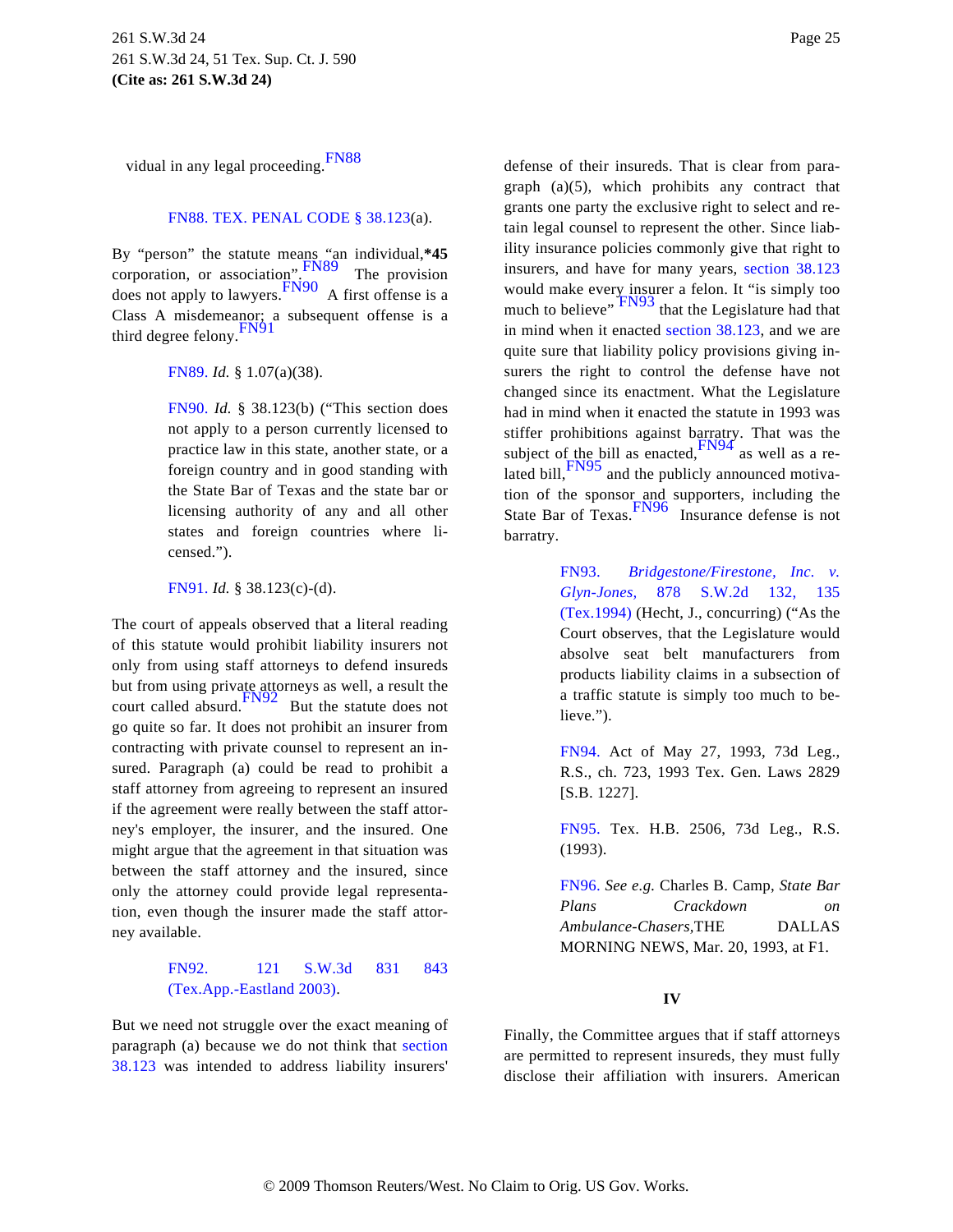Home and Travelers do not oppose this requirement on principle but argue only that there is no evidence in the record that full disclosure is not being made. [Rule 7.02 of the Texas Disciplinary Rules of Pr](http://www.westlaw.com/Find/Default.wl?rs=dfa1.0&vr=2.0&DB=1000301&DocName=TXSTRPCR7.02&FindType=L)o[fessional Conduc](http://www.westlaw.com/Find/Default.wl?rs=dfa1.0&vr=2.0&DB=1000301&DocName=TXSTRPCR7.02&FindType=L)t prohibits a lawyer from making any false or misleading representations about his or her services, and it goes without saying that a staff lawyer must fully disclose to a represented insured**\*46** the identify of the lawyer's employer.

<span id="page-25-0"></span>The Committee also argues that staff attorneys cannot use a name similar to a law firm, such as Woodruff & Associates, the name used at one time by American Home's staff attorneys. The Committee raised this issue in its motion for summary judgment, though not in its pleadings, and the trial court denied relief. The Committee did not appeal, and therefore the issue is not before us.

\* \* \* \* \*

American Home and Travelers may use staff attorneys to defend claims against insureds provided that the insurer's and insured's interests in the situation are congruent as described in this opinion, but staff attorneys must disclose their affiliation to their clients. The court of appeals' judgment is modified accordingly, and the remand for consideration of attorney fees is reversed. As modified, the judgment is

### <span id="page-25-3"></span>*Affirmed.*

Justice [JOHNSON](http://www.westlaw.com/Find/Default.wl?rs=dfa1.0&vr=2.0&DB=PROFILER-WLD&DocName=0159466701&FindType=h) filed a dissenting opinion, in which Justice [GREEN](http://www.westlaw.com/Find/Default.wl?rs=dfa1.0&vr=2.0&DB=PROFILER-WLD&DocName=0152655101&FindType=h) joined.

Justice [JOHNSON](http://www.westlaw.com/Find/Default.wl?rs=dfa1.0&vr=2.0&DB=PROFILER-WLD&DocName=0159466701&FindType=h), joined by Justice [GREEN](http://www.westlaw.com/Find/Default.wl?rs=dfa1.0&vr=2.0&DB=PROFILER-WLD&DocName=0152655101&FindType=h), dissenting.

<span id="page-25-2"></span><span id="page-25-1"></span>Many matters addressed by briefs of the parties<br> [FN1](#page-25-0) and amici involve ethical and potential liability considerations of insurers and their staff counsel when staff counsel defend insureds. As the Court points out, those considerations do not determine what is or is not the unauthorized practice of law. The Court details several such issues, some easilyidentified and some not-so-easily-identified, that are imbedded in the relationships when an insurer selects defense counsel for and controls the defense of its insured. Many, if not the majority, of the issues exist regardless of whether defense counsel is an employee of the insurer ("staff attorney" or "staff counsel") or independent counsel. Certainly the issues may be more complex when staff counsel represents an insured than when independent counsel does. Nevertheless, it seems to me that the issue before the Court narrows down to statutory construction: Is an insurance corporation's defense of its insureds by the use of staff attorneys the practice of law as defined in the State Bar Act. *See*[TEX.](http://www.westlaw.com/Find/Default.wl?rs=dfa1.0&vr=2.0&DB=1000176&DocName=TXGTS81.101&FindType=L) [GOV'T CODE § 81.10](http://www.westlaw.com/Find/Default.wl?rs=dfa1.0&vr=2.0&DB=1000176&DocName=TXGTS81.101&FindType=L)1(a). The Court holds that under certain circumstances it is not. I disagree.

> [FN1.](#page-25-1) Unauthorized Practice of Law Committee (UPLC), and American Home Assurance Co., and Travelers Indemnity Co. (collectively, "American Home").

I agree that corporate insurance companies are not permitted to practice law in Texas. 261 S.W.3d at 34; *see*[TEX. BUS. CORP. ACT art.](http://www.westlaw.com/Find/Default.wl?rs=dfa1.0&vr=2.0&DB=1000169&DocName=TXBCAART2.01&FindType=L) 2.01(B)(2) (providing that a corporation may not be organized under the Act if any one of its purposes is to engage in an activity that requires a license and such a license cannot be granted to a corporation). Former Penal Code article  $430a$  FN<sup>2</sup> specifically prohibited corporations from practicing law, but that article was repealed in 1949. There does not seem to have been a great deal of discussion about whether its repeal was a legislative signal that corporations were free to either practice law or defend insureds with staff attorneys. As the Court notes, the legislative record does not indicate that it was. *See*261 S.W.3d at 36.

> [FN2.](#page-25-3) Act of May 31, 1933, 43rd Leg., R.S., ch. 238, §§ 1-3, 1933 Tex. Gen. Laws 835-38, *repealed by* Act of May 19, 1949, 51st Leg., R.S., ch. 301, § 1, 1949 Tex. Gen. Laws 548.

The Legislature specifically authorized the practice of law by entities other than natural persons over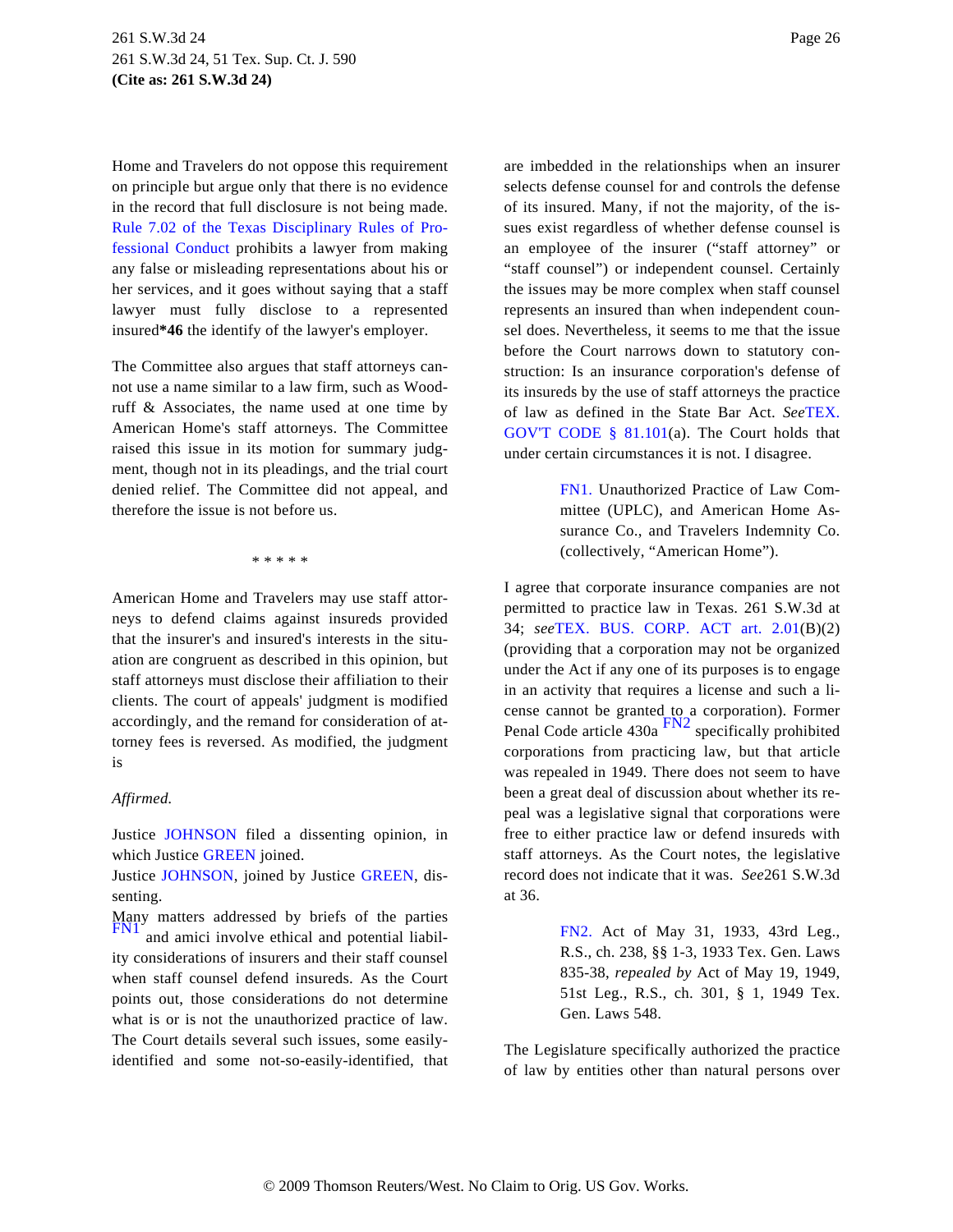<span id="page-26-1"></span>thirty-five years ago. Beginning in January 1970, certain types **\*47** of corporations were statutorily authorized to render professional legal services. [TEX.REV.CIV. STAT. art. 1528e § 3\(d](http://www.westlaw.com/Find/Default.wl?rs=dfa1.0&vr=2.0&DB=1000188&DocName=TXCSART1528E&FindType=L)).  $\overline{\phantom{a}}$  The corporate form was limited to professional legal corporations organized for the sole and specific purpose of rendering legal services. *See id.* "Professional Legal Services" were defined as

> <span id="page-26-0"></span>[FN3.](#page-26-1) Originally enacted as Act of May 28, 1969, 61st Leg., R.S., ch. 779, 1969 Tex. Gen. Laws 2304 (effective Jan. 1, 1970).

any type of personal service rendered by attorneys-at-law which requires as a condition precedent to the rendering of such service within this state, the obtaining of a license, permit, certificate of registration, or other legal authorization and which prior to the passage of this Act and by reason of law could not be performed within this state by a corporation.

*Id.* at § 3(c). Insurance companies are not professional legal corporations. And because actual or beneficial ownership of professional legal corporations remains statutorily limited to licensed attorneys, insurance companies cannot own or operate Texas professional legal corporations. *See id.* If they could, the case now before the Court almost certainly would not be here. It is here because corporate insurers cannot be licensed to practice law, but they want the economic benefit of staff attorneys practicing law by defending insureds who are not corporate affiliates, subsidiaries, employees, officers, or agents. Seeking an economic benefit is not bad. In this instance, however, the benefit sought is not one that can be obtained by a corporation without running afoul of Texas' statutory definition of practicing law.

In *[Hexter Title & Abstract Co. v. Grievance Com](http://www.westlaw.com/Find/Default.wl?rs=dfa1.0&vr=2.0&DB=713&FindType=Y&SerialNum=1944102070)[mittee,](http://www.westlaw.com/Find/Default.wl?rs=dfa1.0&vr=2.0&DB=713&FindType=Y&SerialNum=1944102070)* [142 Tex. 506, 179 S.W.2d 946 \(194](http://www.westlaw.com/Find/Default.wl?rs=dfa1.0&vr=2.0&DB=713&FindType=Y&SerialNum=1944102070)4), this Court considered whether a corporation was practicing law when attorney employees of the corporation prepared documents related to defects in title and offered them to third persons. Although the corporation had no connection with the transactions, the corporation hoped to issue policies of title insurance as a result of providing the documents. As background, the Court referenced the State Bar Act and two of its relevant purposes: "It will be noted that one of the purposes of the ... act was to subject all members of the Bar to the provisions of the act, and another purpose was to prohibit those not members of the State Bar from practicing law."

*[Id.](http://www.westlaw.com/Find/Default.wl?rs=dfa1.0&vr=2.0&FindType=Y&SerialNum=1944102070)* [at 94](http://www.westlaw.com/Find/Default.wl?rs=dfa1.0&vr=2.0&FindType=Y&SerialNum=1944102070)8 (discussing Act of April 6, 1939, 46th Leg., R.S., ch. 1, [§§ 2,](http://www.westlaw.com/Find/Default.wl?rs=dfa1.0&vr=2.0&DB=1000188&DocName=TXCSART1528E&FindType=L) 3, [1939](http://www.westlaw.com/Find/Default.wl?rs=dfa1.0&vr=2.0&DB=1000188&DocName=TXCSART1939&FindType=L) Tex. Gen. Laws 64-66, *repealed by* Act of April 30, 1987, 70th Leg., R.S., ch. 148, § 3.01, 1987 Tex. Gen. Laws 534, 593 (former [TEX.REV.CIV. STAT. 320a-1](http://www.westlaw.com/Find/Default.wl?rs=dfa1.0&vr=2.0&DB=1000188&DocName=TXCSART320A-1&FindType=L))). The Court then addressed the question of whether the corporation was practicing law "within the meaning of the Statutes of this State?" *[Id.](http://www.westlaw.com/Find/Default.wl?rs=dfa1.0&vr=2.0&FindType=Y&SerialNum=1944102070)* [at 949](http://www.westlaw.com/Find/Default.wl?rs=dfa1.0&vr=2.0&FindType=Y&SerialNum=1944102070). The controlling statute was former Penal Code article 430a which we quoted in relevant part:

[Section 1](http://www.westlaw.com/Find/Default.wl?rs=dfa1.0&vr=2.0&DB=1000301&DocName=TXCNART2S1&FindType=L). It shall be unlawful for any corporation or any person, firm, or association of persons, except natural persons who are members of the bar regularly admitted and licensed to practice law.

[Sec. 2](http://www.westlaw.com/Find/Default.wl?rs=dfa1.0&vr=2.0&DB=1000188&DocName=TXCSART1528E&FindType=L). For the purpose of this Act, the practice of law is defined as follows: Whoever \* \* \* (b) For a consideration, reward or pecuniary benefit, present or anticipated, direct, or indirect, advises or counsels another as to secular law, or draws a paper, document or instrument affecting or relating to secular rights; \* \* \* or (d) For a consideration, direct or indirect, gives an opinion as to the validity of the title to real or personal property,**\*48** \* \* \* is practicing law. Nothing in this section shall be construed to prohibit any person, firm, association or corporation, *out of court,* from attending to and caring for his or its own business, \* \* \* nor from preparing abstracts of title, certifying, guaranteeing or insuring titles to property, real or personal, or an interest therein, or a lien or encumbrance thereon, \* \* \*.

[Sec. 3](http://www.westlaw.com/Find/Default.wl?rs=dfa1.0&vr=2.0&DB=1000188&DocName=TXCSART1528E&FindType=L). It shall be unlawful for any corporation to practice law as defined by this Act or to appear as an attorney *for any person other than itself* in any court in this State, or before any judicial body or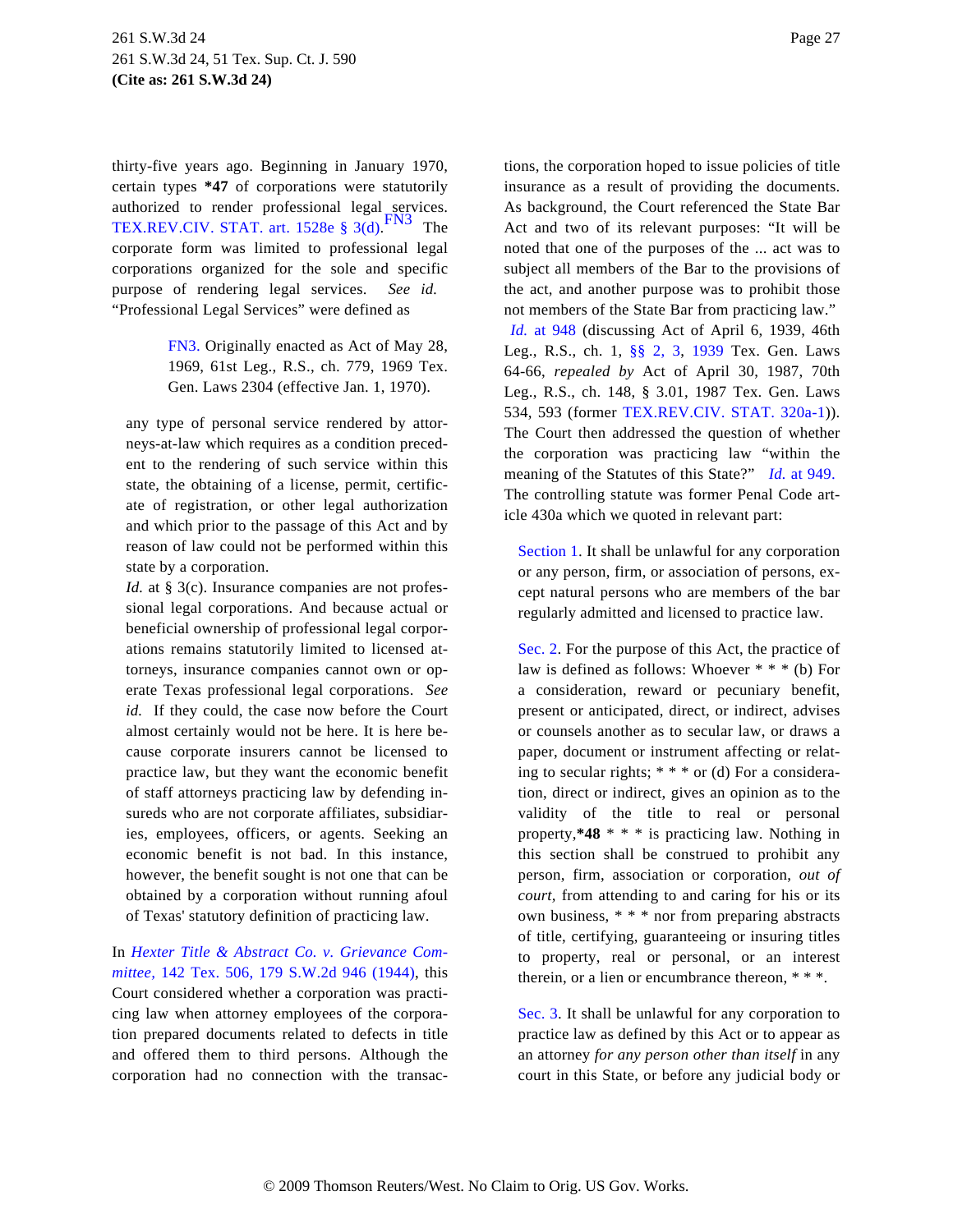any board or commission of the State of Texas; or hold itself out to the public or advertise as being entitled to practice law; and no corporation shall prepare corporate charters or amendments thereto, or other legal documents not relating to its authorized business, or draw wills; or hold itself out in any manner directly or indirectly as being entitled to do any of the foregoing acts; \* \* \*.

<span id="page-27-2"></span>*[Id.](http://www.westlaw.com/Find/Default.wl?rs=dfa1.0&vr=2.0&FindType=Y&SerialNum=1944102070)* [at 951](http://www.westlaw.com/Find/Default.wl?rs=dfa1.0&vr=2.0&FindType=Y&SerialNum=1944102070) (emphasis added). We held that the title and abstract company was practicing law even if the documents were prepared by licensed attorneys and even if non-lawyer corporate executives did not direct how the documents were to be prepared:

<span id="page-27-3"></span>The fact that the corporation has several licensed lawyers in its employment to prepare the instruments in question does not alter the case. According to the agreed statement of facts the executive officers of the corporation direct the kind of instruments to be drawn and what should be put in them. But *even in the absence of such direction by the executives the result would be the same.* The attorney in preparing such papers does so as the agent of the corporation by whom he is employed. His first obligation of loyalty is to the corporation. *His acts are the acts of the corporation, and even though the corporation acts through an attorney, it is nevertheless practicing law.*

<span id="page-27-0"></span>*[Id.](http://www.westlaw.com/Find/Default.wl?rs=dfa1.0&vr=2.0&FindType=Y&SerialNum=1944102070)* [at 953-54](http://www.westlaw.com/Find/Default.wl?rs=dfa1.0&vr=2.0&FindType=Y&SerialNum=1944102070) (emphasis added).

<span id="page-27-1"></span>Fairly reading former article 430a, section 2 addressed out-of-court activities and [section](http://www.westlaw.com/Find/Default.wl?rs=dfa1.0&vr=2.0&DB=1000188&DocName=TXCSART1528E&FindType=L) 3 addressed in-court activities. [Section](http://www.westlaw.com/Find/Default.wl?rs=dfa1.0&vr=2.0&DB=1000188&DocName=TXCSART1528E&FindType=L) 3 specifically prohibited corporations from appearing "as an attorney for any person other than itself in any court in this State." *[Id.](http://www.westlaw.com/Find/Default.wl?rs=dfa1.0&vr=2.0&FindType=Y&SerialNum=1944102070)* [at 951](http://www.westlaw.com/Find/Default.wl?rs=dfa1.0&vr=2.0&FindType=Y&SerialNum=1944102070). As the Court has noted, article 430a specifically provided that an insurer was not precluded from defending its insureds by lawyers of its own selection. *[Id](http://www.westlaw.com/Find/Default.wl?rs=dfa1.0&vr=2.0&FindType=Y&SerialNum=1944102070).* But what the statute did *not* say was that a corporation could, itself, defend its insureds in court.

More than twenty years after *[Hexter](http://www.westlaw.com/Find/Default.wl?rs=dfa1.0&vr=2.0&FindType=Y&SerialNum=1944102070)* was decided,

another case presented the issue of whether a nonprofit corporation was practicing law by using employee attorneys to represent indigents. *[Touchy v.](http://www.westlaw.com/Find/Default.wl?rs=dfa1.0&vr=2.0&DB=713&FindType=Y&SerialNum=1968135450) [Houston Legal Fo](http://www.westlaw.com/Find/Default.wl?rs=dfa1.0&vr=2.0&DB=713&FindType=Y&SerialNum=1968135450)und.,* [432 S.W.2d 690](http://www.westlaw.com/Find/Default.wl?rs=dfa1.0&vr=2.0&DB=713&FindType=Y&SerialNum=1968135450) (Tex.1968). Hugo A. Touchy, three other practicing attorneys, and an organization composed of attorneys (collectively, "Touchy") brought suit against the Houston Legal Foundation, a charitable corpor-ation.<sup>[FN4](#page-27-0)</sup> Touchy sought to enjoin the Foundation from engaging in (1) practices which allegedly violated the Texas Canons of Ethics, (2) the unauthorized practice of law, and (3) practices which were demeaning to the legal profession and economically harmful to the plaintiffs. *[Id.](http://www.westlaw.com/Find/Default.wl?rs=dfa1.0&vr=2.0&FindType=Y&SerialNum=1968135450)* [at 691](http://www.westlaw.com/Find/Default.wl?rs=dfa1.0&vr=2.0&FindType=Y&SerialNum=1968135450). As to the unauthorized practice of law claim, Touchy asserted that the Foundation was **\*49** practicing law without authorization by directly representing clients by signing pleadings, motions, and other documents<br>filed in court. *[Id](http://www.westlaw.com/Find/Default.wl?rs=dfa1.0&vr=2.0&FindType=Y&SerialNum=1968135450).* [at 693](http://www.westlaw.com/Find/Default.wl?rs=dfa1.0&vr=2.0&FindType=Y&SerialNum=1968135450). The State Bar Act then provided that all persons licensed to practice law were members of the State Bar and all persons not members were " 'prohibited from practicing law in this State.' " *Id.* at 695 (quoting Act of April 6, 1939, 46th Leg., R. S., ch. 1, [§§ 2, 3](http://www.westlaw.com/Find/Default.wl?rs=dfa1.0&vr=2.0&DB=1000188&DocName=TXCSART1528E&FindType=L), [1939](http://www.westlaw.com/Find/Default.wl?rs=dfa1.0&vr=2.0&DB=1000188&DocName=TXCSART1939&FindType=L) Tex. Gen. Laws 64-66, *repealed by* Act of April 30, 1987, 70th Leg., R. S., ch. 148, § 3.01, 1987 Tex. Gen. Laws 534, 593 (former [TEX.REV.CIV.](http://www.westlaw.com/Find/Default.wl?rs=dfa1.0&vr=2.0&DB=1000188&DocName=TXCSART320A-1&FindType=L) [STAT. 320a-1](http://www.westlaw.com/Find/Default.wl?rs=dfa1.0&vr=2.0&DB=1000188&DocName=TXCSART320A-1&FindType=L))).

> [FN4.](#page-27-2) The Foundation's trustees were all licensed attorneys or judges who were members of the bar. *[Touchy v. Houston Lega](http://www.westlaw.com/Find/Default.wl?rs=dfa1.0&vr=2.0&DB=713&FindType=Y&ReferencePositionType=S&SerialNum=1967133073&ReferencePosition=628)l [Found.,](http://www.westlaw.com/Find/Default.wl?rs=dfa1.0&vr=2.0&DB=713&FindType=Y&ReferencePositionType=S&SerialNum=1967133073&ReferencePosition=628)* [417 S.W.2d](http://www.westlaw.com/Find/Default.wl?rs=dfa1.0&vr=2.0&DB=713&FindType=Y&ReferencePositionType=S&SerialNum=1967133073&ReferencePosition=628) 625, 628 [\(Tex.Civ.App.-Waco 1](http://www.westlaw.com/Find/Default.wl?rs=dfa1.0&vr=2.0&DB=713&FindType=Y&ReferencePositionType=S&SerialNum=1967133073&ReferencePosition=628)[967\)](http://www.westlaw.com/Find/Default.wl?rs=dfa1.0&vr=2.0&DB=713&FindType=Y&SerialNum=1968135450)*rev'd* 432 [S.W.2d 690 \(Tex.1968\)](http://www.westlaw.com/Find/Default.wl?rs=dfa1.0&vr=2.0&DB=713&FindType=Y&SerialNum=1968135450).

> [FN5.](#page-27-3) *[Touchy](http://www.westlaw.com/Find/Default.wl?rs=dfa1.0&vr=2.0&FindType=Y&SerialNum=1967133073)* is not completely clear that attorneys employed by the Foundation were the persons signing pleadings, motions, and documents filed in court. But no individual employees of the Foundation were parties to the appeal and allegedly engaging in the unauthorized practice of law, thus the employees signing pleadings and documents on behalf of the Foundation ap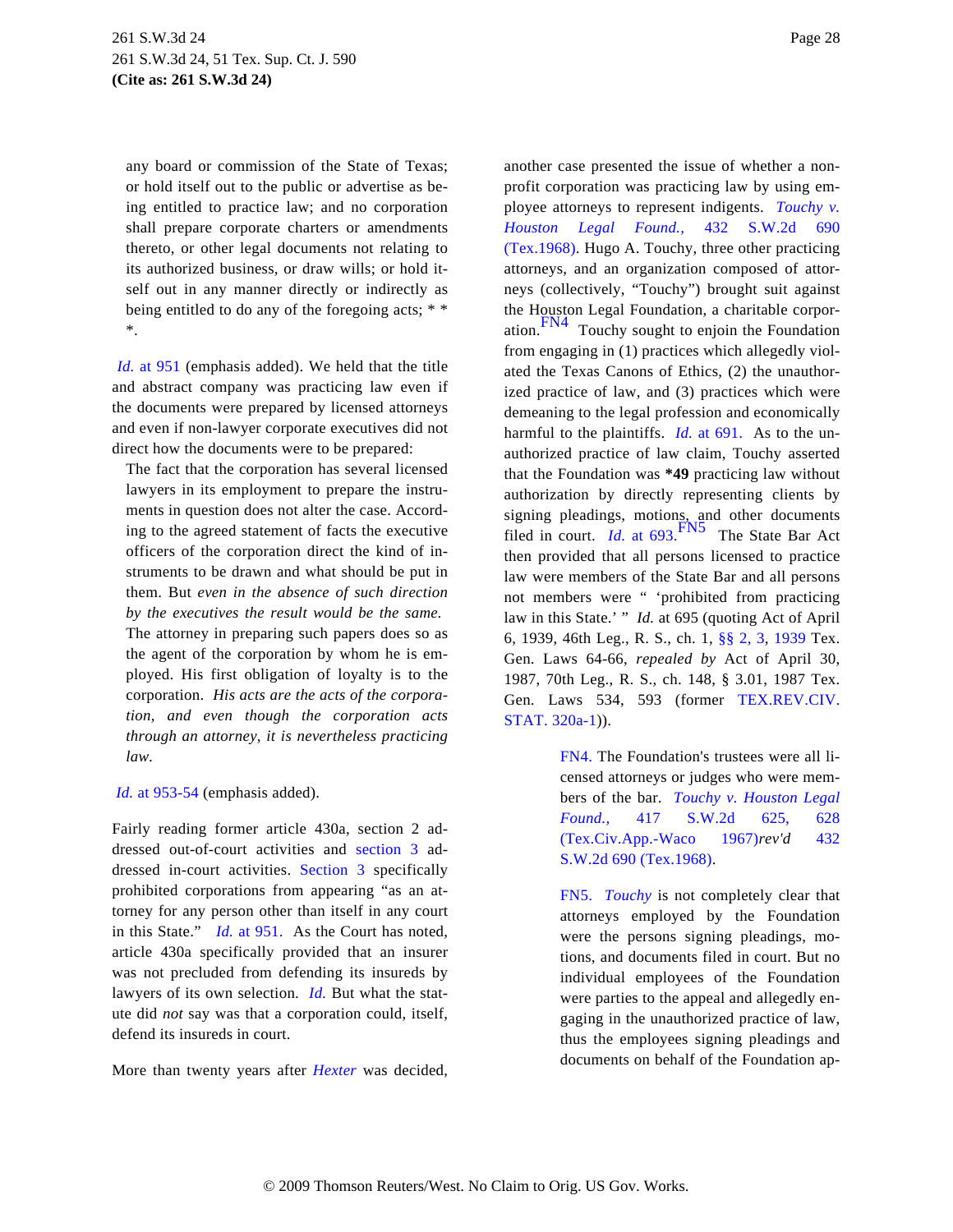parently were employee attorneys of the Foundation. The court of appeals' opinion indicates that attorneys employed by the Foundation were the persons signing and filing pleadings, etc. on behalf of the Foundation. *[Touchy](http://www.westlaw.com/Find/Default.wl?rs=dfa1.0&vr=2.0&DB=713&FindType=Y&ReferencePositionType=S&SerialNum=1967133073&ReferencePosition=628),* [417 S.W.2d](http://www.westlaw.com/Find/Default.wl?rs=dfa1.0&vr=2.0&DB=713&FindType=Y&ReferencePositionType=S&SerialNum=1967133073&ReferencePosition=628) at [628-29](http://www.westlaw.com/Find/Default.wl?rs=dfa1.0&vr=2.0&DB=713&FindType=Y&ReferencePositionType=S&SerialNum=1967133073&ReferencePosition=628).

The Foundation responded by filing a plea in abatement challenging Touchy's standing to bring suit and a motion for summary judgment urging that Touchy did not have standing and that, as a matter of law, the Foundation was neither practicing law nor engaging in conduct demeaning to the profession. *[Id](http://www.westlaw.com/Find/Default.wl?rs=dfa1.0&vr=2.0&FindType=Y&SerialNum=1968135450).* [at 691](http://www.westlaw.com/Find/Default.wl?rs=dfa1.0&vr=2.0&FindType=Y&SerialNum=1968135450). The trial court granted both the plea in abatement and the motion for summary judgment, then dismissed the suit. *[Id](http://www.westlaw.com/Find/Default.wl?rs=dfa1.0&vr=2.0&FindType=Y&SerialNum=1968135450).* The court of appeals affirmed. *[Id.](http://www.westlaw.com/Find/Default.wl?rs=dfa1.0&vr=2.0&FindType=Y&SerialNum=1968135450)* This Court held that by sustaining the plea in abatement, the trial court held that Touchy did not have standing to maintain the suit and could not have reached the merits. *[Id.](http://www.westlaw.com/Find/Default.wl?rs=dfa1.0&vr=2.0&FindType=Y&SerialNum=1968135450)* at [693.](http://www.westlaw.com/Find/Default.wl?rs=dfa1.0&vr=2.0&FindType=Y&SerialNum=1968135450) The Court held that Touchy had standing, reversed the lower court judgments and remanded for further proceedings. In remanding, the Court set out the manner in which the unauthorized practice of law claim was to be tried:

The trial of the cause is to be governed by the following specific instructions: *The petitioners will have the burden of pleading and proving that the Foundation is engaged in the unlawful practice of law by directly representing clients as an attorney, by signing pleadings in its name, or by appearing for such clients through its employees, in presenting pleadings, motions, orders and other documents filed in the several courts of this State.* Without pleadings and proof establishing that the activities of the Foundation constitute the practice of law, cases such as *[San Antonio Bar](http://www.westlaw.com/Find/Default.wl?rs=dfa1.0&vr=2.0&DB=713&FindType=Y&SerialNum=1956128022) [Association v. Guardian Abstract & Title Co.](http://www.westlaw.com/Find/Default.wl?rs=dfa1.0&vr=2.0&DB=713&FindType=Y&SerialNum=1956128022),* [156 Tex. 7, 291 S.W.2d 697 \(195](http://www.westlaw.com/Find/Default.wl?rs=dfa1.0&vr=2.0&DB=713&FindType=Y&SerialNum=1956128022)6) and *[Hexter](http://www.westlaw.com/Find/Default.wl?rs=dfa1.0&vr=2.0&DB=713&FindType=Y&SerialNum=1944102070) [Title & Abstract Co. v. Grievance Committee](http://www.westlaw.com/Find/Default.wl?rs=dfa1.0&vr=2.0&DB=713&FindType=Y&SerialNum=1944102070),* [142 Tex. 506, 179 S.W.2d 946 \(1944](http://www.westlaw.com/Find/Default.wl?rs=dfa1.0&vr=2.0&DB=713&FindType=Y&SerialNum=1944102070)), will have no application. In each of those cases, the title companies were corporations for profit. Charges

were made and fees were received for legal services rendered to clients of the companies by employee attorneys of the companies. In *[Hexter,](http://www.westlaw.com/Find/Default.wl?rs=dfa1.0&vr=2.0&FindType=Y&SerialNum=1944102070)* this Court pointed out that the facts showed that the employee attorney's first loyalty was to the corporation for which he worked rather than to his client; on occasions, superior officials in the corporation, some being lay officials, instructed the employee attorney as to what kind of instrument to prepare and as to the phrasing of the instru-

If, on the trial of the case, it is established by competent evidence that the Foundation is truly a legal aid society which acts merely as a conduit or intermediary to bring the attorney and client together and does not purport to control or exploit the manner in which the attorney represents his indigent client, the operations and activities of the Foundation**\*50** should not be held to be in violation of [Article 320a-1, Vernon's Annotat](http://www.westlaw.com/Find/Default.wl?rs=dfa1.0&vr=2.0&DB=1000188&DocName=TXCSART320A-1&FindType=L)ed [Civil Statute](http://www.westlaw.com/Find/Default.wl?rs=dfa1.0&vr=2.0&DB=1000188&DocName=TXCSART320A-1&FindType=L)s, which provides that 'all persons not members of the State Bar are hereby prohibited from practicing law in this State.'

ment.

*Id.* at 694-95 (emphasis added). Two points made by the Court are notable in regard to the pending matter. First, the Court recognized that actions of the attorneys employed by the Foundation were those of the corporation and that Touchy had the burden to prove "the Foundation is engaged in the unlawful practice of law by directly representing clients as an attorney, by signing pleadings in its name, *or by appearing for such clients through its employees, in presenting pleadings, motions, orders and other documents filed in the several courts of this State.*" *Id.* at 694 (emphasis added). Second, the Court distinguished for-profit corporations where employees provided legal services that resulted in economic benefit to the corporation from nonprofit corporations where neither the attorney nor the corporation benefitted. Even as to the nonprofit Foundation, the Court did not indicate that if the attorneys employed by the corporation filed pleadings and documents in court that the corpora-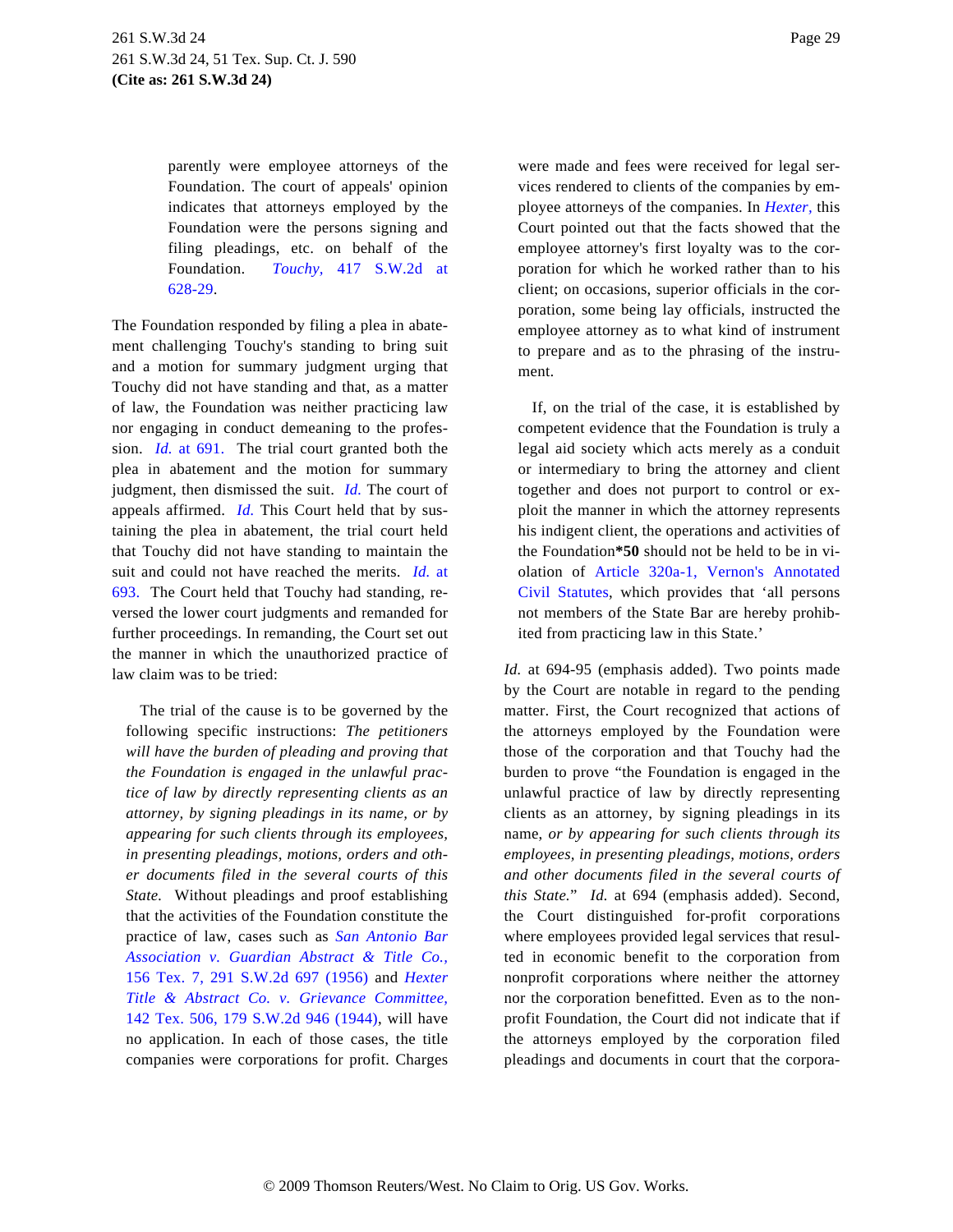tion was not practicing law. The Court simply stated that if the Foundation truly functioned as a legal aid society which acted only as a conduit or intermediary (1) to bring the attorney and client together and (2) which did not purport to control or "exploit" the manner in which the attorney represented the indigent client, the Foundation "should not be held to be in violation of [Article 320a-1,](http://www.westlaw.com/Find/Default.wl?rs=dfa1.0&vr=2.0&DB=1000188&DocName=TXCSART320A-1&FindType=L) [Vernon's Annotated Civil Statute](http://www.westlaw.com/Find/Default.wl?rs=dfa1.0&vr=2.0&DB=1000188&DocName=TXCSART320A-1&FindType=L)s, which provides that 'all persons not members of the State Bar are hereby prohibited from practicing law in this State.' " *[Id](http://www.westlaw.com/Find/Default.wl?rs=dfa1.0&vr=2.0&FindType=Y&SerialNum=1968135450).*[FN6](#page-29-0)

> <span id="page-29-1"></span><span id="page-29-0"></span>[FN6.](#page-29-1) Nonprofit legal services corporations may now contract to pay for services rendered by an attorney to participants in the corporation's plan. TEX. INS.CODE § 961.001(4). The corporation may not, however, contract to practice law, control or attempt to control the relationship between a participant and the participant's attorney, or allow a "contracting attorney" to be an employee of the corporation. *Id.* § 961.303.

<span id="page-29-3"></span>The State Bar Act (the Act) presently addresses the question of when a person is practicing law. *See*TEX. GOV'T CODE ch. 81. In *[Hexter,](http://www.westlaw.com/Find/Default.wl?rs=dfa1.0&vr=2.0&FindType=Y&SerialNum=1944102070)* we placed our decision "largely upon the statutes" then in place, and did not rely on our inherent or implied powers. *[Hexter,](http://www.westlaw.com/Find/Default.wl?rs=dfa1.0&vr=2.0&DB=713&FindType=Y&ReferencePositionType=S&SerialNum=1944102070&ReferencePosition=954)* [179 S.W.2d at 95](http://www.westlaw.com/Find/Default.wl?rs=dfa1.0&vr=2.0&DB=713&FindType=Y&ReferencePositionType=S&SerialNum=1944102070&ReferencePosition=954)4. The Court need take no different approach in this case because the Act directly addresses the issue. $F<sup>NT</sup>$  The relevant provisions of the Act are not substantively different from provisions of former Penal Code article 430a which this Court addressed in *[Hexter](http://www.westlaw.com/Find/Default.wl?rs=dfa1.0&vr=2.0&FindType=Y&SerialNum=1944102070),* or the instructions as to how to try the unauthorized practice of law claim in *[Touchy.](http://www.westlaw.com/Find/Default.wl?rs=dfa1.0&vr=2.0&FindType=Y&SerialNum=1967133073)* The Act now provides that for purposes of its provisions,

> <span id="page-29-2"></span>[FN7.](#page-29-3) For discussions of the Court's inherent and implied powers, *see [State Bar v](http://www.westlaw.com/Find/Default.wl?rs=dfa1.0&vr=2.0&DB=713&FindType=Y&ReferencePositionType=S&SerialNum=1994253348&ReferencePosition=245). [Gomez,](http://www.westlaw.com/Find/Default.wl?rs=dfa1.0&vr=2.0&DB=713&FindType=Y&ReferencePositionType=S&SerialNum=1994253348&ReferencePosition=245)* [891 S.W.2d 243, 245 \(Tex.199](http://www.westlaw.com/Find/Default.wl?rs=dfa1.0&vr=2.0&DB=713&FindType=Y&ReferencePositionType=S&SerialNum=1994253348&ReferencePosition=245)4), and *[Eichelberger v. Eichelberger,](http://www.westlaw.com/Find/Default.wl?rs=dfa1.0&vr=2.0&DB=713&FindType=Y&ReferencePositionType=S&SerialNum=1979129950&ReferencePosition=398)* 582 [S.W.2d 395, 398-99 \(Tex.1979\)](http://www.westlaw.com/Find/Default.wl?rs=dfa1.0&vr=2.0&DB=713&FindType=Y&ReferencePositionType=S&SerialNum=1979129950&ReferencePosition=398).

the "practice of law" means the preparation of a pleading or other document incident to an action or special proceeding or the management of the action or proceeding *on behalf of a client* before a judge in court as well as a service rendered out of court, including the giving of advice or the rendering of any service requiring the use of legal skill or knowledge, such as preparing a will, contract, or other instrument, the legal effect of which under the facts and conclusions involved must be carefully determined.

[TEX. GOV'T CODE § 81.10](http://www.westlaw.com/Find/Default.wl?rs=dfa1.0&vr=2.0&DB=1000176&DocName=TXGTS81.101&FindType=L)1 (emphasis added). In construing the Act, we ascertain and give effect to the Legislature's intent **\*51** as expressed by the plain and common meaning of the statute's words, *[State v. Shumake](http://www.westlaw.com/Find/Default.wl?rs=dfa1.0&vr=2.0&DB=4644&FindType=Y&ReferencePositionType=S&SerialNum=2009425752&ReferencePosition=284),* [199 S.W.3d 279, 28](http://www.westlaw.com/Find/Default.wl?rs=dfa1.0&vr=2.0&DB=4644&FindType=Y&ReferencePositionType=S&SerialNum=2009425752&ReferencePosition=284)4 [\(Tex.2006\)](http://www.westlaw.com/Find/Default.wl?rs=dfa1.0&vr=2.0&DB=4644&FindType=Y&ReferencePositionType=S&SerialNum=2009425752&ReferencePosition=284), unless a contrary intention is apparent from the context, *[Taylor v. Firemen's and Po](http://www.westlaw.com/Find/Default.wl?rs=dfa1.0&vr=2.0&DB=713&FindType=Y&ReferencePositionType=S&SerialNum=1981122384&ReferencePosition=189)[licemen's Civil Service Commission of the City o](http://www.westlaw.com/Find/Default.wl?rs=dfa1.0&vr=2.0&DB=713&FindType=Y&ReferencePositionType=S&SerialNum=1981122384&ReferencePosition=189)f [Lubbock,](http://www.westlaw.com/Find/Default.wl?rs=dfa1.0&vr=2.0&DB=713&FindType=Y&ReferencePositionType=S&SerialNum=1981122384&ReferencePosition=189)* [616 S.W.2d 187, 189 \(Tex.19](http://www.westlaw.com/Find/Default.wl?rs=dfa1.0&vr=2.0&DB=713&FindType=Y&ReferencePositionType=S&SerialNum=1981122384&ReferencePosition=189)81), or unless such a construction leads to absurd results. *[Univ. of Tex. S.W. Med. Ctr. v. Loutzenhiser,](http://www.westlaw.com/Find/Default.wl?rs=dfa1.0&vr=2.0&DB=4644&FindType=Y&ReferencePositionType=S&SerialNum=2004673653&ReferencePosition=356)* 140 [S.W.3d 351, 356 \(Tex.2004\)](http://www.westlaw.com/Find/Default.wl?rs=dfa1.0&vr=2.0&DB=4644&FindType=Y&ReferencePositionType=S&SerialNum=2004673653&ReferencePosition=356).

Former article 430a section 3 precluded a corporation from practicing law or appearing in court "as an attorney for any person other than itself" whereas the current Act effectively incorporates the prohibition on appearing in court for another by including the phrase "on behalf of a client" in the definition of "practice of law." [TEX. GOV'T](http://www.westlaw.com/Find/Default.wl?rs=dfa1.0&vr=2.0&DB=1000176&DocName=TXGTS81.101&FindType=L) CODE  $§ 81.101(a)$ . The Act also provides that a person may not practice law in Texas unless the person is a member of the state bar and that the state bar is composed of those persons licensed to practice law in Texas. *Id.* § [§ 81.051](http://www.westlaw.com/Find/Default.wl?rs=dfa1.0&vr=2.0&DB=1000301&DocName=TXGTS81.051&FindType=L), .102(a). The restrictions are essentially the same as those in former Penal Code article 430a, section 1, which formed the basis for *[Hexter,](http://www.westlaw.com/Find/Default.wl?rs=dfa1.0&vr=2.0&FindType=Y&SerialNum=1944102070)* and in the State Bar Act, which formed the basis for *[Touchy.](http://www.westlaw.com/Find/Default.wl?rs=dfa1.0&vr=2.0&FindType=Y&SerialNum=1967133073)* The current Act does not make special reference to insurers and the practice of law as did former article 430a. The context of the definition's statement that the practice of law includes "the management of the action or proceeding on behalf of a client before a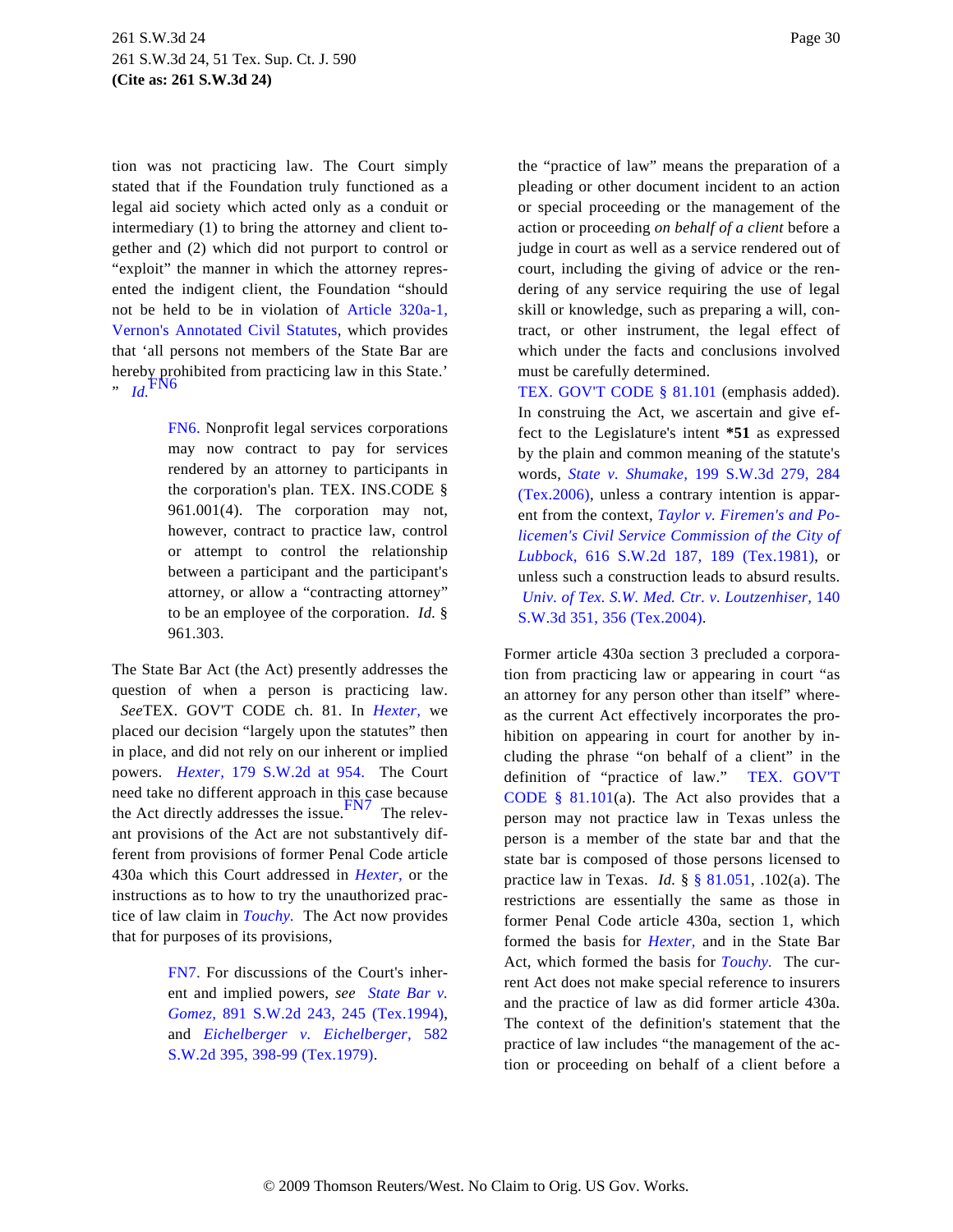judge in court" does not indicate that the words do not mean what they clearly say: management of a court proceeding on behalf of another person is the practice of law. *See [Shumake](http://www.westlaw.com/Find/Default.wl?rs=dfa1.0&vr=2.0&DB=4644&FindType=Y&ReferencePositionType=S&SerialNum=2009425752&ReferencePosition=284),* [199 S.W.3d at 284](http://www.westlaw.com/Find/Default.wl?rs=dfa1.0&vr=2.0&DB=4644&FindType=Y&ReferencePositionType=S&SerialNum=2009425752&ReferencePosition=284); *[Taylor,](http://www.westlaw.com/Find/Default.wl?rs=dfa1.0&vr=2.0&DB=713&FindType=Y&ReferencePositionType=S&SerialNum=1981122384&ReferencePosition=189)* [616 S.W.2d at 189](http://www.westlaw.com/Find/Default.wl?rs=dfa1.0&vr=2.0&DB=713&FindType=Y&ReferencePositionType=S&SerialNum=1981122384&ReferencePosition=189).

In determining whether an insurer practices law by having its staff attorney represent an insured in a lawsuit, the logical place to begin is with the premise that a corporation cannot act by itself. *See [Touchy,](http://www.westlaw.com/Find/Default.wl?rs=dfa1.0&vr=2.0&DB=713&FindType=Y&ReferencePositionType=S&SerialNum=1968135450&ReferencePosition=694)* [432 S.W.2d at 694](http://www.westlaw.com/Find/Default.wl?rs=dfa1.0&vr=2.0&DB=713&FindType=Y&ReferencePositionType=S&SerialNum=1968135450&ReferencePosition=694); *[Hexter](http://www.westlaw.com/Find/Default.wl?rs=dfa1.0&vr=2.0&DB=713&FindType=Y&ReferencePositionType=S&SerialNum=1944102070&ReferencePosition=954),* [179 S.W.2d](http://www.westlaw.com/Find/Default.wl?rs=dfa1.0&vr=2.0&DB=713&FindType=Y&ReferencePositionType=S&SerialNum=1944102070&ReferencePosition=954) [at 954.](http://www.westlaw.com/Find/Default.wl?rs=dfa1.0&vr=2.0&DB=713&FindType=Y&ReferencePositionType=S&SerialNum=1944102070&ReferencePosition=954) Corporations are legal entities that function through actions of people. *See [In re Vesta Ins](http://www.westlaw.com/Find/Default.wl?rs=dfa1.0&vr=2.0&DB=4644&FindType=Y&ReferencePositionType=S&SerialNum=2008702498&ReferencePosition=762). [Group, Inc](http://www.westlaw.com/Find/Default.wl?rs=dfa1.0&vr=2.0&DB=4644&FindType=Y&ReferencePositionType=S&SerialNum=2008702498&ReferencePosition=762).,* [192 S.W.3d 759, 762 \(Tex.](http://www.westlaw.com/Find/Default.wl?rs=dfa1.0&vr=2.0&DB=4644&FindType=Y&ReferencePositionType=S&SerialNum=2008702498&ReferencePosition=762)2006) (noting that corporations must act through human agents); *[Holloway v. Skinner](http://www.westlaw.com/Find/Default.wl?rs=dfa1.0&vr=2.0&DB=713&FindType=Y&ReferencePositionType=S&SerialNum=1995107685&ReferencePosition=795),* [898 S.W.2d 793, 795](http://www.westlaw.com/Find/Default.wl?rs=dfa1.0&vr=2.0&DB=713&FindType=Y&ReferencePositionType=S&SerialNum=1995107685&ReferencePosition=795) [\(Tex.1995\)](http://www.westlaw.com/Find/Default.wl?rs=dfa1.0&vr=2.0&DB=713&FindType=Y&ReferencePositionType=S&SerialNum=1995107685&ReferencePosition=795) ( "Corporations, by their very nature, cannot function without human agents.").

The parties agree that staff attorneys are employed for the purpose of defending insureds at a lower cost than could be achieved if the insurer hired independent counsel. The attorney-client relationship between a staff attorney and an insured comes into being and continues only because of the staff attorney's employment by the insurer. Staff attorneys defending insureds thus are employees performing tasks they were employed to perform and defending persons they are assigned to defend by their employer who benefits financially by the staff attorneys' practice of law. The actions of staff attorneys in so defending insureds undeniably are actions of the corporation. *See [In re Vesta](http://www.westlaw.com/Find/Default.wl?rs=dfa1.0&vr=2.0&DB=4644&FindType=Y&ReferencePositionType=S&SerialNum=2008702498&ReferencePosition=762),* [192 S.W.3d a](http://www.westlaw.com/Find/Default.wl?rs=dfa1.0&vr=2.0&DB=4644&FindType=Y&ReferencePositionType=S&SerialNum=2008702498&ReferencePosition=762)t [762;](http://www.westlaw.com/Find/Default.wl?rs=dfa1.0&vr=2.0&DB=4644&FindType=Y&ReferencePositionType=S&SerialNum=2008702498&ReferencePosition=762) *[Holloway,](http://www.westlaw.com/Find/Default.wl?rs=dfa1.0&vr=2.0&DB=713&FindType=Y&ReferencePositionType=S&SerialNum=1995107685&ReferencePosition=796)* [898 S.W.2d at 796](http://www.westlaw.com/Find/Default.wl?rs=dfa1.0&vr=2.0&DB=713&FindType=Y&ReferencePositionType=S&SerialNum=1995107685&ReferencePosition=796); *[Touchy,](http://www.westlaw.com/Find/Default.wl?rs=dfa1.0&vr=2.0&DB=713&FindType=Y&ReferencePositionType=S&SerialNum=1968135450&ReferencePosition=694)* 432 [S.W.2d at 694](http://www.westlaw.com/Find/Default.wl?rs=dfa1.0&vr=2.0&DB=713&FindType=Y&ReferencePositionType=S&SerialNum=1968135450&ReferencePosition=694); *[Hexter,](http://www.westlaw.com/Find/Default.wl?rs=dfa1.0&vr=2.0&DB=713&FindType=Y&ReferencePositionType=S&SerialNum=1944102070&ReferencePosition=954)* [179 S.W.2d at 954](http://www.westlaw.com/Find/Default.wl?rs=dfa1.0&vr=2.0&DB=713&FindType=Y&ReferencePositionType=S&SerialNum=1944102070&ReferencePosition=954).

When a corporation's employee attorneys prepare documents for and otherwise represent the corporation itself, the corporation is not practicing law as defined by the plain language of [section 81.101\(a](http://www.westlaw.com/Find/Default.wl?rs=dfa1.0&vr=2.0&DB=1000301&DocName=TXGTS81.101&FindType=L)) of the Act. The attorney employees' actions in such instances are actions of the corporation-it is representing itself. *See [In re Vesta,](http://www.westlaw.com/Find/Default.wl?rs=dfa1.0&vr=2.0&DB=4644&FindType=Y&ReferencePositionType=S&SerialNum=2008702498&ReferencePosition=762)* [192 S.W.3d at 762](http://www.westlaw.com/Find/Default.wl?rs=dfa1.0&vr=2.0&DB=4644&FindType=Y&ReferencePositionType=S&SerialNum=2008702498&ReferencePosition=762) (" 'As a general rule, the actions of a corporate agent on behalf of the corporation are deemed the corporation's acts.' " (*quoting [Holloway,](http://www.westlaw.com/Find/Default.wl?rs=dfa1.0&vr=2.0&DB=713&FindType=Y&ReferencePositionType=S&SerialNum=1995107685&ReferencePosition=795)* 898 S.W.2d at [795\)\)](http://www.westlaw.com/Find/Default.wl?rs=dfa1.0&vr=2.0&DB=713&FindType=Y&ReferencePositionType=S&SerialNum=1995107685&ReferencePosition=795). There is no "client" involved as to such corporate actions other than the attorney-client relationship between**\*52** the corporation's employee attorneys and their corporate employer. This means that an insurer representing itself through actions of a staff attorney is not practicing law because the insurer is not preparing pleadings or documents or managing a lawsuit on behalf of a client. But it is different when the insurer's staff attorneys represent insureds in lawsuits. *[Hexter,](http://www.westlaw.com/Find/Default.wl?rs=dfa1.0&vr=2.0&DB=713&FindType=Y&ReferencePositionType=S&SerialNum=1944102070&ReferencePosition=953)* [179 S.W.2d at 953-54](http://www.westlaw.com/Find/Default.wl?rs=dfa1.0&vr=2.0&DB=713&FindType=Y&ReferencePositionType=S&SerialNum=1944102070&ReferencePosition=953) ("The attorney in preparing such papers does so as the agent of the corporation by whom he is employed.... His acts are the acts of the corporation, and even though the corporation acts through an attorney, it is nevertheless practicing law."). Insureds are not corporate employees or officers who are being defended for actions they took on behalf of the corporation so that their defense is in actuality a defense of the corporation. Insureds are, quite simply, legal entities completely separate from the insurance corporation who must be defended because of acts or omissions not considered to be those of the insurer. So the insurance corporation is not representing itself when it represents its insureds.

There is no contention that insurers are precluded from having staff counsel represent the insurers' own interests in court. It is not unusual for multiple attorneys, each representing different interests, to be present at a proceeding involving an insured. For example, an insured driver involved in an automobile accident might hire a lawyer who then files suit against the driver of the other vehicle. The other driver might assert a counterclaim, or a passenger might join in the same suit and sue the insured. The liability insurer of the original plaintiff will usually hire a separate attorney to defend the claims against the insured and to possibly represent the insurer's subrogation interest, if any. Or if a claim against the insured involves exposure in excess of primary policy limits and an excess policy is in place, an attorney for the excess carrier may become involved. Or an insurer might have an attorney actually file suit on a subrogation claim. If an insurer wants to have staff counsel represent its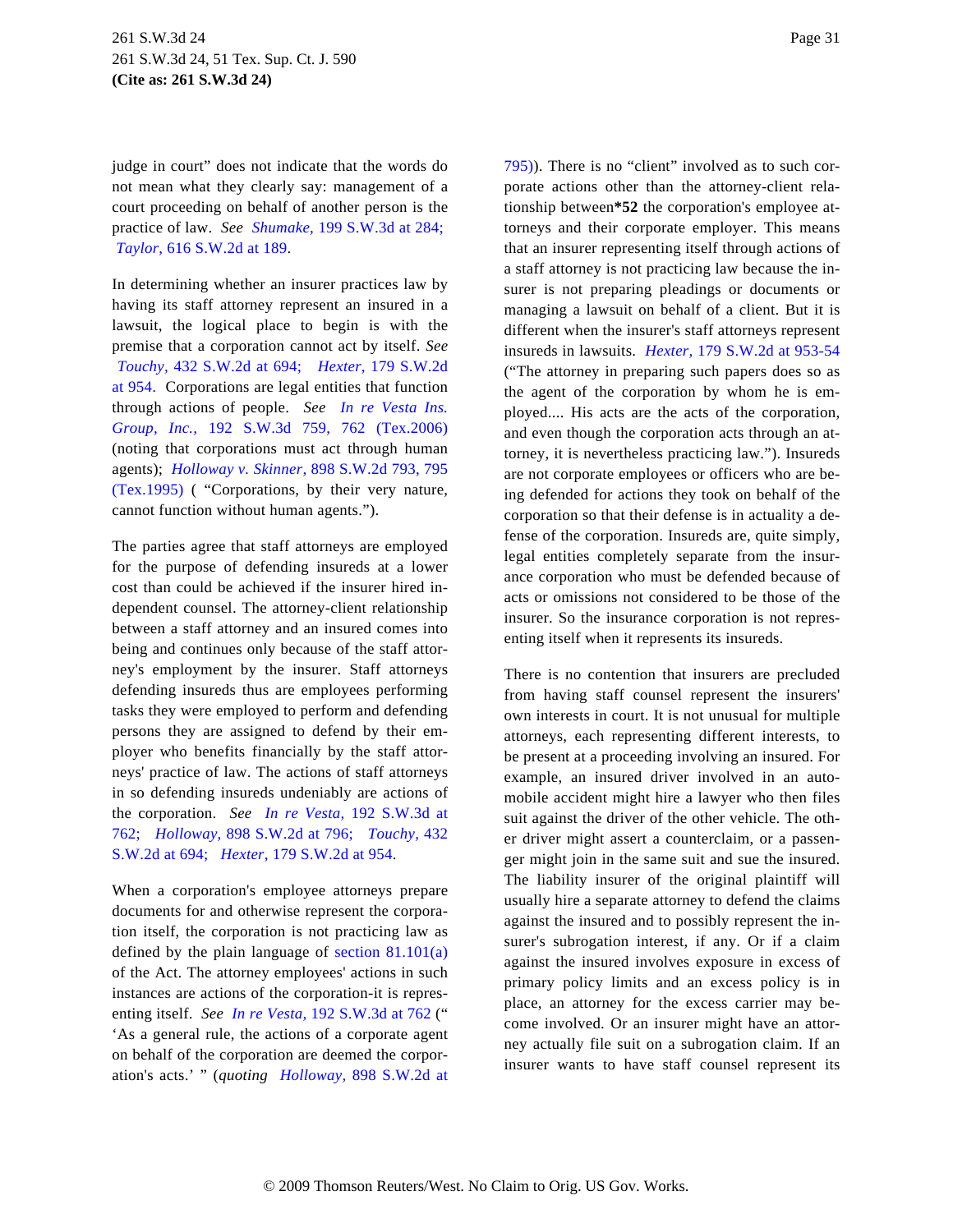own interests, it may do so, but if staff counsel represents the insured then the insurer is also representing a client in court proceedings and is practicing law. *See [Touchy,](http://www.westlaw.com/Find/Default.wl?rs=dfa1.0&vr=2.0&DB=713&FindType=Y&ReferencePositionType=S&SerialNum=1968135450&ReferencePosition=694)* [432 S.W.2d at 694-9](http://www.westlaw.com/Find/Default.wl?rs=dfa1.0&vr=2.0&DB=713&FindType=Y&ReferencePositionType=S&SerialNum=1968135450&ReferencePosition=694)5; *[Hexter,](http://www.westlaw.com/Find/Default.wl?rs=dfa1.0&vr=2.0&DB=713&FindType=Y&ReferencePositionType=S&SerialNum=1944102070&ReferencePosition=953)* [179 S.W.2d at 953-54](http://www.westlaw.com/Find/Default.wl?rs=dfa1.0&vr=2.0&DB=713&FindType=Y&ReferencePositionType=S&SerialNum=1944102070&ReferencePosition=953).

Interpreting the State Bar Act to preclude staff attorneys from defending insureds does not yield an absurd result. *See [Loutzenhiser](http://www.westlaw.com/Find/Default.wl?rs=dfa1.0&vr=2.0&DB=4644&FindType=Y&ReferencePositionType=S&SerialNum=2004673653&ReferencePosition=356),* [140 S.W.3d a](http://www.westlaw.com/Find/Default.wl?rs=dfa1.0&vr=2.0&DB=4644&FindType=Y&ReferencePositionType=S&SerialNum=2004673653&ReferencePosition=356)t [356.](http://www.westlaw.com/Find/Default.wl?rs=dfa1.0&vr=2.0&DB=4644&FindType=Y&ReferencePositionType=S&SerialNum=2004673653&ReferencePosition=356) Both authority to control as well as responsibility for controlling corporate actions ultimately lie with the corporation's board of directors, and no claim is made by American Home that its board membership is limited to licensed attorneys. A corporate board's first duties are to the corporation, not customers of the corporation. *See [Holloway,](http://www.westlaw.com/Find/Default.wl?rs=dfa1.0&vr=2.0&DB=713&FindType=Y&ReferencePositionType=S&SerialNum=1995107685&ReferencePosition=795)* 898 [S.W.2d at 795](http://www.westlaw.com/Find/Default.wl?rs=dfa1.0&vr=2.0&DB=713&FindType=Y&ReferencePositionType=S&SerialNum=1995107685&ReferencePosition=795) (noting that it is the duty of corporate officers to protect the interests of the corporation). As part of its duties a board establishes policies, gives overall guidance to the corporation, and hires corporate managers to see that corporate policies and guidance are followed in fulfilling corporate purposes. The board may delegate its authority or right to control the corporation's actions by control of its employees, but the board ultimately remains responsible for corporate actions.

<span id="page-31-1"></span><span id="page-31-0"></span>Corporate purposes can be varied, but it cannot seriously be contended that a for-profit corporation does not have making profits and enhancing shareholder value as its primary goals.  $\frac{FN8}{FNS}$  $\frac{FN8}{FNS}$  $\frac{FN8}{FNS}$  Good management practices dictate that corporate managers **\*53** and employees who perform well and increase profits will be rewarded while managers and employees who do not perform well or meet performance goals will usually experience negative employment actions. American Home and amici urge that staff attorneys' decisions and conduct in representing insureds have not induced and will not induce negative corporate personnel actions, and there is no reason to doubt the sincerity of their position. But human experience teaches that in the corporate business community, which is the community inhabited by insurance companies, when profit margins are the focus of the entity and are challenged by factors such as adverse loss ratios, downturns in general economic conditions, or premium price wars, then cost-cutting measures must be, and are, instituted. If such measures are not instituted, every person associated with the corporation feels repercussions, including shareholders whose stock price begins to fall, the board of directors that is responsible to the shareholders, management, and each employee of the corporation whose employment depends on the financial success of the business and their individual contribution to that success. In such circumstances, it defies reason to believe that staff attorneys will be immune from cost-cutting of some nature, even if they are immune at all other times. Cost cutting as to staff attorneys, whenever it occurs, may be in the form of being pressured to handle more lawsuits per lawyer, postponing or refraining from engaging experts, limiting referrals of suits to outside counsel even if retaining the suit is ethically questionable, etc. $F_N$ 

But corporate cost cutting will come sometime, whether by one of the named insurers in this case, by one or some of amici, or by other corporate insurers. And cost cutting may occur because of financial pressures on the corporation or simply because it is part of the nature of business managers and insurance claims departments to strive for better performance by reducing claims payments and expenses. Most likely the cost-cutting pressures will come from management who are not all attorneys with an understanding of and commitment to the same ethical duties to clients that staff attorneys have, who are not required to make decisions within the context of professional ethics rules, but who nevertheless are in the corporate chain of authority above the staff attorneys. Therein lies the main difference between an insurance corporation and a professional legal corporation. Ultimate control of a professional legal corporation is with attorneys subject to the professional, ethical, and disciplinary rules of conduct. A professional legal corporation also has profit as a goal and seeks to maximize the difference between fee income and expenses.**\*54** But the professional legal corporation has shareholders who are licensed attorneys subject to and